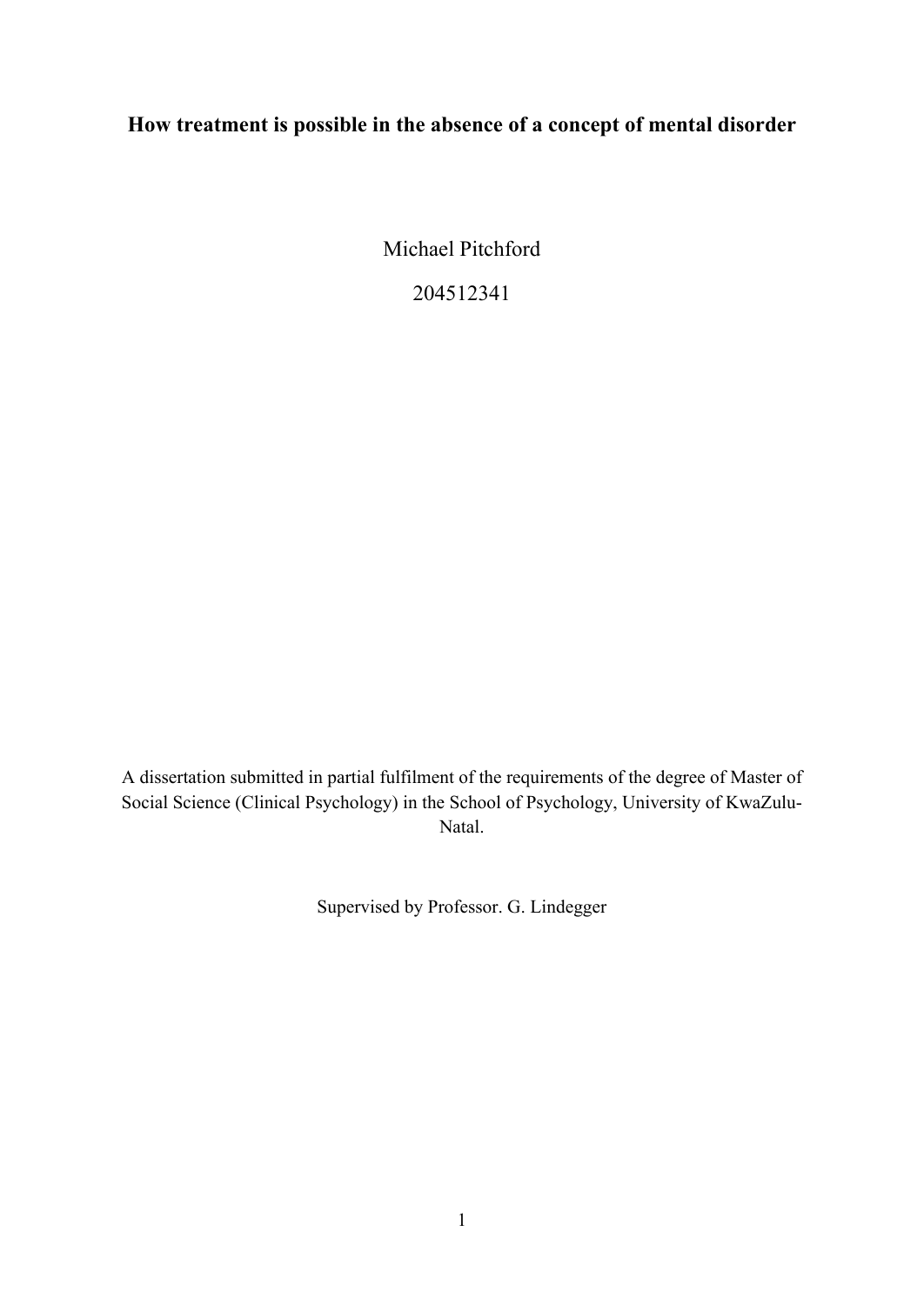### **Declaration**

Unless otherwise specified to the contrary, this dissertation is the result of my own work.

Michael Pitchford Date

## **Thesis supervisor's approval of this thesis for submission**

As Michael Pitchford's supervisor I have approved this dissertation for submission

Professor Graham Lindegger Date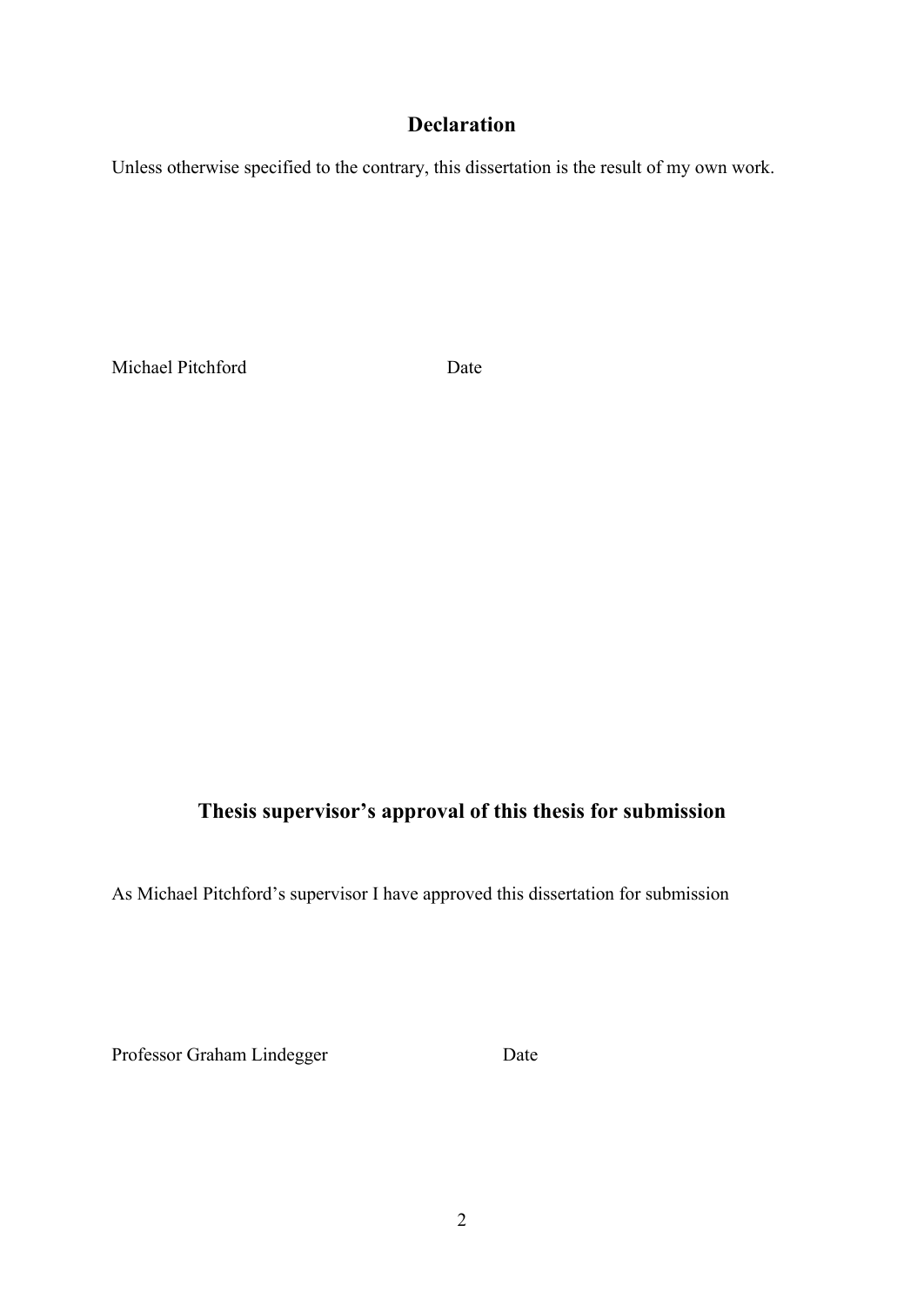# **Abstract**

Commonly it is accepted that one of the advantages of the concept of mental disorder is its necessity when it comes to practical treatment issues. It is for this and other practical reasons that the concept of mental disorder is so ubiquitous. However since the adoption of mental disorder by psychiatry there have been sceptics. In recent years there has been a push to abandon the concept of mental disorder citing problems with validity and reliability of any concept that proposes a clear boundary between the normal and the abnormal. There are many potential arguments that a proponent of mental disorder could raise in objection to such a position. One of these arguments is that the concept of mental disorder is necessary for practitioners to provide the most effective treatment, thereby emphasising the necessity of the concept. One response available to these arguments is to argue that treatment issues are not necessarily a matter resolved by diagnosis. The aim in this dissertation is to set out an argument to that effect.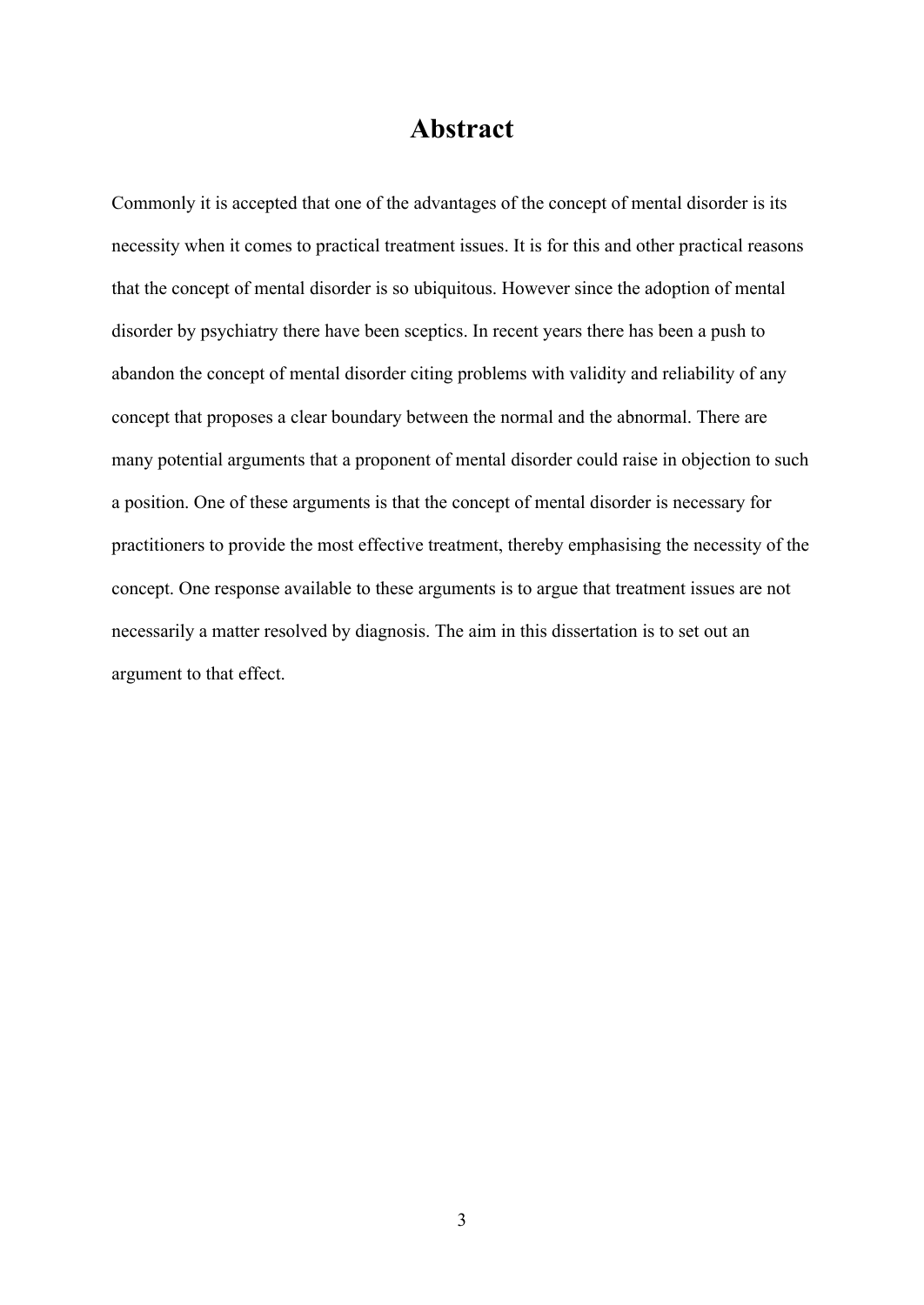# **Acknowledgements**

I would like to thank Professor Lindegger for going above and beyond in his supervision. I would also like to thank my wife Cindy for allowing me to orate my arguments to her even at the most inopportune times as well as for her encouragement in the face of my own doubts. I also would thank many other psychologists with whom I have been able to debate informally while trying to refine my claims.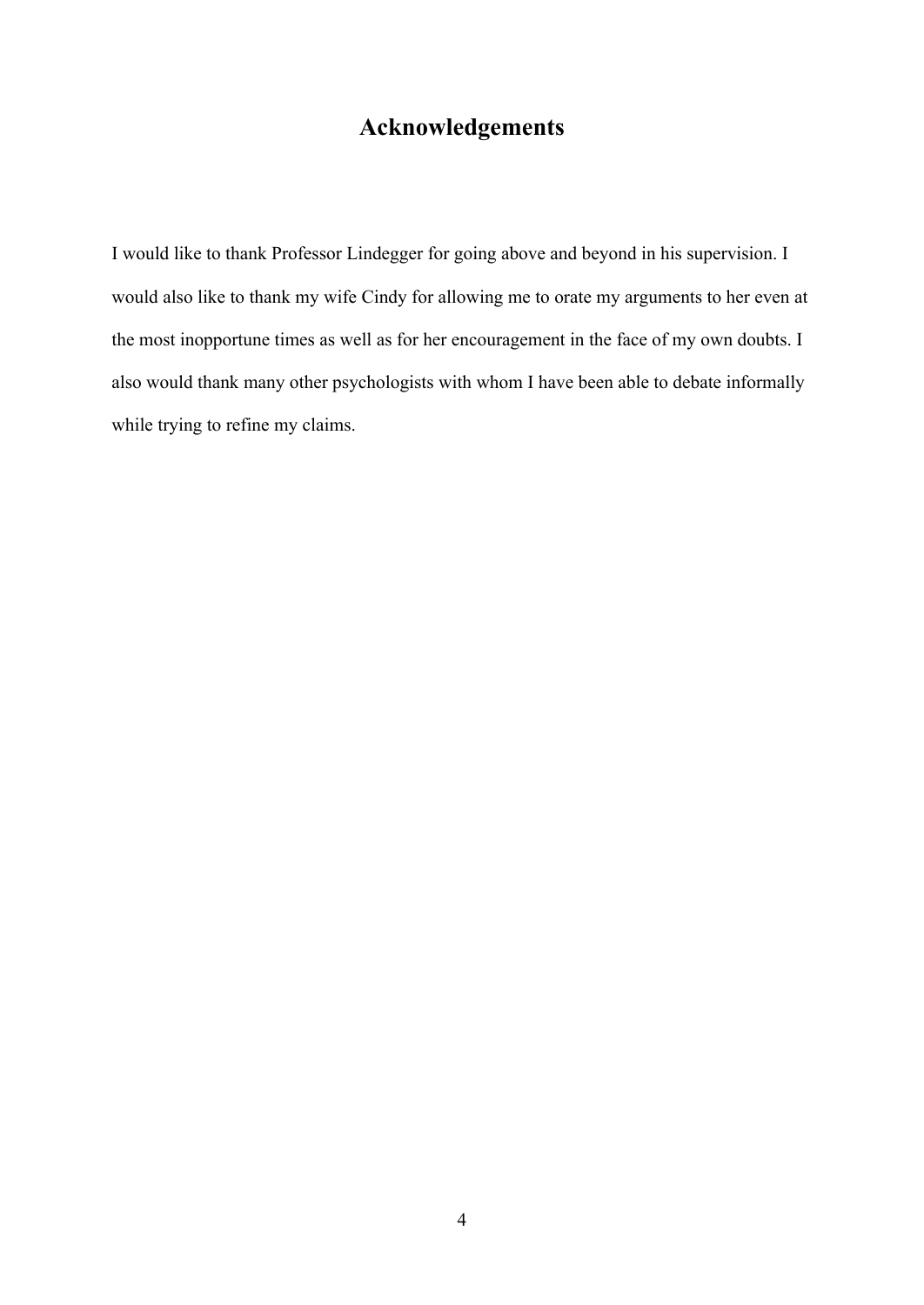# **Table of Contents**

| <b>Table of Contents</b>                                                                 |    |
|------------------------------------------------------------------------------------------|----|
|                                                                                          |    |
| Introduction<br>1.                                                                       | 6  |
| Methodology and Terminology<br>2.                                                        | 11 |
| 2.1.<br>Methodology                                                                      | 11 |
| Terminological issues<br>2.2.                                                            | 12 |
| Causes and causation<br>2.3.                                                             | 15 |
| Conceptualising distressing psychological phenomena<br>3.                                | 17 |
| Boundary of disorder and non-disorder<br>3.1.                                            | 18 |
| Wakefield's Harmful Dysfunction<br>3.1.1.                                                | 20 |
| <b>Bolton's Critique</b><br>3.1.2.                                                       | 24 |
| The Problem of group heterogeneity: Moving to a Complaint orientated approach 28<br>3.2. |    |
| Treatment without disorder and the need to treat<br>4.                                   | 33 |
| Domain of psychiatric healthcare<br>4.1.                                                 | 35 |
| The need to treat<br>4.2.                                                                | 39 |
| The when question<br>4.3.                                                                | 44 |
| The How Question<br>4.4.                                                                 | 48 |
| Mentalizing Based Therapy<br>4.4.1.                                                      | 52 |
| Treatment and proximal causes.<br>4.4.2.                                                 | 61 |
| 4.4.3<br>Summary of the How Question                                                     | 66 |
| Concluding remarks<br>5.                                                                 | 69 |
| 5.1. Limitations and criticisms                                                          | 69 |
| 5.2. Conclusion                                                                          | 72 |
| Bibliography                                                                             | 74 |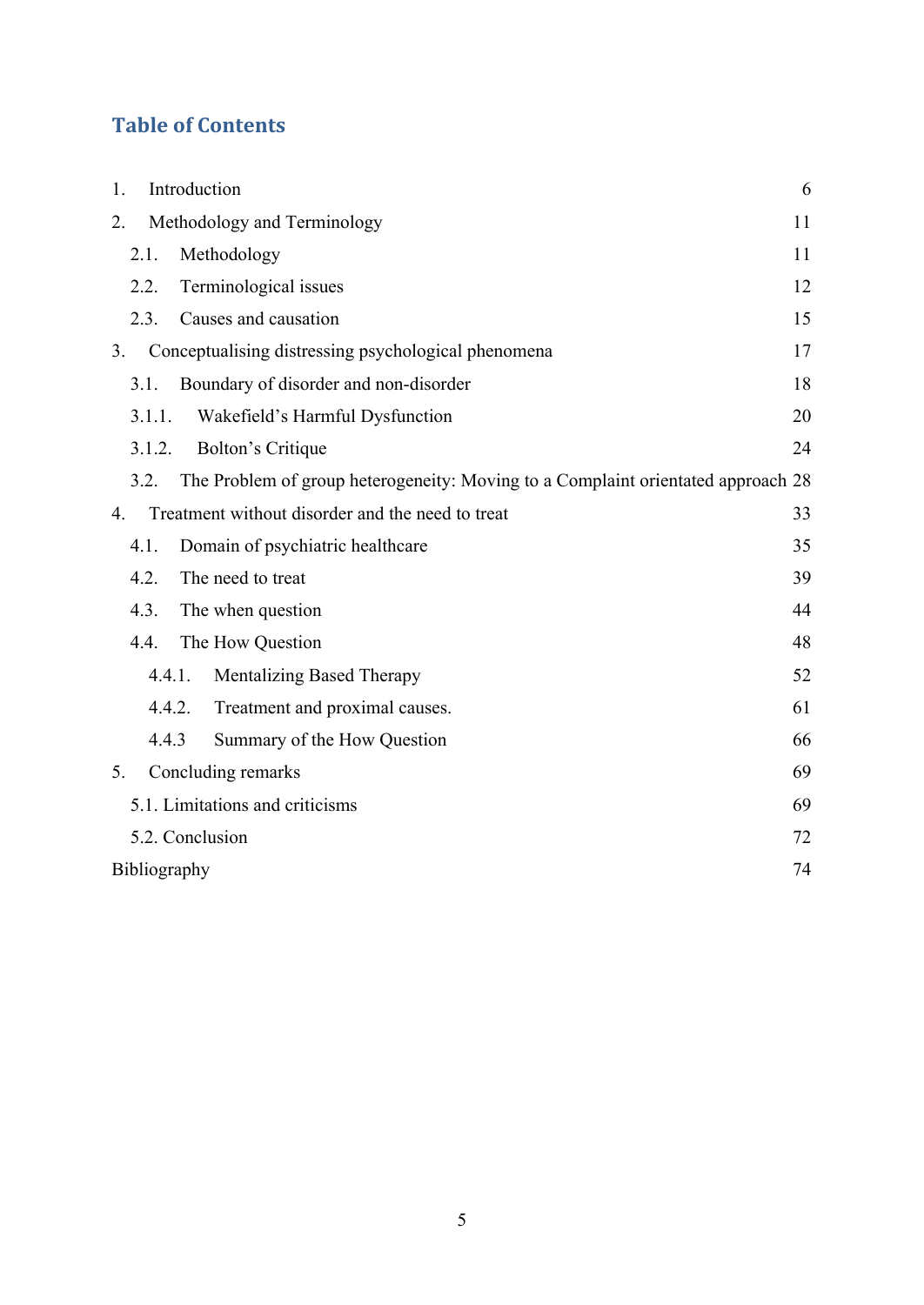**1. Introduction**<br>Within the mental health profession there has long been a debated by the state of the state of the state of the state of the state of the state of the state of the state of the state of the state of the s Within the mental health profession there has long been a debate over how best to define the concept of mental disorder. More specifically, there is disagreement as to which criteria are best suited to demarcate the boundary between disorder and non-disorder. Each theorist has their own theory as to how best to define mental disorder. What drives this debate is more than simply philosophical interest. This debate is driven, in part, by important practical issues with potentially serious consequences, which *appear* to depend on where the boundary is drawn. To show that their own theory is better than alternative competing theories of mental disorder, authors describe how their own definition deals with these practical issues in a manner that minimises these serious harmful consequences.

One of the theorists involved in this debate is Derek Bolton. In his book '*What is Mental Disorder?: An essay in philosophy, science and values*' (2008), he explores some of the many challenges faced when defining the concept of mental disorder. Moreover, he discusses some of these practical problems that are *prima facie* resolved by providing a valid and reliable definition of mental disorder.

One of these problems, raised by Bolton, is the issue of the need to treat (Bolton, 2008). In short, practitioners require a means of knowing if a given patient requires treatment. As will be expanded below, Bolton (2008) points out that the need to treat issue is generally understood as being resolved by a diagnosis of a mental disorder. It is taken for granted that if a practitioner is to be able to reliably and effectively treat a patient they require a valid and reliable diagnosis of mental disorder. On the face of it then, the definition of mental disorder requires constant fine tuning.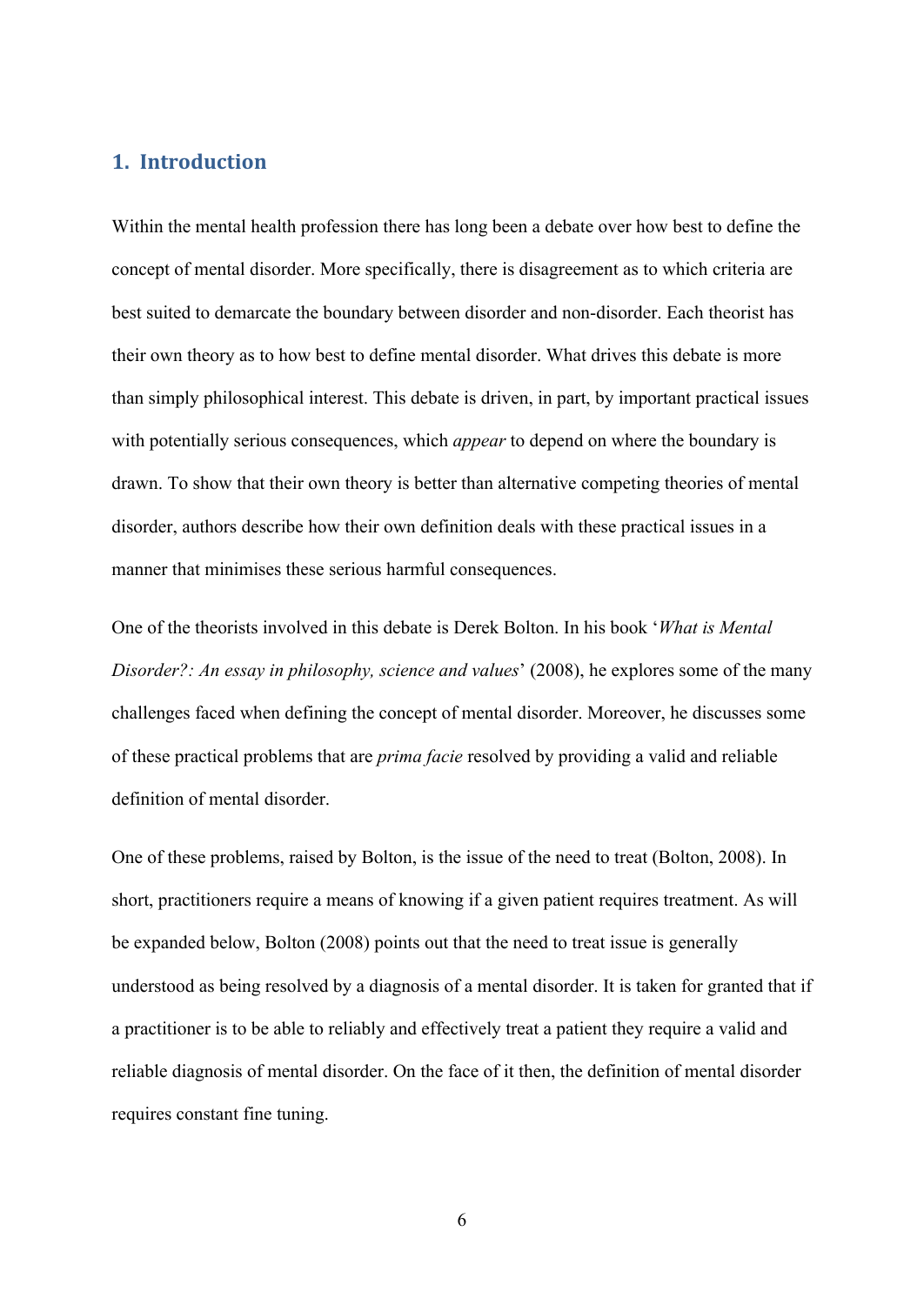In this dissertation it will be argued that at least one of the practical issues (the need to treat issue) that appears to require careful defining of mental disorder, in fact does not necessarily depend on a diagnosis of mental disorder at all.

While this may describe what is to be expected in this dissertation it does not do justice in describing the aim of this project. It might well seem inconsistent to raise the issue of the debate between theorists vying for the most apt definition of mental disorder, only to abandon the debate altogether and focus on the resolution of practical issues. However, the aim of this dissertation ought to be understood in the context of a larger overall philosophical position, regarding the necessity of a concept of mental disorder.

Through his book Bolton (2008) challenges the conventional notion of mental disorder as has been adopted by the medical model. He ultimately settles on either conceptualising the term mental disorder in terms of a 'harm only' criterion, or in favour of a more broad term, mental health problems, which may come with slightly less baggage (Bolton, 2008). Before doing so, and toward the end of his book he considers and ultimately rejects the possibility of abandoning the term mental disorder entirely (Bolton, 2008).

That said, abandoning the concept of mental disorder is not without its advocates. For example, Bentall (2003) argues that it is time to move away from a concept of mental disorder in favour or what he calls a Complaint-Oriented Approach. The general position that is endorsed in this dissertation is not that we ought to define mental disorder in a particular way, but rather that we ought to abandon the concept altogether<sup>1</sup>. .

It would, however, be a sign of grandiose delusions to think that a positive argument in favour of abandoning mental disorder could ever be achieved in a paper whose scale is so limited. To address the many problems that would be faced if mental disorder were

<sup>&</sup>lt;sup>1</sup> This will be discussed below.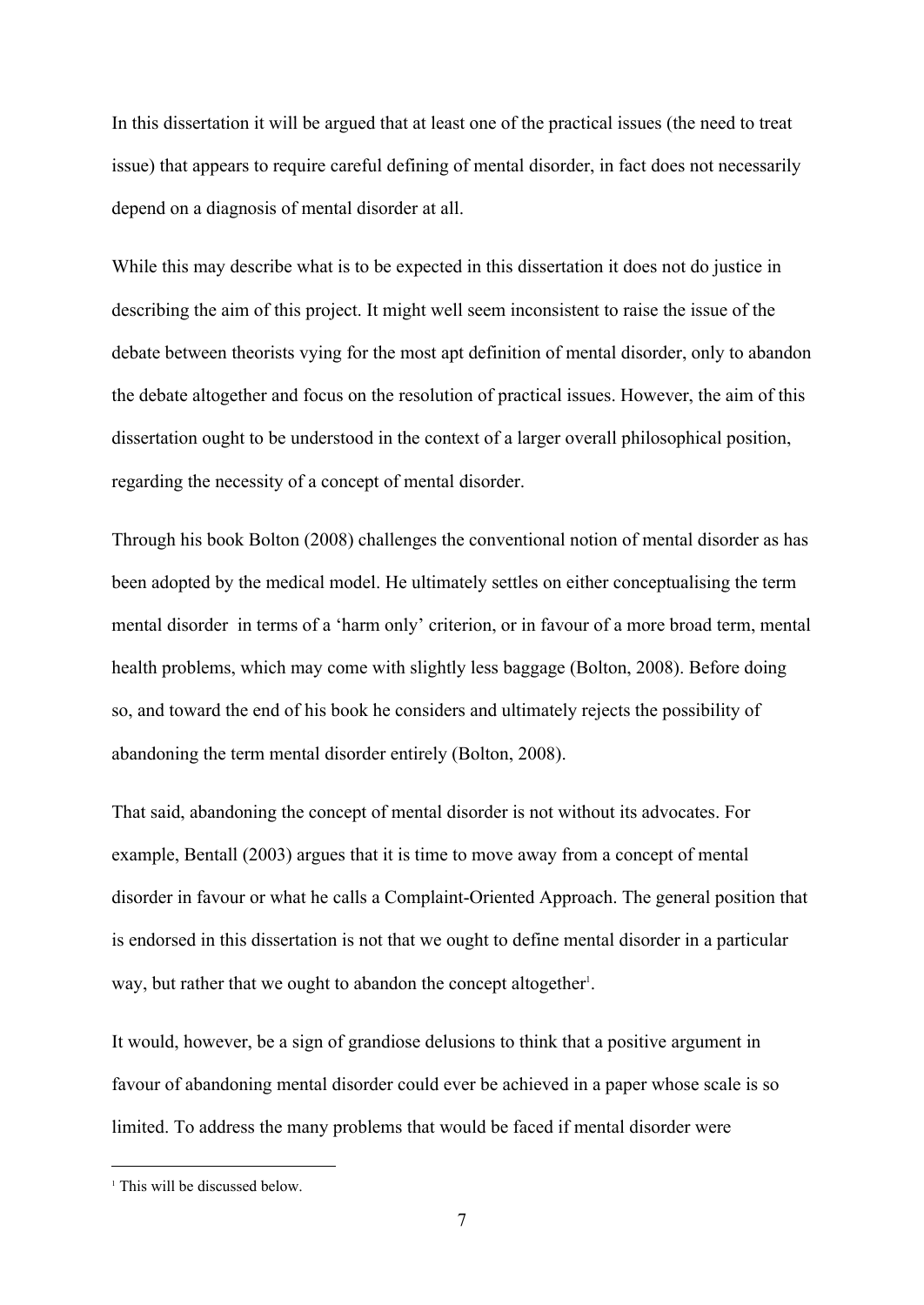abandoned would require a project with a far larger scope than that which is afforded to this project.

As such, the scope of this paper is intentionally limited to a discussion around resolving 'the need to treat' issues. The focus is limited to this topic because it is generally accepted that this issue is indicative of the necessity for a robust definition of mental disorder. For any project which would make a positive argument in favour of abandoning the concept of mental disorder, the burden of proof is to show that treatment issues can be resolved, at the minimum, equally well without disorder. This is the aim of this dissertation.<sup>2</sup>

This dissertation is not making the positive claim that the concept of mental disorder should be abandoned. Rather, the aim is to address one potential criticism of a no-disorder account. The aim then is to take an arrow from the quiver of one who would argue that the concept of mental disorder is a necessary one for treatment reasons. It will be argued that the need to treat issue is not necessarily an issue of diagnosis, thereby bringing into question the necessity of the concept of mental disorder to decide on treatment issues.

Given the importance of this argument for a positive thesis that would advocate abandoning mental disorder, the positive claim requires some attention. In part this is because the necessity of the concept of mental disorder extends well beyond treatment issues. One might then question the importance of this dissertation from the start stating that it is not possible to abandon the concept, citing some of these other issues.

As such, some of the reasons sometimes given in favour of abandoning mental disorder will be discussed (albeit briefly) as well as briefly discussing just one example of alternate means of conceptualising these problems. In this paper the aim is not to provide a *complete* defence of abandoning mental disorder (or a similar concept) or diagnosis. Given the complexity of

<sup>2</sup> Again while there are other supposed reasons in favour of the concept of mental disorder, these will not be dealt with in this paper. Each potential advantage would require lengthy in depth argument of its own.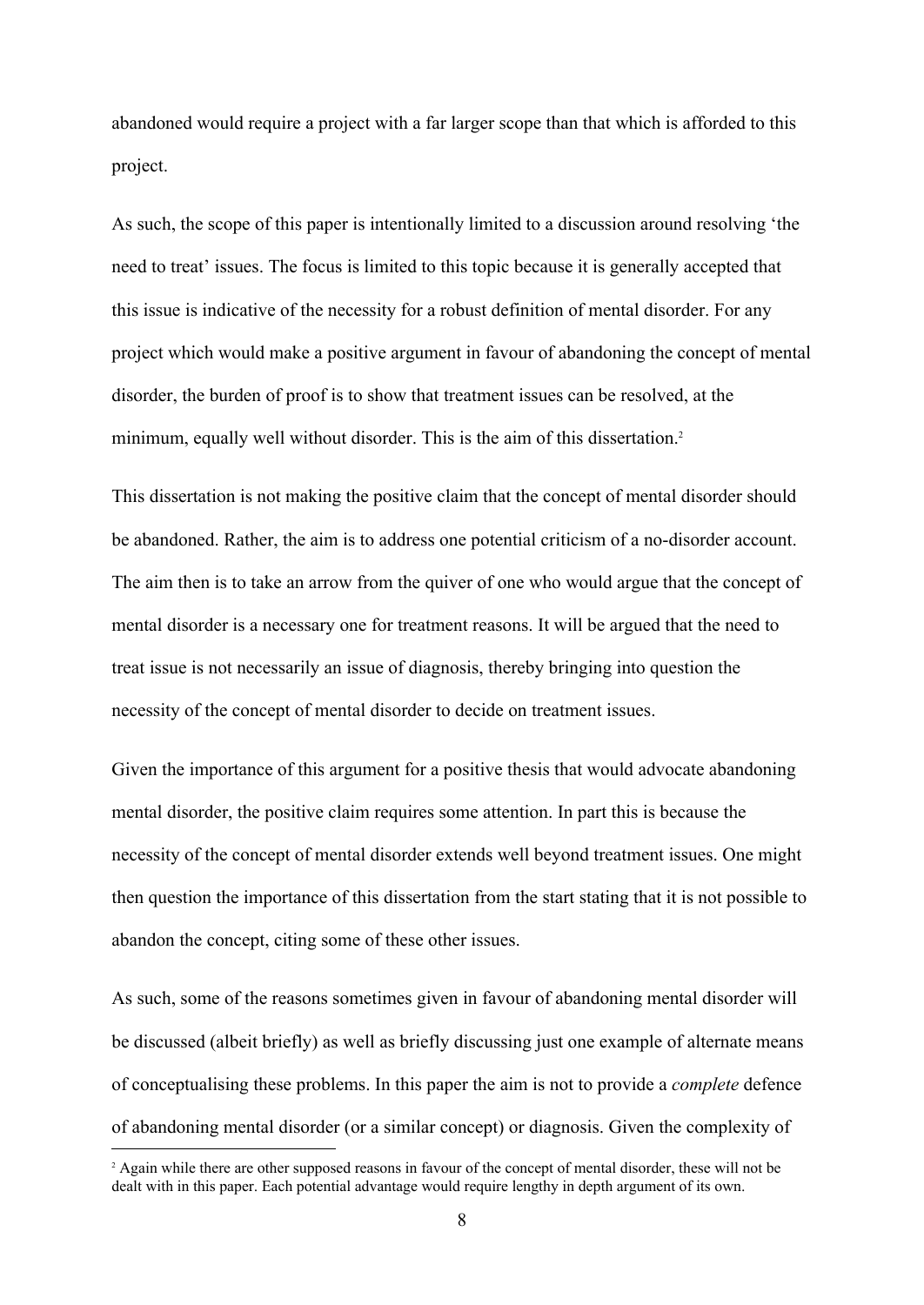that task and the limited scale of this project, justice could never be done to such a topic here. For this paper it will have to suffice to acknowledge the assumptions that underlie this project. That is that it is possible to imagine that other non-treatment related uses of the concept of mental disorder can be dealt with by a no-disorder account.

It is important to remember that it does not follow from the arguments set out below that there is no reason for a concept of mental disorder. Nonetheless, it does not mean that the issue at hand is unrelated. The arguments would be a necessary part of a larger argument that positively argues for abandoning mental disorder.

Section 2 below will note a brief methodological issue as well as some terminological ones. This is to ensure that there is no confusion as to the meaning of some of the terms that often have various specific theoretical uses/definitions and meanings.

Section 3 will be devoted to providing a brief discussion of the debate around the concept of mental disorder. The aim of this section is to provide some context to the purpose of the main arguments in section 4. It is not contended that it should follow from section 3 that one should abandon the concept of mental disorder. The aim is to give some good reasons one might make that positive argument. It will be argued that even though there are many other proposed advantages of mental disorder, there are many disadvantages. One example of how to eliminate the disadvantages through abandoning the concept of mental disorder will be briefly discussed. Moreover, the discussion of the debate between Wakefield and Bolton should serve to explain why Bolton's definition of mental disorder is used in section 4 rather than Wakefield's.

Section 4 forms the main body of this dissertation. It will be argued that, firstly the proper domain of psychiatric health care is not defined by the concept of mental disorder. Secondly it will be argued that knowing whether treatment is warranted or not depends on information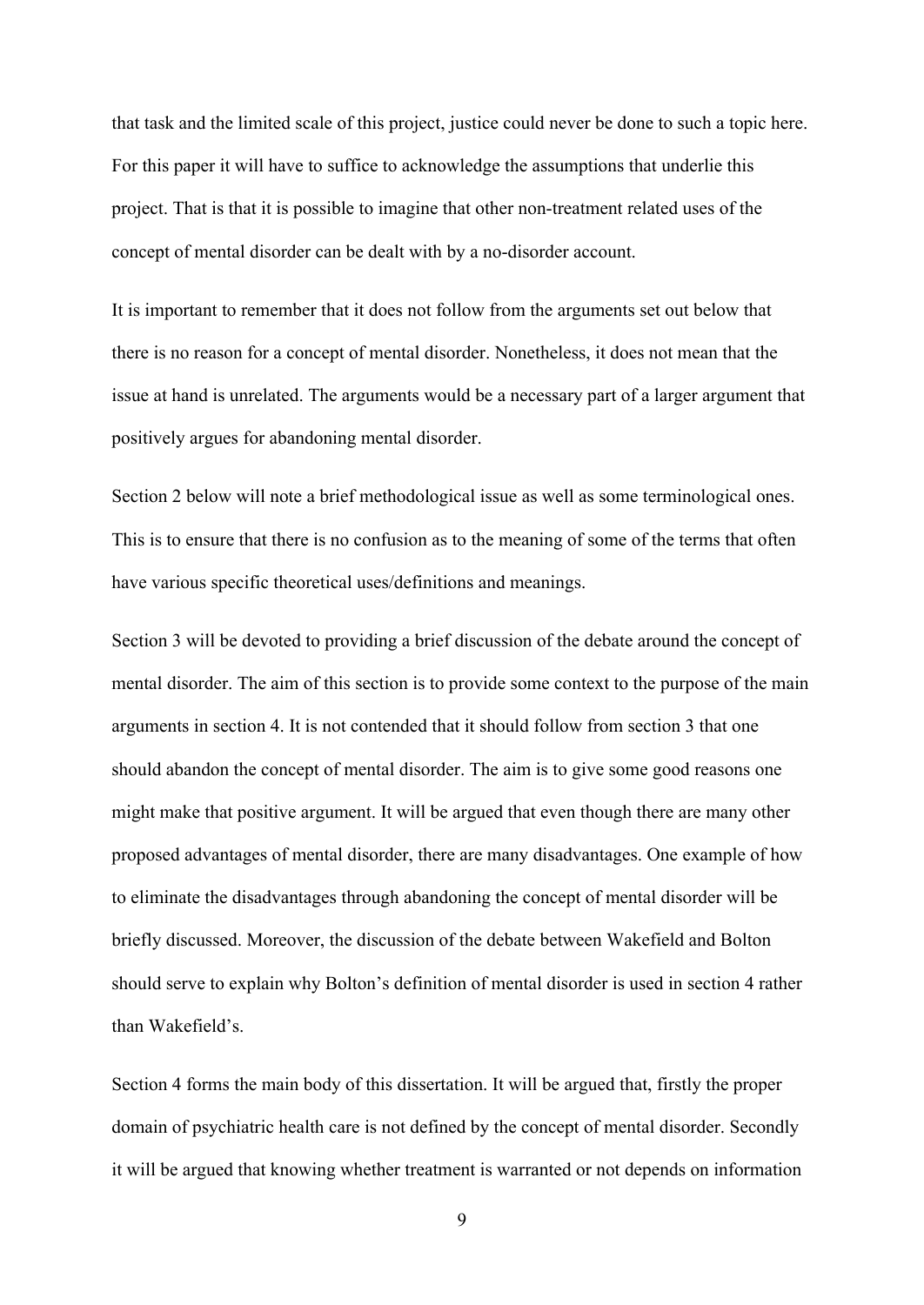necessarily acquired by a practitioner prior to their ability to make a diagnosis. Thirdly it will be argued that knowing whether and how to treat depends not on diagnosis but on the knowledge of the pathways to symptoms and knowledge of how the proximal causes of those symptoms have their effect. An example of Metalizing Based Therapy will be made to illustrate this point. Finally section 5 will provide a brief summary and conclusion.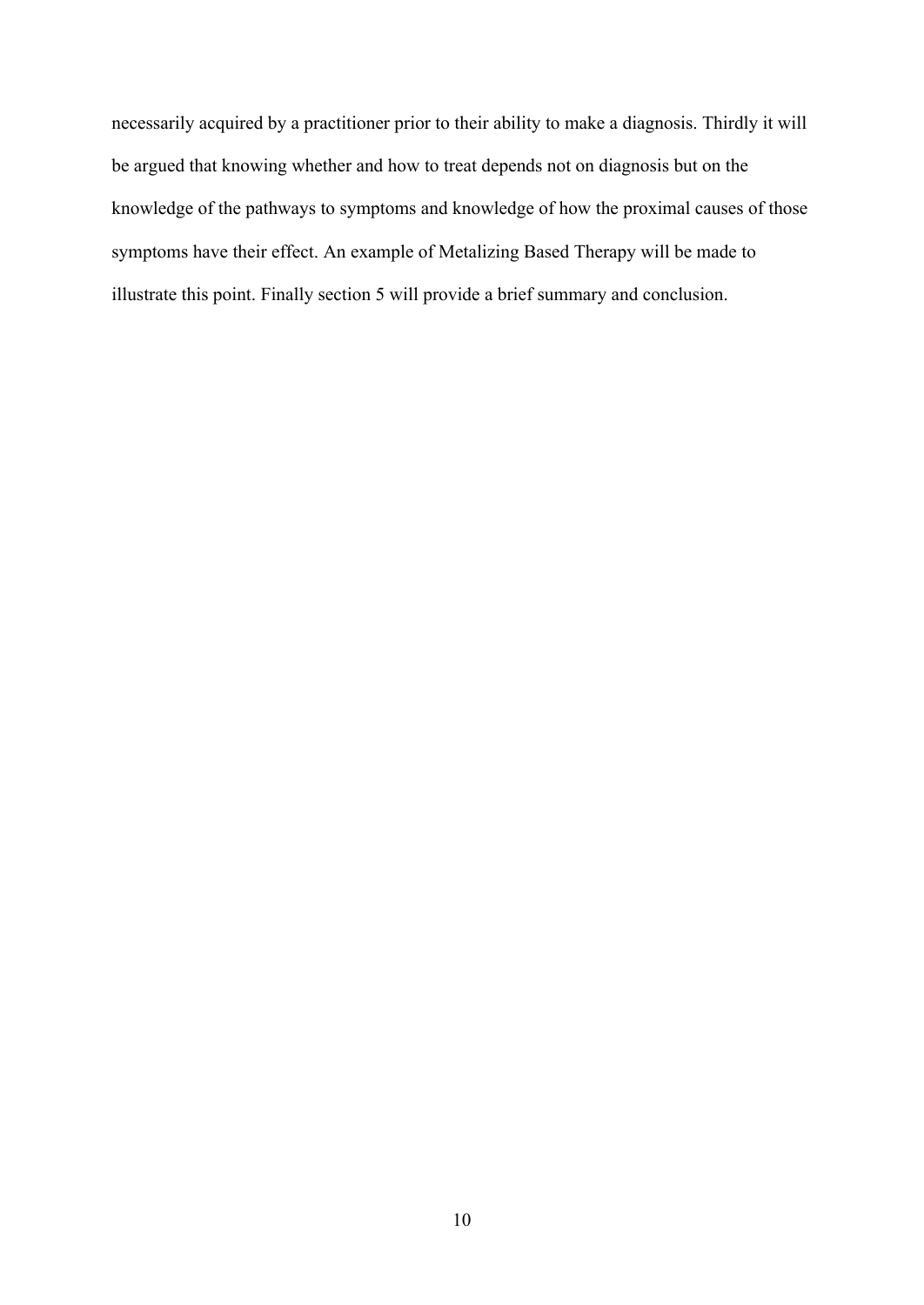#### **2. Methodology and Terminology**

In this section, before undertaking the main body of work of this dissertation, it is necessary to start with a defence of the nature of the research as well as deal with a few terminological issues. 2. Methodology and Terminology<br>In this section, before undertaking the main body of work of t<br>to start with a defence of the nature of the research as well as<br>issues.<br>2.1. Methodology<br>The nature of the project in this case

The nature of the project in this case lends itself to *a priori* reasoning. The primary focus of this paper is to understand the necessary conditions for a practitioner to provide effective treatment. One might argue that we could interview mental health practitioners and question them about the process which they go through in determining and deciding on when and how to treat their patients. While this would indeed be interesting research and no doubt provide very interesting results, it would not serve the purposes of this dissertation.

Firstly, this would not tell us about the process that is *necessary* for a practitioner to answer the need to treat question. What it would speak to, is the process which practitioners *believe*  that *they* use to conclude on need to treat issues*.* Secondly, this type of research would be limited by the clinical approach that is being used by the practitioner at the time of the study. This would not tell us anything of the necessity of the diagnosis of a mental disorder<sup>3</sup>. .

What are sought in this paper are the necessary conditions for a practitioner to decide on the need to treat issue. The emphasis then is on analysis of treatment and not what practitioners believe that they do to make those determinations on treatment. What we can do is look at

<sup>&</sup>lt;sup>3</sup> In the remainder of this paper 'diagnosis of a mental disorder' will be shortened to 'diagnosis'. Diagnosis of a problem more generally would of course be important for treatment. The claim is that diagnosis of a *mental disorder* is not necessary.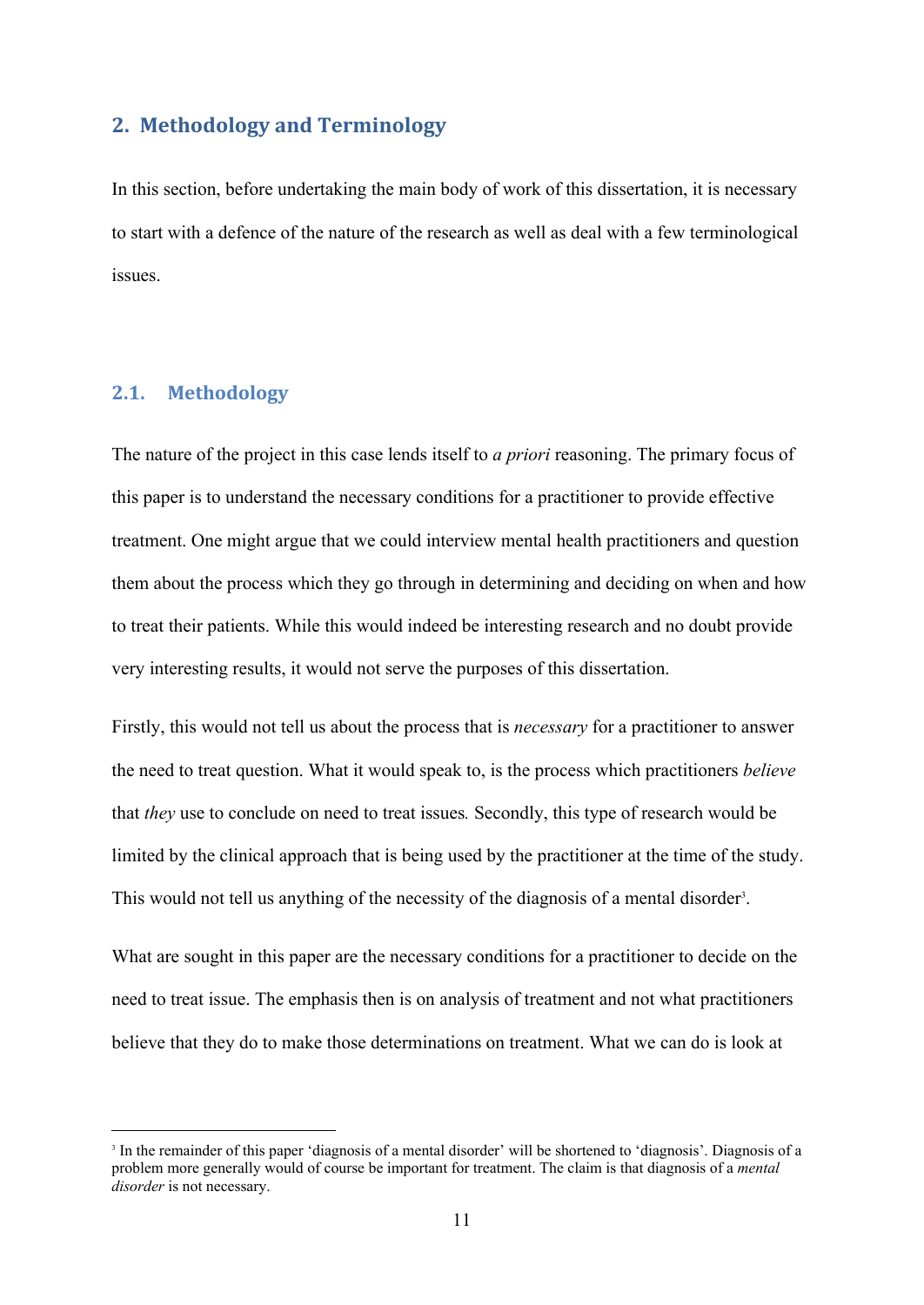how the information that is available to a practitioner, can provide information that is necessary to answer need to treat questions.

What is being inspected in this dissertation is an issue of knowledge. It is a question of what knowledge (of the practitioner) is necessary in order for them to make determinations as to how and when to treat. Discovering what they know before they answer need to treat questions tells us nothing of what knowledge is necessary. As such this type of project lends itself to philosophical enquiry rather than empirical research.

#### **2.2. Terminological issues**

As this dissertation progresses it might strike a reader that there an inconsistency with the terminology used in this paper and the proposed abandonment of conceptualising in terms of this type of terminology. In particular, were the concept of mental disorder to be abandoned altogether, other concepts and terminology that come with the medical model would also need to be revisited.

It might seem odd then that throughout the dissertation reference will be made to the necessary conditions for, of all things, *treatment*. At worst this might seem misguided and at best disingenuous. However there are two reasons why this dissertation retains some of the terminology from the current medical model. Firstly the terms are retained in part as a way of speaking to the issue from within the paradigm itself. What will be argued below is that in the present system of mental disorder and diagnosis, neither the concept of mental disorder nor a diagnosis of a specific disorder to which the individual belongs is necessary for one to provide effective treatment.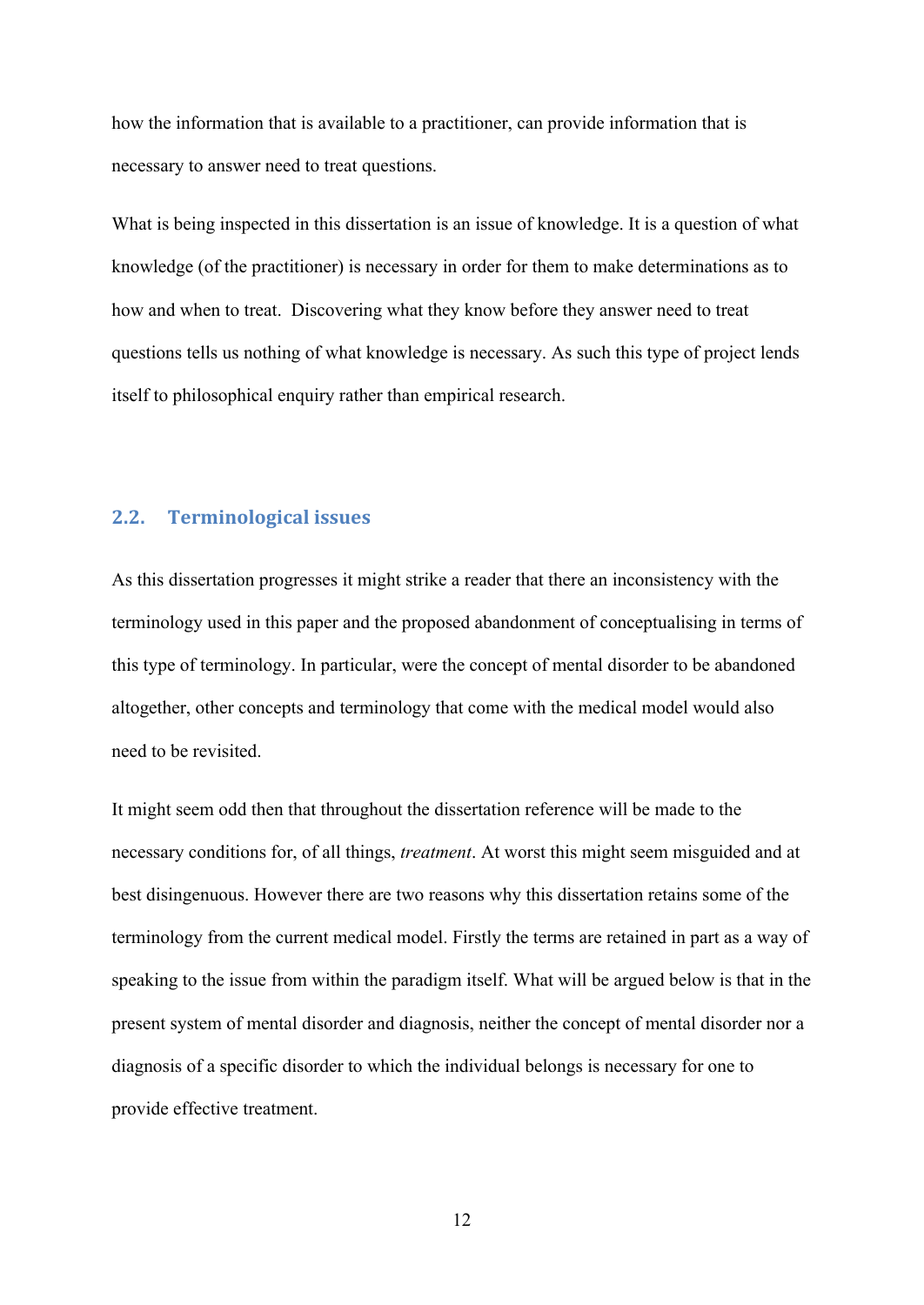Secondly, making an attempt to provide definitions for a more consistent terminology would be well beyond the scope of this paper. Bolton's (2008) book devotes several chapters to discussing how best to alter the current terms to make them more in line with his theory. It is admitted here that this is important. However, this short dissertation cannot be devoted to dealing with this immense task. It might just as easily be some other term such as mental health care, which is often used interchangeably with treatment.

Throughout the paper there will be reference to treatment or health care or some other term denoting a similar concept, as well as the necessity of that treatment. For the purposes of this paper this should be understood broadly as intervention. This is not to say that the treatment or intervention refers only to active treatments. It is accepted here and argued in more detail in subsequent sections that the nature of intervention may be to do nothing. Treatment and intervention are simply shorthand for denoting that there is a selected course of action made by the treating practitioner. Where the dissertation refers to 'treatment' it might just as easily be read as saying, 'a given mode of intervention'.

The same is true for the term patient. Patient as used below is used as a means of referring to the individual who requires psychological intervention. It could simply refer to any person who is in psychological distress and arrives at the office of a practitioner. In no way should the words treatment or patient be understood as an endorsement of that term. Simply it should be understood as a convenient communication device. The same should hold true for any similar medical terminology whose use should not be seen as an endorsement of that term. On the contrary it is more likely that abandoning much of the medical terminology would be necessary if the concept of mental disorder were abandoned.

Furthermore, in this dissertation the term psychological/mental phenomena are employed often. These are used as blanket terms for a wide range of psychological experiences. For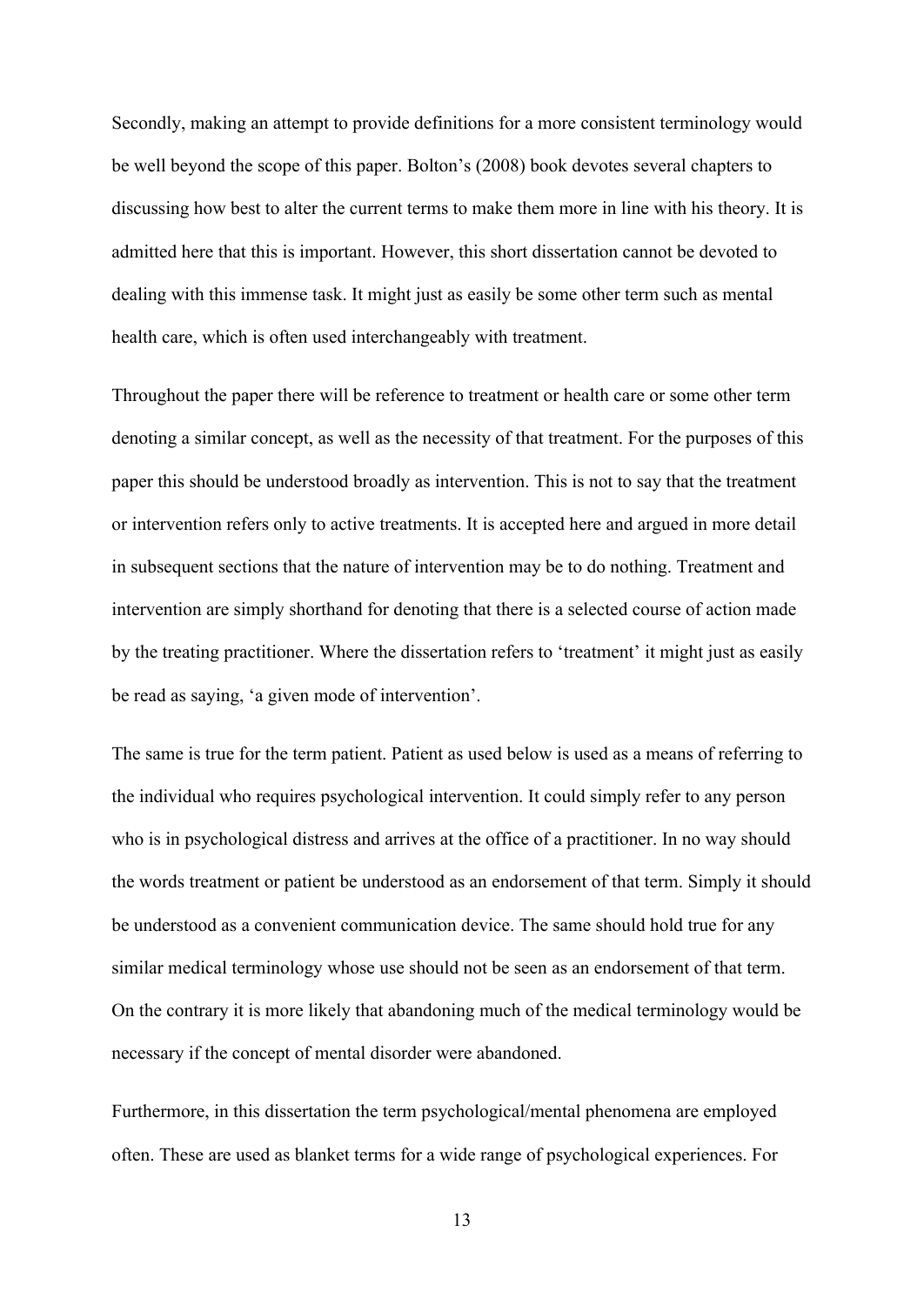example it will be taken that a euthymic mood and a depressed mood are psychological or mental phenomena. It is a term employed to cover cognitions, perceptions, moods or any other psychological states (or combination thereof) that are commonly dealt with by psychiatry and/or psychology. The sorts of states that tend to be the target of psychiatry and/or psychology will generally be referred to as *distressing* psychological states or phenomena.

One might be concerned that *distressing psychological phenomena* might not cover what are currently understood as ego-syntonic and ego-dystonic disorders. One might be concerned that there are many examples of people who can be diagnosed as having a mental disorder but are not in distress. It might be more appropriate to avoid distress and use the word harmful instead. This would work equally well. In this paper 'distressing' is favoured because it emphasises the causal role of the psychological phenomena in distress. Distress can then be broadly understood as extending beyond the individual.

### **2.3. Causes and causation**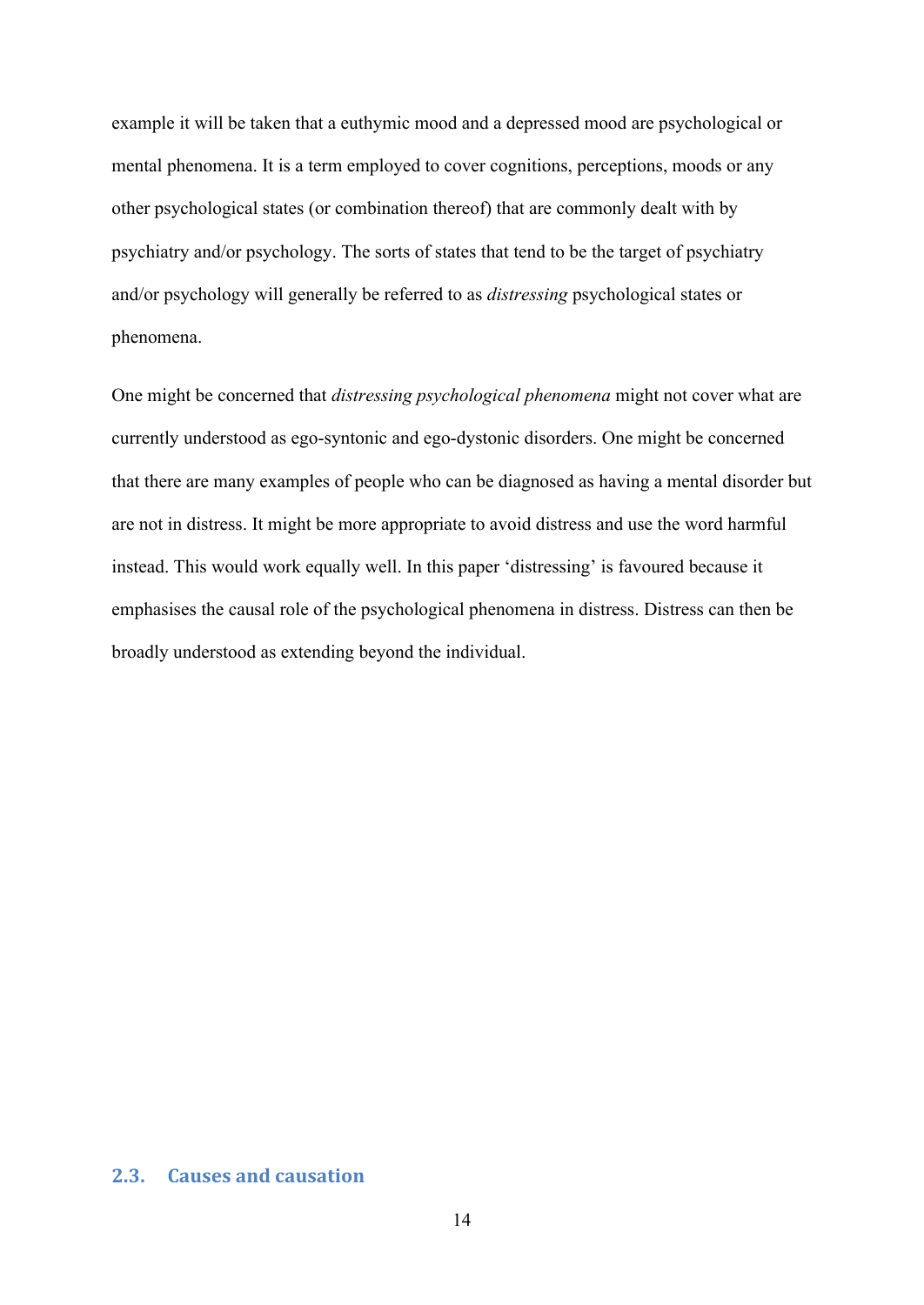In the subsequent sections much will be made of causes of psychological phenomena. Moreover it will be argued that treatment turns on an understanding as to the causes of both distressing psychological phenomena as well as causal pathways out of such distress. As such it is contended that treatment is not an issue which depends on diagnosis of a disorder but rather the knowledge of the causes of psychological phenomena.

One worry might be that psychology and psychiatry are not actually worried about the ultimate causes of distressing psychological phenomena simply because we can only speculate (at least at present) about what the ultimate causes are. It might be contended that the causes in terms of aetiology are not what guide treatment at all.

For the purposes of this paper it will be accepted that perhaps this is true to some degree<sup>4</sup>. . However, these ultimate causes are not the focus in this paper apart from one caveat. In the following section, an approach to conceptualising and understanding distressing psychological phenomena will be discussed which does indeed argue that research ought to look for primary causes. However, this is a matter for research and epidemiology and perhaps communication and not necessarily what treatment is about.

For the arguments in this paper it will be argued that treatment relies on knowledge of proximal causes. These causes need not be aetiologically primary. This is in part because to work out what the ultimate cause/s of a given psychological phenomenon is, is a remarkably complex task. Rutter (1997) argues that, neither the genetic factors alone, nor the environmental factors alone provide an explanation, as to why a particular person exhibits a particular trait or disorder.

Like Rutter (1997) this paper accepts that there are multiple causal factors and multiple pathways through which they operate that need to be understood in terms of the aetiology of

<sup>4</sup> Perhaps genetic treatments might be of interest.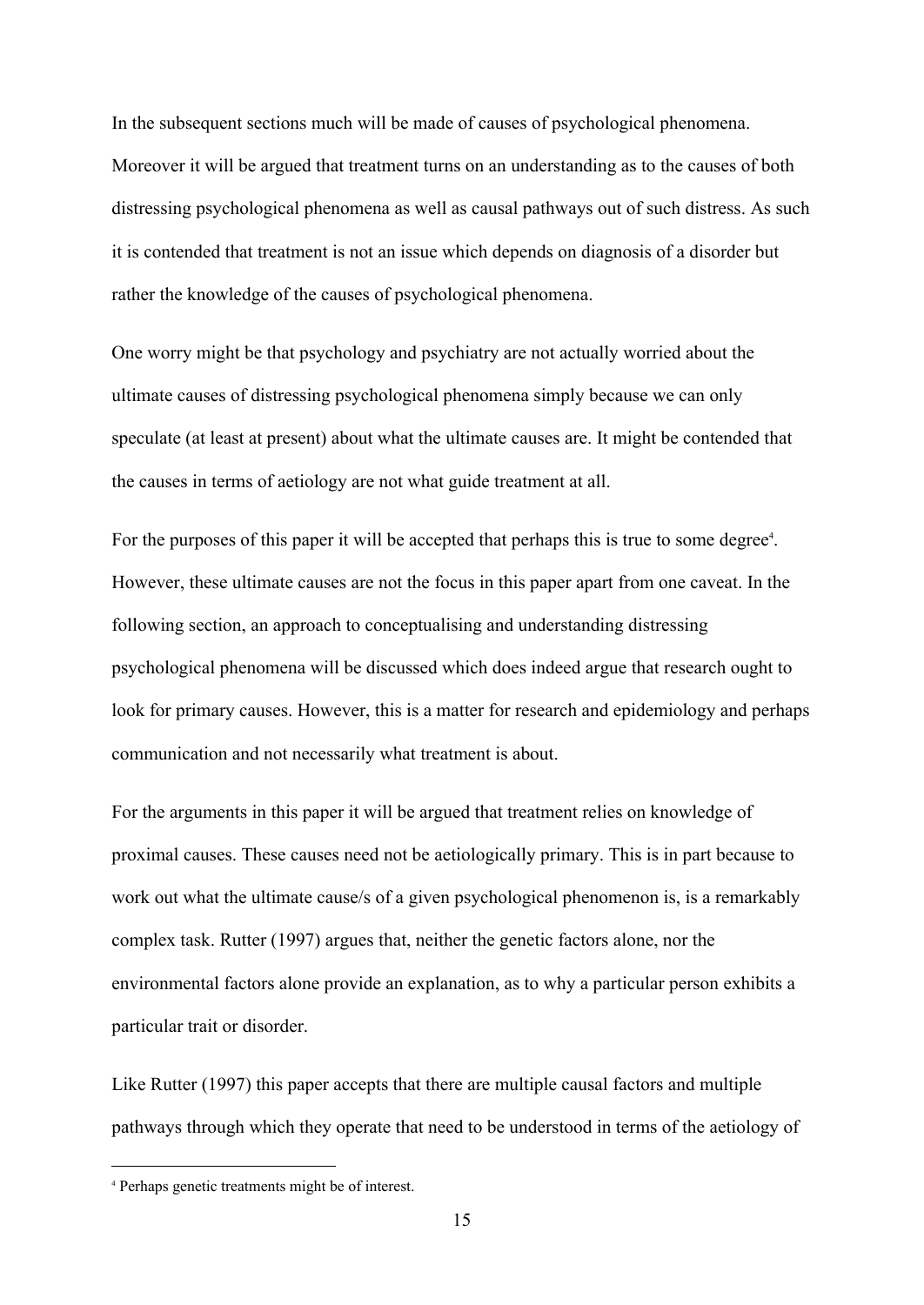any particular psychological phenomenon. What will be shown below is that there are particular causal processes that result in distressing psychological phenomena. The fact that these processes are in operation is what is of interest for the purposes of treatment and not the original cause of their activation. For the purposes of the arguments below, what will be argued is that deciding on what type of treatment is best depends on knowing which processes give rise to a particular distressing psychological phenomena and not necessarily what causes those processes to activate. These directly efficacious mechanisms will be referred to as proximal causes.

This might be better understood in terms of an example of a person who has a depressed mood. If a person has a depressed mood caused by an underlying medical condition, the treatment would take on a medical form. However, unlike in the medical case, we might know for the sake of argument that the person was disposed to depressed moods because of a particular environment-genetic interaction in early childhood. However it will be understood that *because* of those factors certain serotonergic processes or systems are affected, and it is through the operation of those systems that the mood is depressed. Aetiologically, there may be medical or environmental or genetic causes of the depressed psychological phenomenon but its expression in terms of the functioning of the serotonergic pathways would be the proximal cause.

#### **3. Conceptualising distressing psychological phenomena**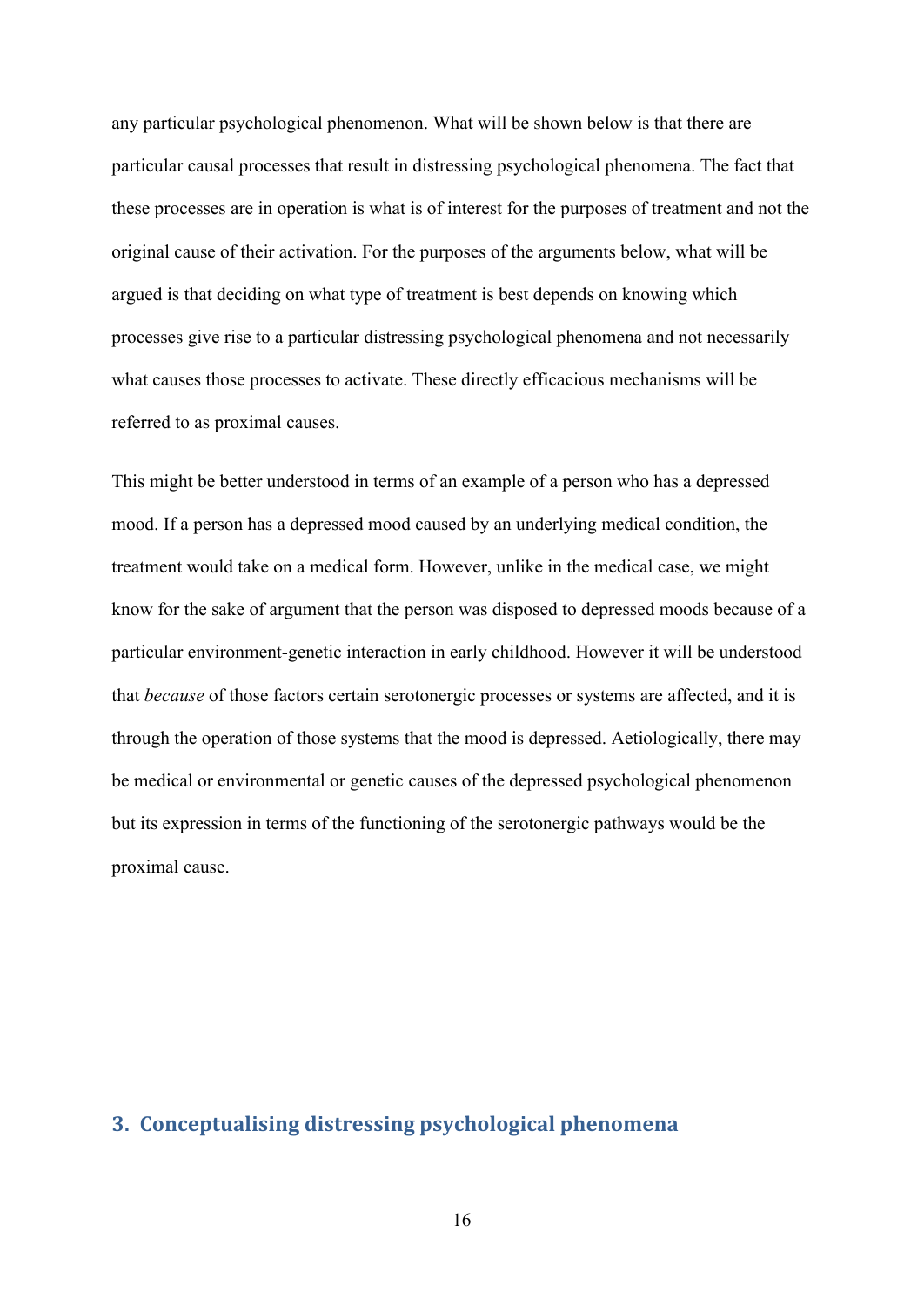In the introduction of this dissertation it was acknowledged that this project might be considered as forming one part of a much larger thesis which favours discarding the concept of mental disorder. The goal in this dissertation is only to argue that answering need to treat questions does not depend on the concept of mental disorder. This is a trivial point without, at the very least, a brief explanation as to why abandoning mental disorder is favoured as well as what should replace it. Indeed it is often accepted that there are many other benefits of the concept of mental disorder. This section will be used to show that it is, at the very least, conceptually possible to imagine jettisoning the term.

In the first part of this section some brief defence of abandoning the concept of mental disorder will be offered. The focus will be on the debate between natural dysfunction accounts such as the one espoused by Wakefield (1992a) and the Non-naturalist account by Bolton (2008). The aim is not to provide a complete defence of abandoning disorder. Rather, the argument that treatment is possible without a concept of disorder is relevant in the context of the abandonment of the concept. To that end, some of the reasons for moving away from mental disorder will be outlined here. For this it will be argued that, as Bolton points out, an objective and non-arbitrary definition of mental disorder is not possible. The consequence of retaining an objective criterion then is poor reliability and validity. Moreover, Bolton's Nonnaturalist account is endorsed in this paper. In section 4 it will be argued that mental disorder is not necessary to resolve treatment questions, and Bolton's definition of mental disorder will be used to do so.

In the second part of this section an alternate way of conceptualising distressing psychological phenomena will be briefly discussed. Again, this will serve less as a defence of a no-disorder position and more as an acknowledgment of certain underlying assumptions as to how distressing psychological assumptions ought to be conceptualised. If indeed this project falls within a larger philosophical argument for abandoning mental disorder, it is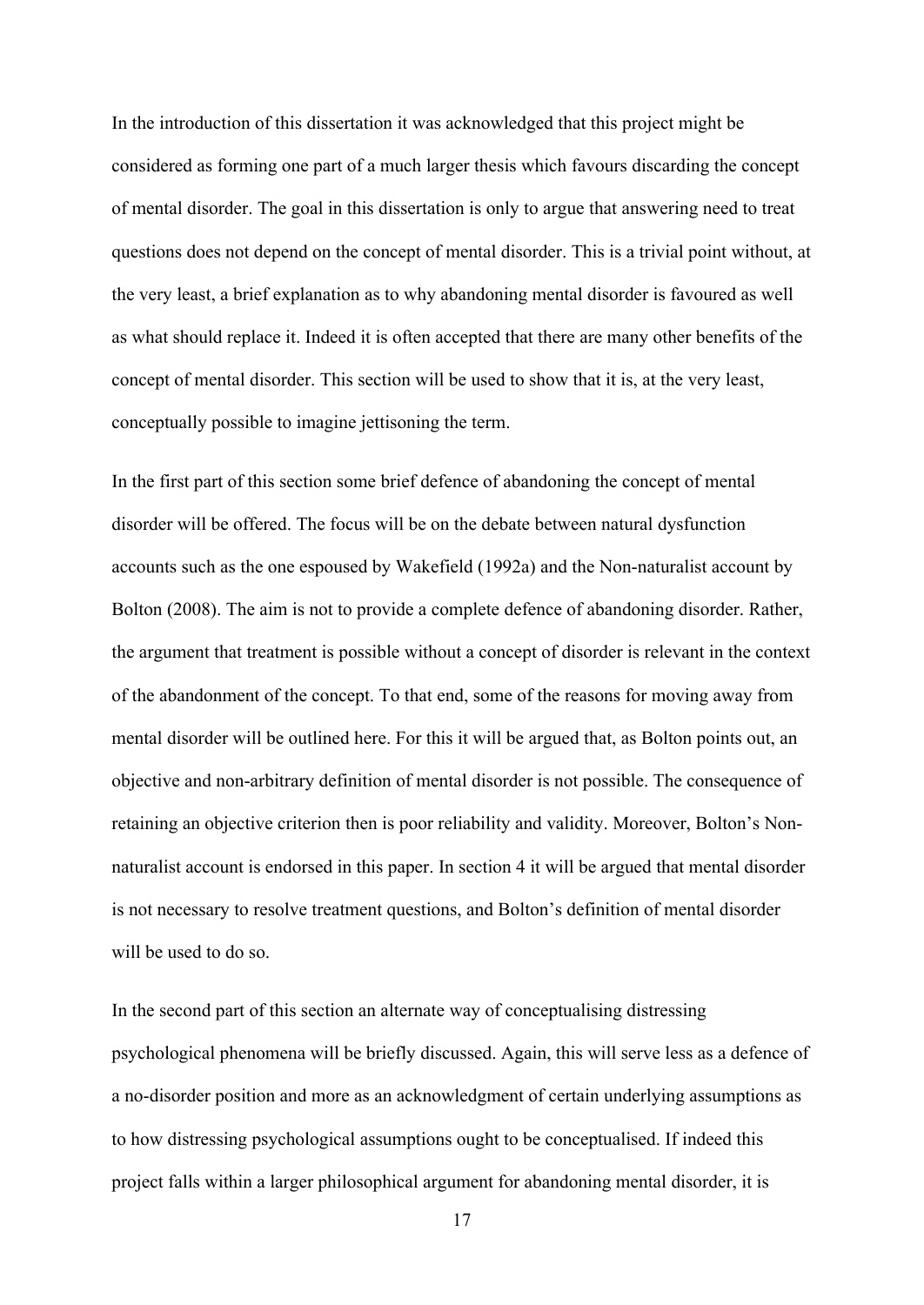necessary to explain how distressing psychological phenomena should be conceptualised if not as disordered. Furthermore it will expand on some of the problems with a concept of mental disorder which do not appear to be problems for no-disorder approaches.

The approach that is endorsed in this paper is an approach which has been referred to by Bentall (2005) as a 'complaint oriented' approach (COA).There is no moret time in this paper to discuss in any great detail the specifics of this approach nor indeed competing no-disorder accounts such as dimensional approaches. Instead, this section will point to arguments for why mental disorder is a poor way of conceptualising distressing psychological phenomena as well as a cursory overview of the COA.

#### **3.1.** Boundary of disorder and non-disorder

The concept of mental disorder intends to discriminate between the disordered and the nondisordered. According to this way of thinking, those who are disordered can be differentiated from those who are not. Moreover, the hope is to find a definition of mental disorder such that discerning the disordered from the non-disordered is an objective matter. The problem that will become clear here is that any attempt at providing a definition of mental disorder that objectively delineates the disordered from the non-disordered, falls short.

There are two authors that will be considered. To begin with, Wakefield's (1992a) definition of mental disorder as harmful dysfunction will be considered. He believes that including an objective component in the definition of mental disorder is necessary to distinguish disorder from non-disorder thereby safeguarding against over-pathologising (Wakefield *et al.*, 2005)<sup>5</sup>. . In the first part of this section, Wakefield's account of mental disorder as harmful

 $5$  Over-pathologising arises from an incorrect definition of mental disorder as will be discussed below.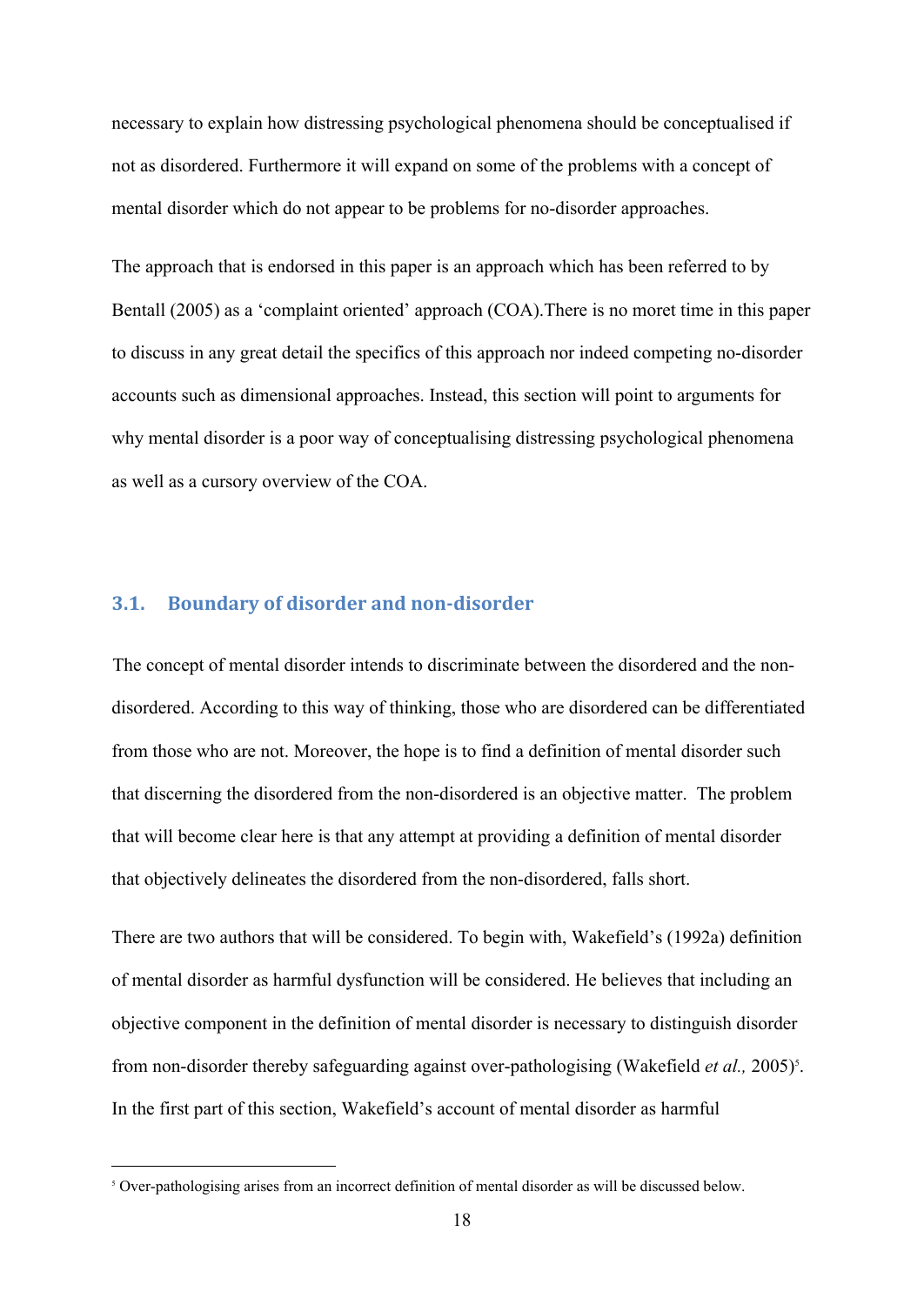dysfunction, as well as how he and some of his co-authors believe dysfunction prevents overpathologising will be outlined (Wakefield 1992a, 1992b; Wakefield *et al.,* 2005). In the second part of this section some of the objections posed by Bolton (2008) will be outlined. He contends that it is not possible to define mental disorder in any objective and nonarbitrary way<sup>6</sup>. .

It is the position of this paper that Bolton's objections are enough to show that Wakefield's naturalist account of mental disorder is not a useful way of conceptualising mental disorder. In particular, there is no room to think that we can, with any reliability or validity, regard psychological states as functional or dysfunctional. Moreover, without a non-arbitrary and objective definition, validity and reliability will always be an issue. Even Bolton (2008) acknowledges that this is a serious consequence for any definition of mental disorder, even his own.

### **3.1.1. Wakefield's Harmful Dysfunction**

In an attempt to define mental disorder Wakefield (1992a, 1992b) proposes the *harmful dysfunction* criteria. For Wakefield there are two necessary criteria that need to be met before

<sup>6</sup> I will take it for granted that given the requirements of validity and reliability any subjective or arbitrary definition of mental disorder would simply not be good enough.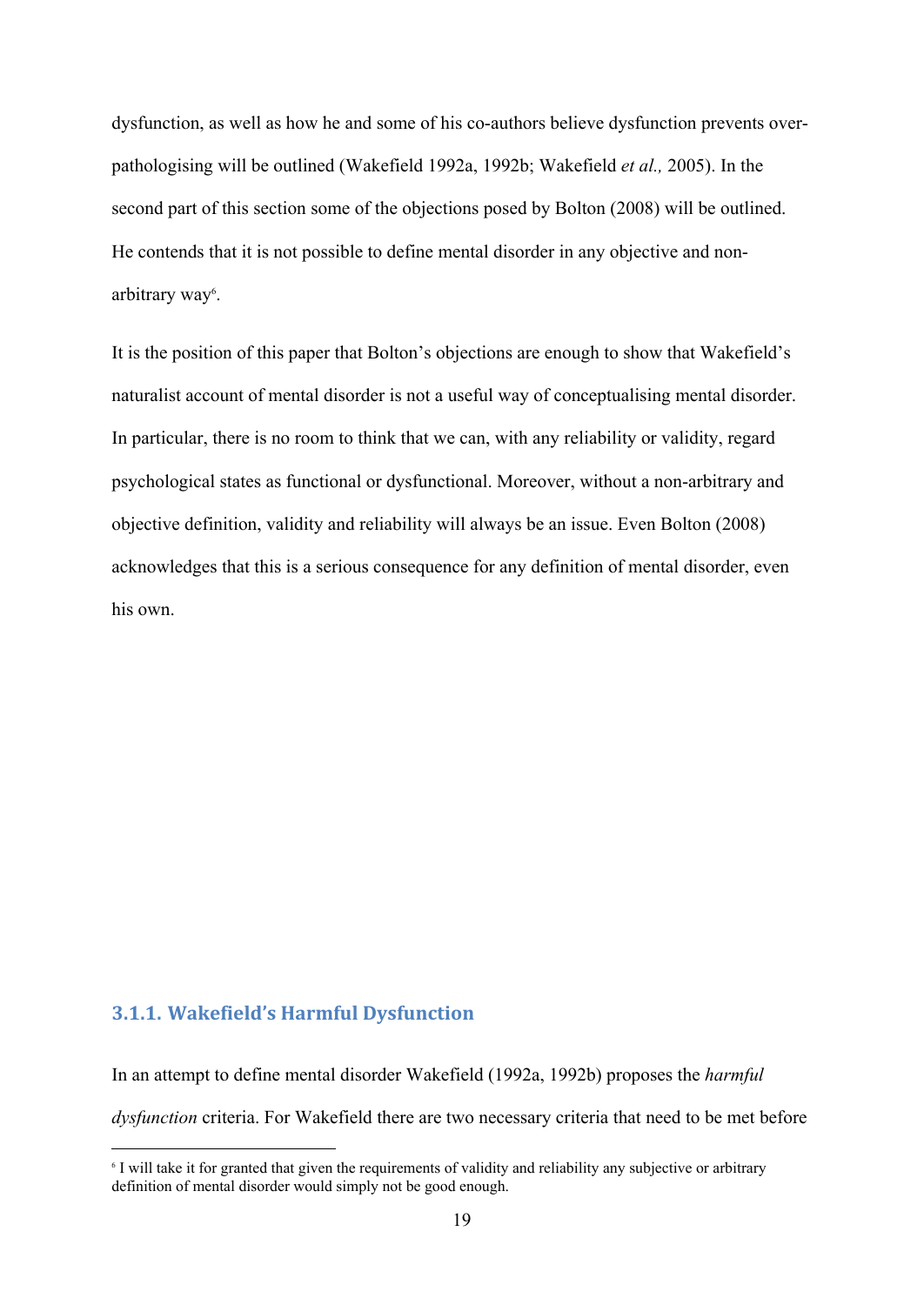one can make a diagnosis of a mental disorder. Firstly there must be an evolutionary dysfunction. This is to say that in a disordered state a mechanism functions in a way other than the way that it was 'designed to' by evolution. Secondly this dysfunction results in harm to the individual.

For example, the phenomenon of anxiety can be said to have evolutionary function. Anxiety improves survival in dangerous situations by increasing blood flow, increasing adrenalin as well as many other functions, all of which improve chances of survival in the face of a physical threat. On Wakefield's account, anxiety as a mental disorder mental disorder is when an individual is anxious and there is no real threat to their life, the anxiety is dysfunctional. If the anxiety in that case also results in harm, then one could find that the person suffers mental disorder (provided of course that all the necessary criteria have been met).

However, there are many different ways to understand function and dysfunction. Wakefield (1992a) understands function in terms of the role that a particular mechanism evolved to fulfil. For example the nose evolved to fulfil many functions. It is essential for breathing and filtering harmful bodies before air reaches the lung (Wakefield, 1992b). However, it was not designed (through evolution) to hold up spectacles. As such we would consider a nose to be dysfunctional if it could not be used for breathing, or allowed too many pathogens into the lungs (Wakefield, 1992b). However the fact that a person's nose does not hold up their spectacles would not render the nose dysfunctional. That would merely be a nuisance (Wakefield, 1992b).

To understand dysfunction as Wakefield has, we need to understand what it means for a mechanism to function.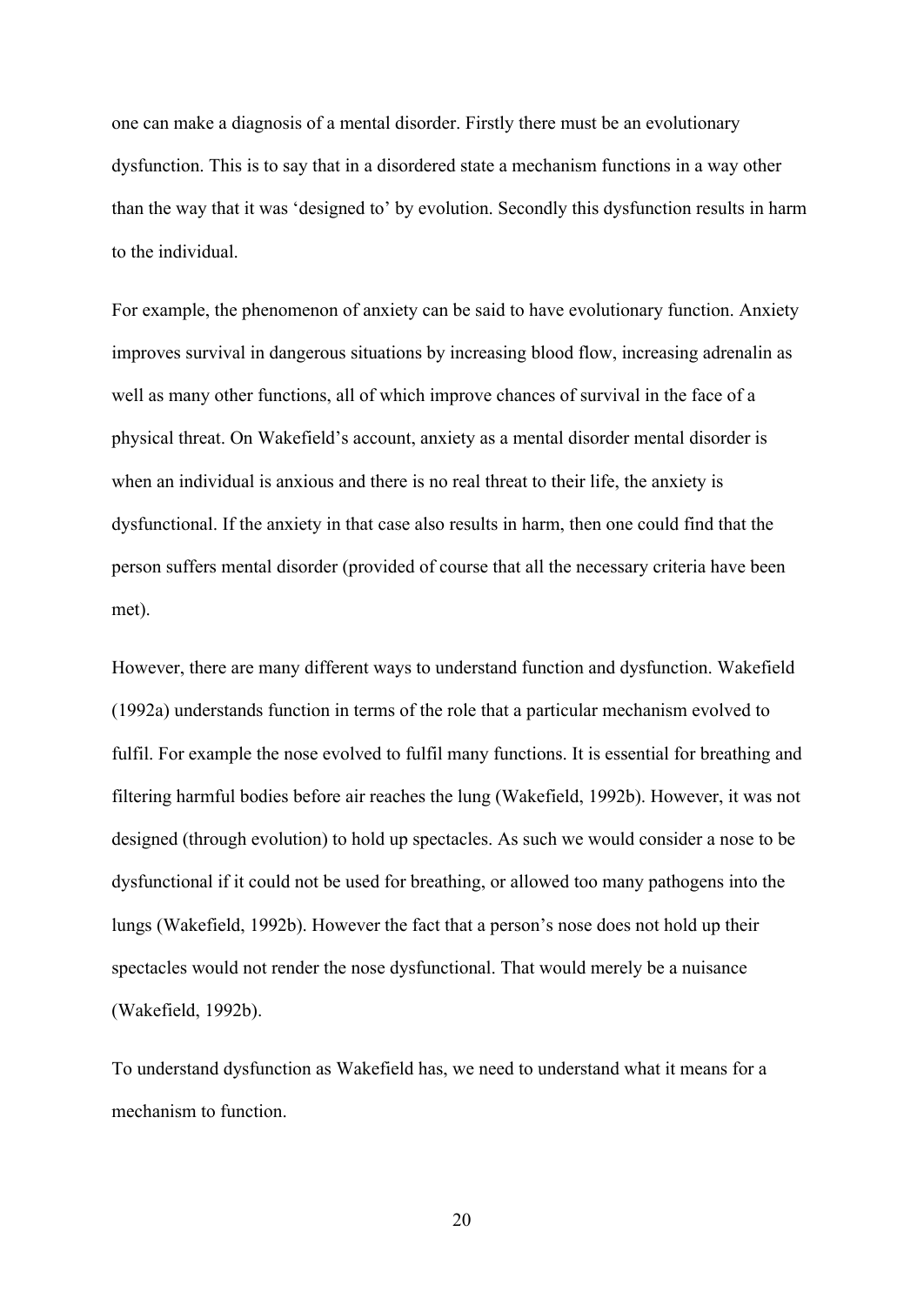"Natural mechanisms, like artifacts, can be partially explained by referring to their effects, and natural functions, like artifact functions, are those effects that enter into such explanations" (Wakefield, 1992a p.382)

He goes on to say;

"…the heart's effect of pumping the blood is also part of the heart's explanation, in that one can legitimately answer a question such as "Why do we have hearts?" or "Why do hearts exist?" with "Because hearts pump the blood." The effect of pumping the blood also enters into explanations of the detailed structure and activity of the heart. Thus, pumping the blood is a natural function of the heart… A natural function of an organ or other mechanism is an effect of the organ or mechanism that enters into an explanation of the existence, structure, or activity of the organ or mechanism." (Wakefield, 1992a p.382)

This type of design is what Bolton (2008) calls teleological or naturalistic function. It is the hallmark of Wakefield's naturalistic account of mental disorder. By contrast, "…dysfunction is the failure of a mechanism to perform its natural function" (Wakefield, 1992a p.383)

The second criterion is that there must be harm. The harm criterion along with the dysfunction criterion safeguard against the use of 'mental disorder' as means of social control (Wakefield, 1992a). For instance homosexuality might be seen as contrary to the natural function of sexuality which might be considered procreation. However if there is no distress or harm then no diagnosis should be made (Wakefield, 1992a). The harm criterion respects the autonomy of the individual. It allows for objective dysfunction without any harm. So we cannot diagnose someone with a mental disorder in the absence of harm.

To safeguard against social control and overpathologising, Wakefield requires both objective facts and social values. Neither harm alone nor dysfunction alone is sufficient for mental disorder but both are necessary. This protects against the diagnosis of individuals who, it might be argued, have some dysfunctional psychological mechanism but experience no harm,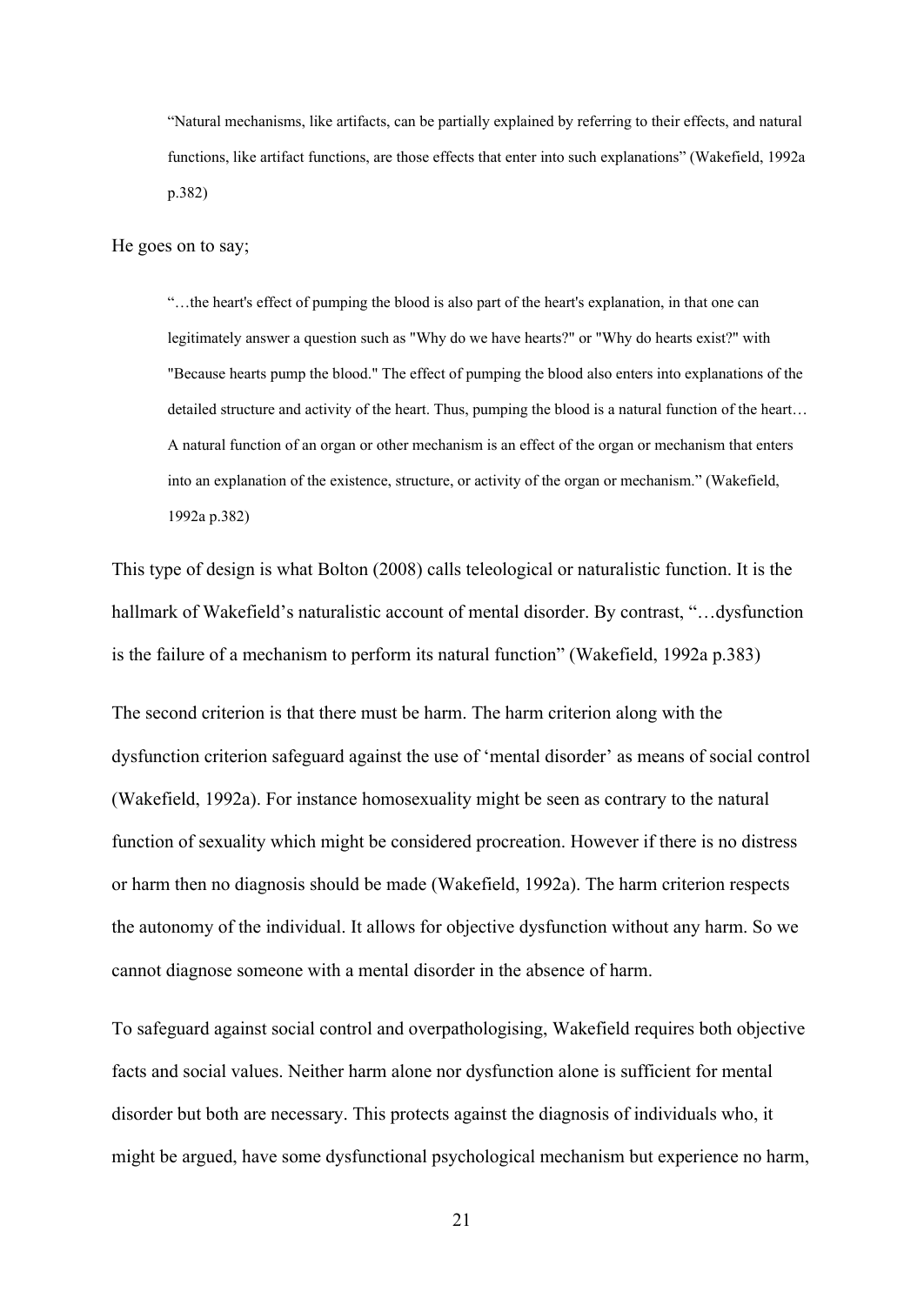as well as cases where there is harm but that harm is expected in such a circumstance. Wakefield (1992a) would find homosexuality an example of the former and bereavement as an example of the latter.

For Wakefield then, the harmful dysfunction definition of mental disorder provides an objective and non-arbitrary boundary between disorder and non-disorder. The need for this goes beyond academic purposes however. Wakefield *et al*. (2005) argue that the dysfunction criterion is understood as coming from this evolutionary perspective, safeguards against overpathologising. In fact this is one of the primary reasons for the inclusion of dysfunction in the criteria. The reason behind its inclusion is as that if we have an objective criterion that needs to be met in order that a practitioner makes the diagnosis of a mental disorder then it eliminates room for human error or social control. For Wakefield *et al,* (2005) the validity and reliability of a diagnosis is only made possible by referring to the objective notion of evolutionary dysfunction.

In the paper Wakefield *et al*. (2005) argue that some normal phenomena such as social anxiety are over-pathologised. They argue that social anxiety is a normal state which is designed to prevent an individual from acting in a way that would compromise their position in their social circle. They argue that if we take seriously a teleological/evolutionary stance toward dysfunction we can see that there are far more normal instances of social anxiety. Without this reading of dysfunction, we risk diagnosing and treating many people who are distressed by their appropriate social anxiety (Wakefield *et al*, 2005).

The point is that the finding of an evolutionary dysfunction prevents diagnosis and treatment of normal or expected distressing psychological/mental phenomena. This is a position that is endorsed by many authors who believe that there are normal or expected distressing psychological phenomena. For example it has been suggested that sadness has become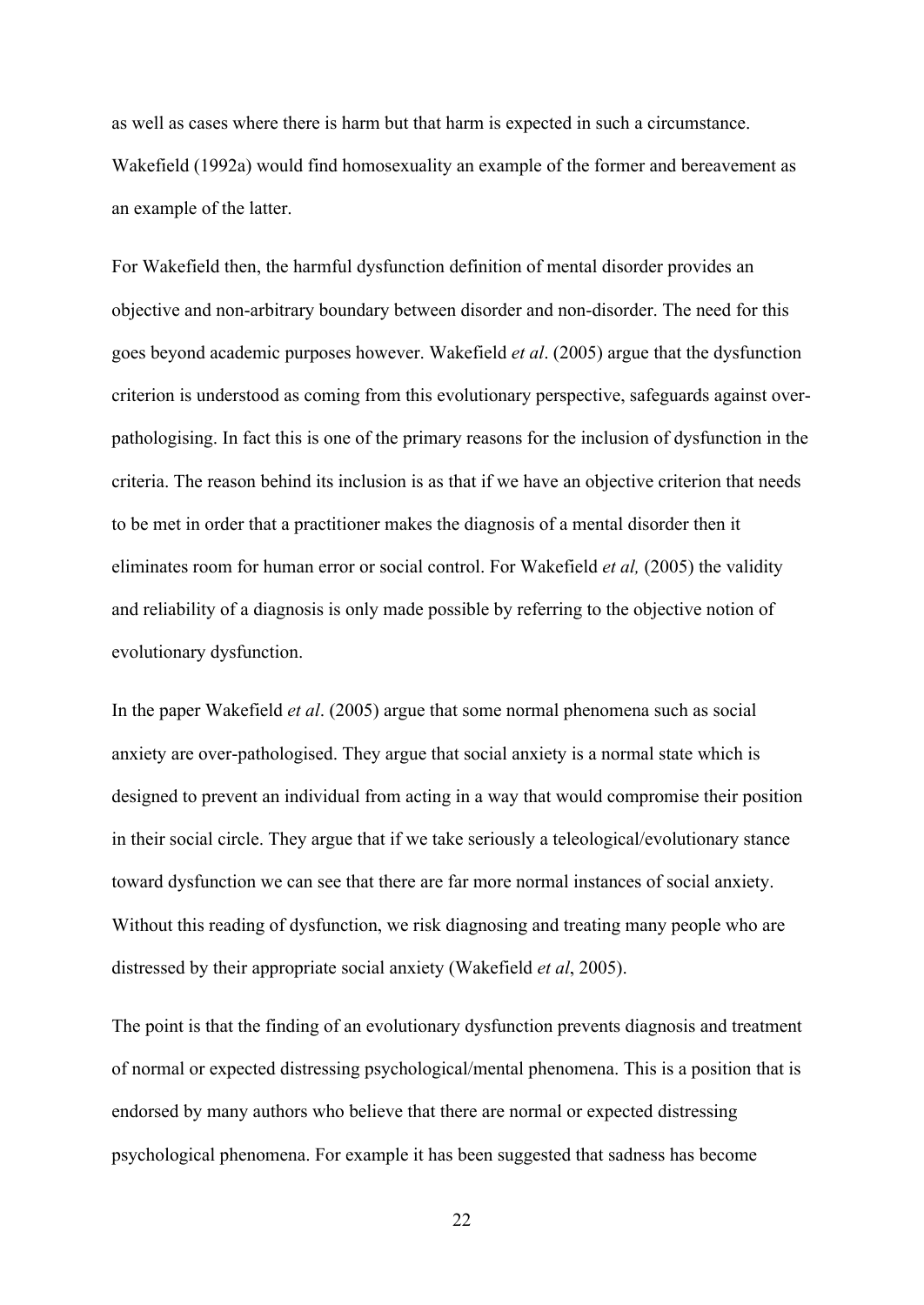pathologised by diagnostic manuals (Horwitz & Wakefield, 2007). They argue that sadness is an expected human phenomenon (Horwitz & Wakefield, 2007). The point is that if we understand why sadness is functional we are less likely to over-pathologise and treat those who ought to be expected to be sad (Horwitz & Wakefield, 2007).

The answer to over-pathologising then is seen to be the inclusion of an objective criterion. It is argued by Horwitz and Wakefield (2007), and Wakefield *et al* (2005) that this objective criterion ought to be evolutionary dysfunction. <sup>7</sup>

Of course the reverse is equally true, albeit for a slightly different reason. The harm criterion safeguards against the use of 'mental disorder' as means of social control (Wakefield, 1992a). For instance homosexuality defies the natural function of sexuality which might be considered procreation. However if there is no distress or harm then we ought not to diagnose (Wakefield, 1992a).<sup>8</sup> The harm criterion respects the autonomy of the individual. It allows dysfunction without any harm. So we cannot diagnose someone with a mental disorder in the absence of distress or more broadly harm.

Led by Wakefield there is a large body of literature which suggests that the best way to answer questions around when to diagnose and of course intervene is with the inclusion of an objective criterion. For Wakefield that criterion is an evolutionary conception of function and dysfunction. Importantly for the purposes of this paper, Wakefield's definition of mental disorder requires that there be some objective criterion which guides practitioners in determining the merits of diagnosis and treatment.<sup>9</sup>

<sup>7</sup> Lane (2006) points out that in order to raise the threshold for diagnosis of mental disorder, the taskforce for the DSM-III actually did the opposite. Of course the DSM-IV definition remained more or less the same as that of the DSM –III. What is said to be missing is the inclusion of a concept of dysfunction that is proposed by Wakefield.

<sup>8</sup> However one might find ego dystonic homosexuality. Of course ultimately it boils down to what the function of sexuality is. It might not be the case that homosexuality is dysfunctional at all. This is one line of reasoning as to why homosexuality is not considered a mental disorder.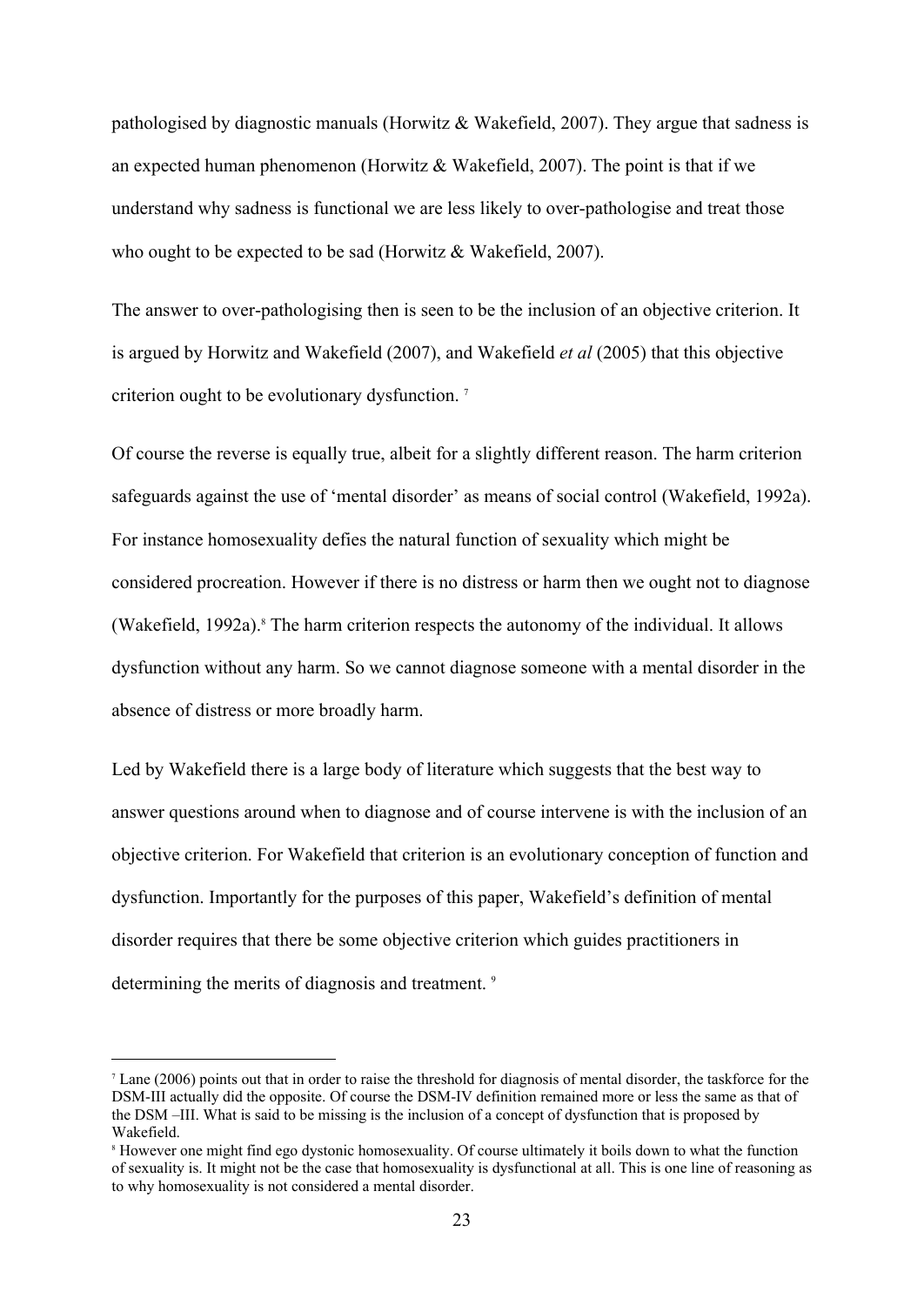#### **3.1.2. Bolton's Critique**

Wakefield's account is not without its critics. One such critic is Bolton. In his book "What is mental Disorder" (2008) he argues that there is no place in a definition of mental disorder for the teleological conception of function that is proposed by Wakefield. He claims toward the end of his book that it might be worth considering abandoning the concept of mental disorder (Bolton, 2008). Instead, owing to the challenges of jettisoning the term, he favours a harm only definition of mental disorder (Bolton, 2008). In this section two of the arguments levelled at Wakefield's evolutionary dysfunction criterion will be outlined.

What then are Bolton's objections to Wakefield's account?

Bolton (2008) argues that evolutionary dysfunction as Wakefield proposes cannot be a demarcation criterion of mental disorder at all. To do so he argues that Wakefield mistakenly separates evolutionary function from its social context. Of course adaption is always context bound. But, this is not what Wakefield says. In fact he commits himself to a very narrow meaning of dysfunction that excludes the context. In the previous section it was argued (as Bolton does) that for Wakefield dysfunction refers only to its natural function or that which it was designed through evolution to do. Dysfunction is the failure to do what it was designed to do. This excludes context and deviation from statistical norms. Hypothetically, many people could suffer some change to a major organ that would render it naturally dysfunctional, but the fact that it would be statistically normal to have an organ working in that way would not make it functional.

<sup>&</sup>lt;sup>9</sup> One of the advantages of a no-disorder position such as the complaint-oriented approach discussed below is that it stays true to the spirit of Wakefield by proposing that treatment is guided by objectively knowable causal mechanisms of psychological phenomenon without some of the problems.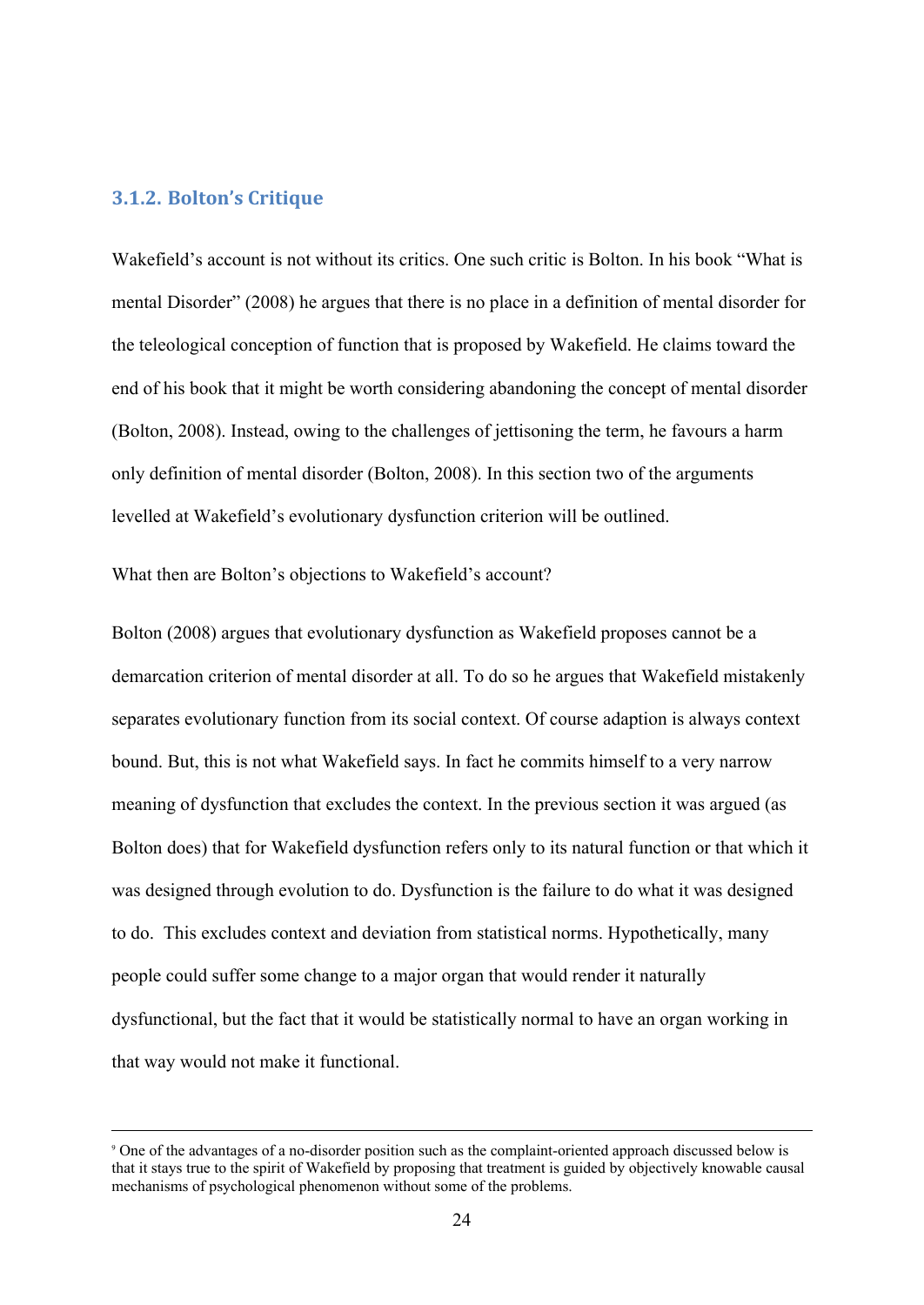Moreover, Bolton (2008) points out that in a paper defending dysfunction as a value-free concept Wakefield himself shows that dysfunction relies on a statistical use of dysfunction rather than a naturalistic one. Referring to whether or not the a child's separation anxiety qualifies as dysfunctional or not Wakefield argues that " …they could be considered to be responding with proportional, normal range separation responses to a highly unusual environment in which an extraordinary kind of separation anxiety was taking place…" (Wakefield 2002, p 158)

 The concept of natural dysfunction, as Wakefield uses it, is a statistical notion of dysfunction and not based on its evolutionarily explained function. Not only does understanding of the child's dysfunction rely on a context or expectation as to whether it is appropriate but also a statistical criterion of what is to be expected by others in a similar population.

While Wakefield argues many times that his conception of dysfunction is not a value concept, Bolton correctly emphasises how the only way to understand evolutionary dysfunction is to include in it both a context and a comparison to similar population groups. As such it could never be the objective criterion required by Wakefield. Bolton (2008) argues that while Wakefield's account aims at isolating natural dysfunction from the social context, he ultimately fails.

One further argument highlighted by Bolton (2008) is that there are many different ways of understanding the evolutionary origin of a particular mechanism. He argues that if we adopt an evolutionary or natural understanding of dysfunction, we ultimately end up speculating as to the original purpose of a mechanism (Bolton, 2008). As he points out, even the best hypotheses as to the purpose to which a mechanism was originally set has many competitors that seem equally capable of explaining the presence of a particular mechanism or trait (Bolton, 2008).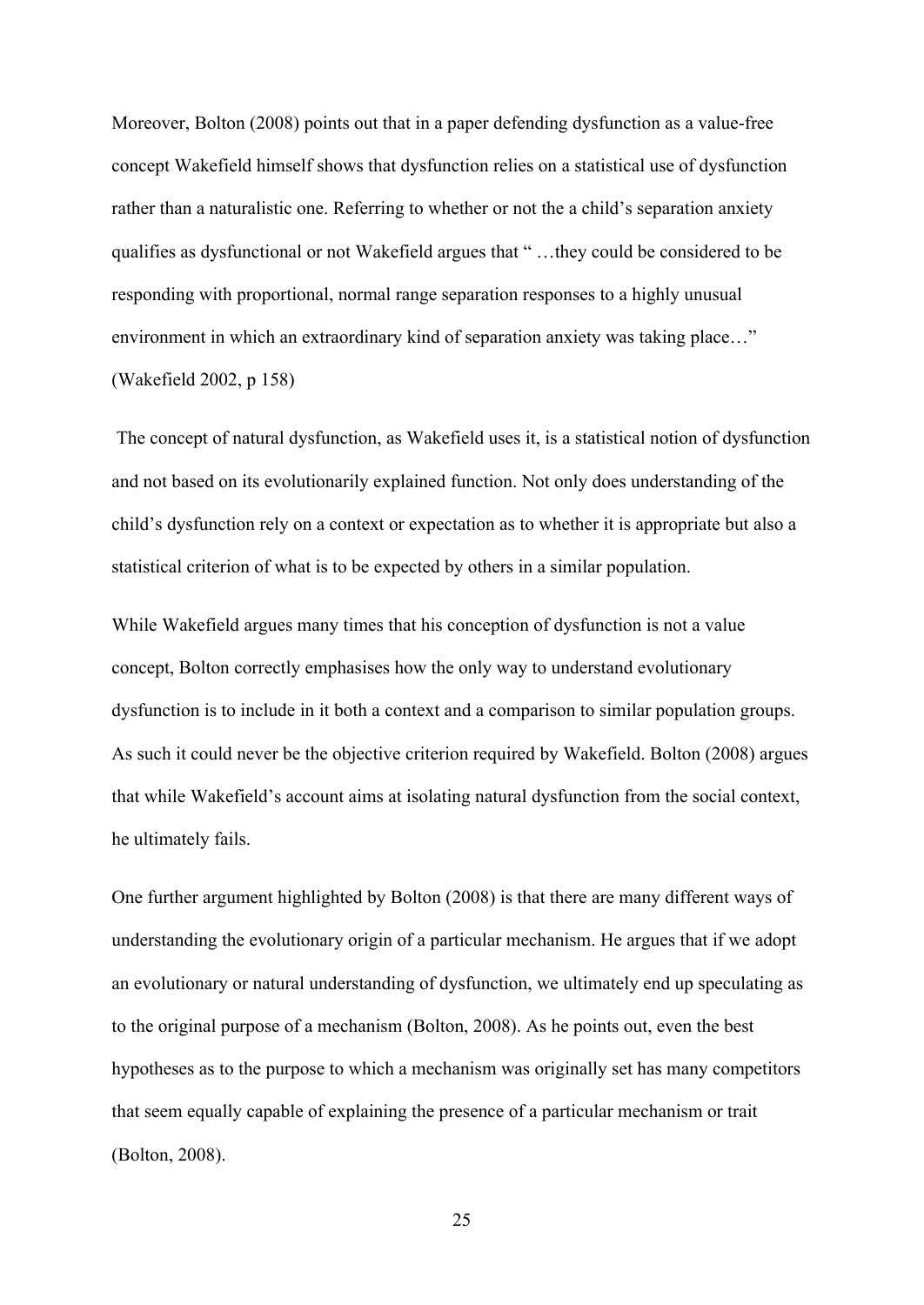Bolton (2008) argues that this has serious implications for reliability and validity. If we can have no certainty as to the original purpose of a psychological mechanism then how can a diagnosis of mental disorder be reliably made (at least if evolutionary function is that criterion)? Moreover given that there is such a high degree of speculation involved, how could a practitioner reliably use the concept of mental disorder?

For these and many other reasons Bolton (2008) favours a harm only conceptualisation of mental disorder. Moreover, he considers abandoning the term mental disorder or at least the use of a less loaded term such as *mental health problems*, to describe the conditions that are described in manuals.

Unlike Bolton who argues in favour of redefining mental disorder, however, it is the position of this dissertation that the term mental disorder ought to be abandoned altogether. Nevertheless, even if the harm only definition of mental disorder were adopted, the conceptual problems in the following section would still apply.

Bolton's conception of mental disorder is mirrored in some ways in the DSM 5. Consider the definition of mental disorder provided in the DSM 5. Below is the DSM 5 definition.

"A mental disorder is a syndrome characterized by clinically significant disturbance in an individual's cognition, emotion regulation, or behaviour that reflects a dysfunction in the psychological, biological, or developmental processes underlying mental functioning. Mental disorders are usually associated with significant distress or disability in social, occupational, or other important activities. An expectable or culturally approved response to a common stressor or loss, such as the death of a loved one, is not a mental disorder. Socially deviant behaviour (e.g., political, religious, or sexual) and conflicts that are primarily between the individual and society are not mental disorders unless the deviance or conflict results from a dysfunction in the individual, as described above." (Americain psychiatric Association, 2013, p.20)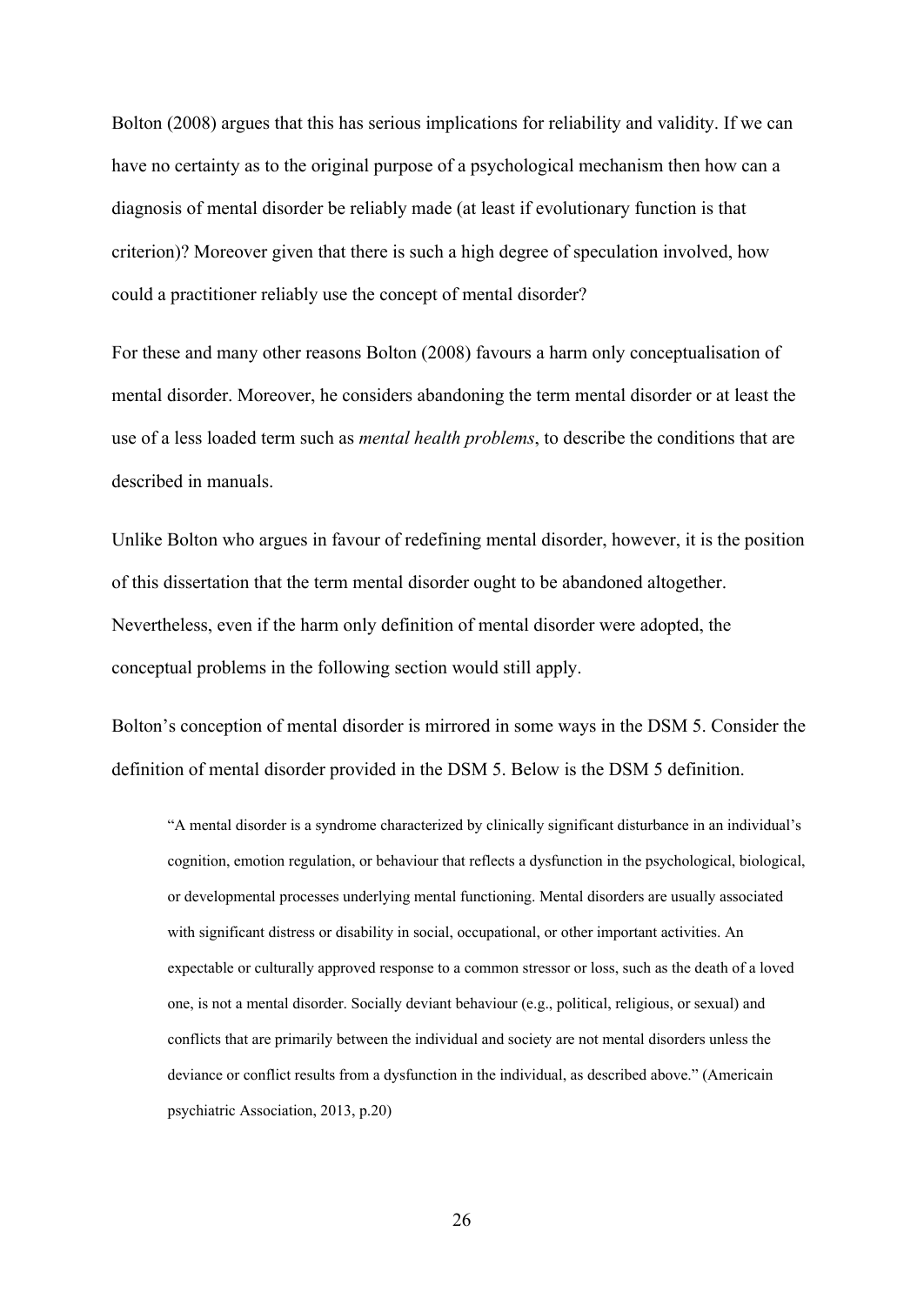The above is not at definition that clearly identifies or endorses an evolutionary concept of dysfunction.

The aim of this section was not to provide detailed arguments as to why mental disorder is not necessary. Rather it was to show that it is not necessarily clear how to provide an objective, valid and reliable account of the concept of mental disorder. In the following section an alternate view will be described that would not suffer the same problems, but would none the less maintain some of the objectivity of Wakefield's account without its drawbacks.

# **3.2. The Problem of group heterogeneity: Moving to a Complaint orientated approach**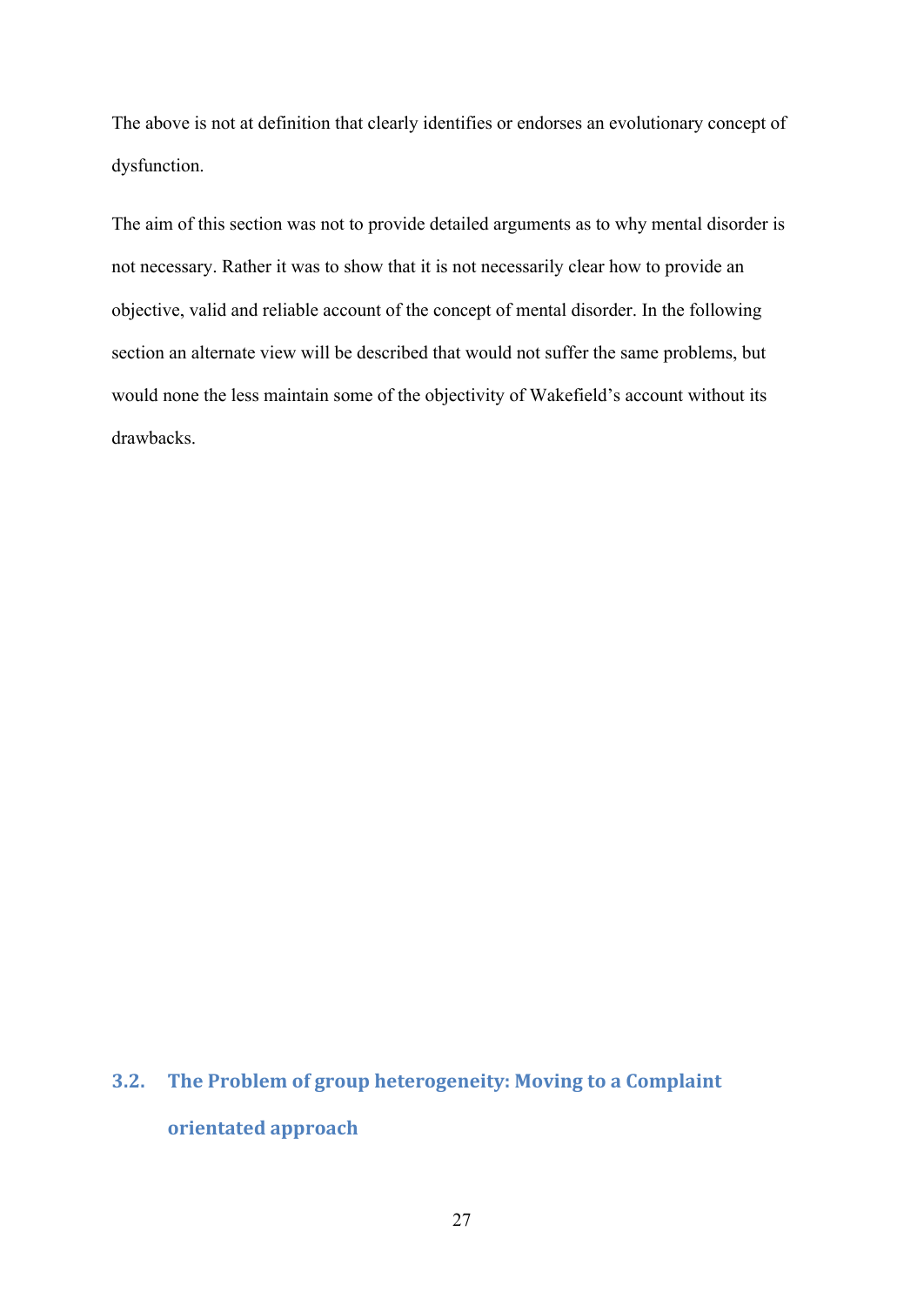Defining mental disorder poses other remarkably difficult challenges<sup>10</sup>. The first challenge is that those who are diagnosed with the same disorder can be completely dissimilar which in itself raises questions of reliability and validity of mental disorder. To understand why this problem arises, it is necessary to first look at the origins of the concept. Mental disorder is a term that was initially adopted from the medical model initially by Kraepelin (Bentall, 2005). The model adopted by Kraepelin;

"…assumes that the severe mental illnesses fall into discrete types such as 'schizophrenia' and 'manic depression', and that there is a clear dividing line between madness and normal functioning" (Bentall, 2005. p.220).

This approach gave rise to the current paradigm of mental disorder. As in medicine, it was assumed that problems presented with discrete clusters of regularly occurring symptoms. (Murphy, 2015). Each of these clusters of regularly occurring symptoms represented a specific mental disorder.

This way of conceptualising distressing psychological phenomena was broadly accepted and over time became the system used today (Murphy, 2015; Bentall, 2005). However Kraepelin's adoption of the medical approach was not as a result of his belief that it accurately represented psychological phenomena (Bentall, 2005). Rather, given the limited understanding of the complex processes that give rise to distressing psychological phenomena, Kraepelin believed that this type of approach was only to be used as a starting off point (Murphy, 2015). Murphy argues that;

"[k]raepelin's preferred basis for classification and inquiry actually rested on his less wellremembered belief that "pathological anatomy promises to provide the safest foundation" for classification of mental illness in a mature psychiatry (1899, 2). He considered the correct taxonomy would be one in which

<sup>&</sup>lt;sup>10</sup> There are many critics of mental disorder who provide detailed arguments as to the problems that are associated with such a categorical concept. For a detailed summary of these arguments Murphy (2015) provides a thorough review of these arguments.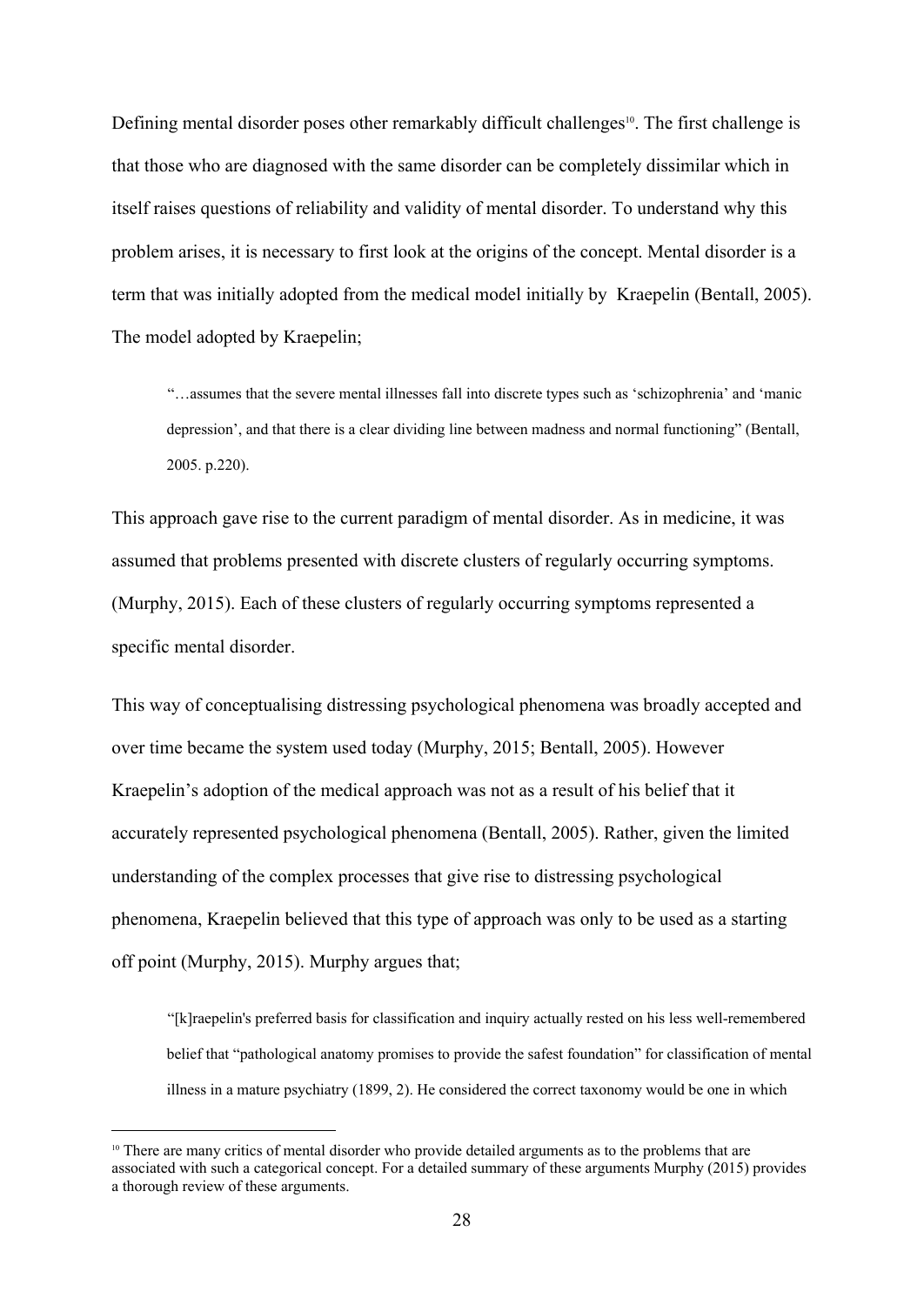clinical description, etiology and pathophysiology coincided: "cases arising from the same causes would always have to present the same symptoms and the same post-mortem result" (3)." (Murphy, 2015)

It was clear to Kraepelin that the presentation of two seemingly similar cases might have entirely different causal pathways. With limited information regarding causal mechanism and physiology, Kraepelin's view was that categorisation into apparently regularly occurring clusters of symptoms would provide a useful starting point (Murphy, 2015). He believed that there would be greater value in the investigation of specific processes and aetiology of the psychological symptoms (Murphy, 2015).

With more information available it is possible to see that Kraepelin has a strong case. Bentall (2005) points out that two individuals with a diagnosis of schizophrenia may well have entirely different symptoms (Bentall, 2005). All those who are diagnosed with Schizophrenia do not form a neat homogeneous group, at least in terms of symptoms. For example the symptom of disorganised speech may be present but without auditory hallucinations (and *vice versa*).

However, the mechanisms responsible for hallucinations (particularly auditory ones) are probably different from the mechanisms resulting in delusions or disorganised speech  $(Bentall, 2005)^{11}$ . None the less, two individuals who meet criteria for the same disorder then can have very few symptoms in common. As such the diagnosis of schizophrenia does little to describe the problems or the individual to whom the diagnosis applies (Bentall, 2005).

<sup>&</sup>lt;sup>11</sup> For greater detail regarding the specific aetiology regarding these symptoms Bentall (2005) provides a short summary, or his 2003 book 'Madness explained' offers a more complete account of psychotic pathways (Bentall, 2003). For the purposes of this paper it will have to suffice to simply admit to the assumptions behind the arguments put forward.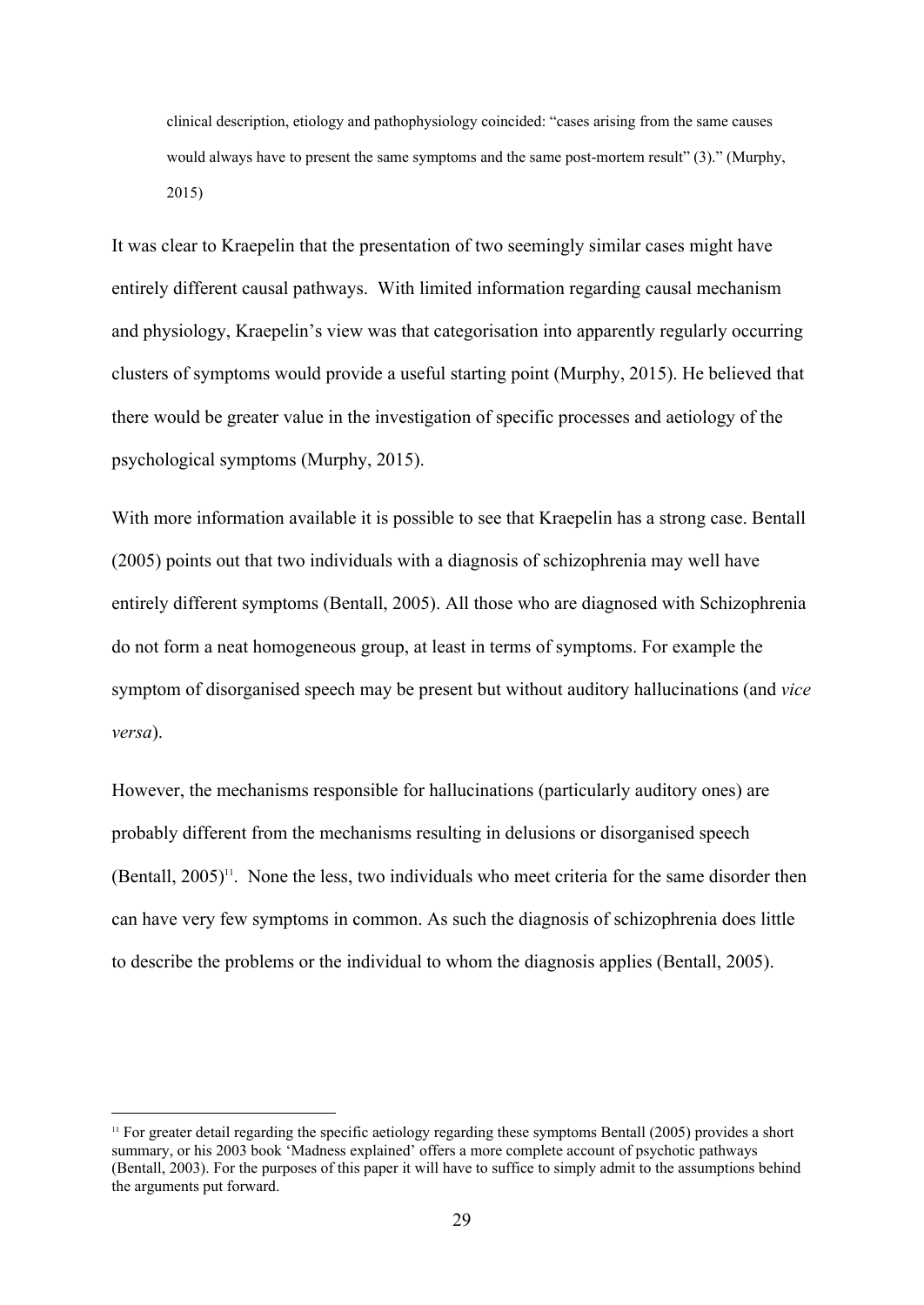Ultimately, the members of the set who fall under the category of a given disorder may have entirely different symptoms which are in turn caused by different and potentially even unrelated causes. This has implications for research and treatment (Bentall, 2005).

A second problem that arises is that, according to the neo-Kraepelinian approach, symptoms are clustered in discrete categories which rule out the possibility of overlapping categories (Bentall, 2005). There should be clear boundaries between disorders<sup>12</sup>. Instead there is a blurring of boundaries between disorders such as schizophrenia and mood disorders which results in the creation of an overlapping disorder of schizoaffective disorder (Bentall, 2005). Disorders fade into one another with varying combinations for symptoms.

On its own, this is not an indictment of the concept of mental disorder. The problem is that as soon as it is accepted that there are many combinations of symptoms that do not conform to regularly occurring clusters, the validity and reliability of diagnosis is called into question (Bentall, 2005). The net result is that firstly, there are an ever increasing number of disorders (as in the case of Schizoaffective Disorder) that are designed to cover the continuum of certain symptoms. Of course, each newly created category suffers the same problem that spurred its own creation. The problem is that there is no clear way of distinguishing between cases at the borderlines.13 This does not solve the problem. It merely shifts it.

Secondly, there must be the creation of "other specific disorders" (as is the case with the DSM 5) designed to account for cases where symptoms do not conform to an accepted category. Of course this has direct implications for research. The members of the set who are diagnosed in this way will still have a wide range of symptoms that are unrelated. As it was

 $12$  As well as between disordered and non-disordered. Arguments to the effect that there are no clear, nonarbitrary way of discriminating between normality and abnormality were in the previous section

<sup>&</sup>lt;sup>13</sup> Again Wakefield's evolutionary dysfunction could not do this without any speculation.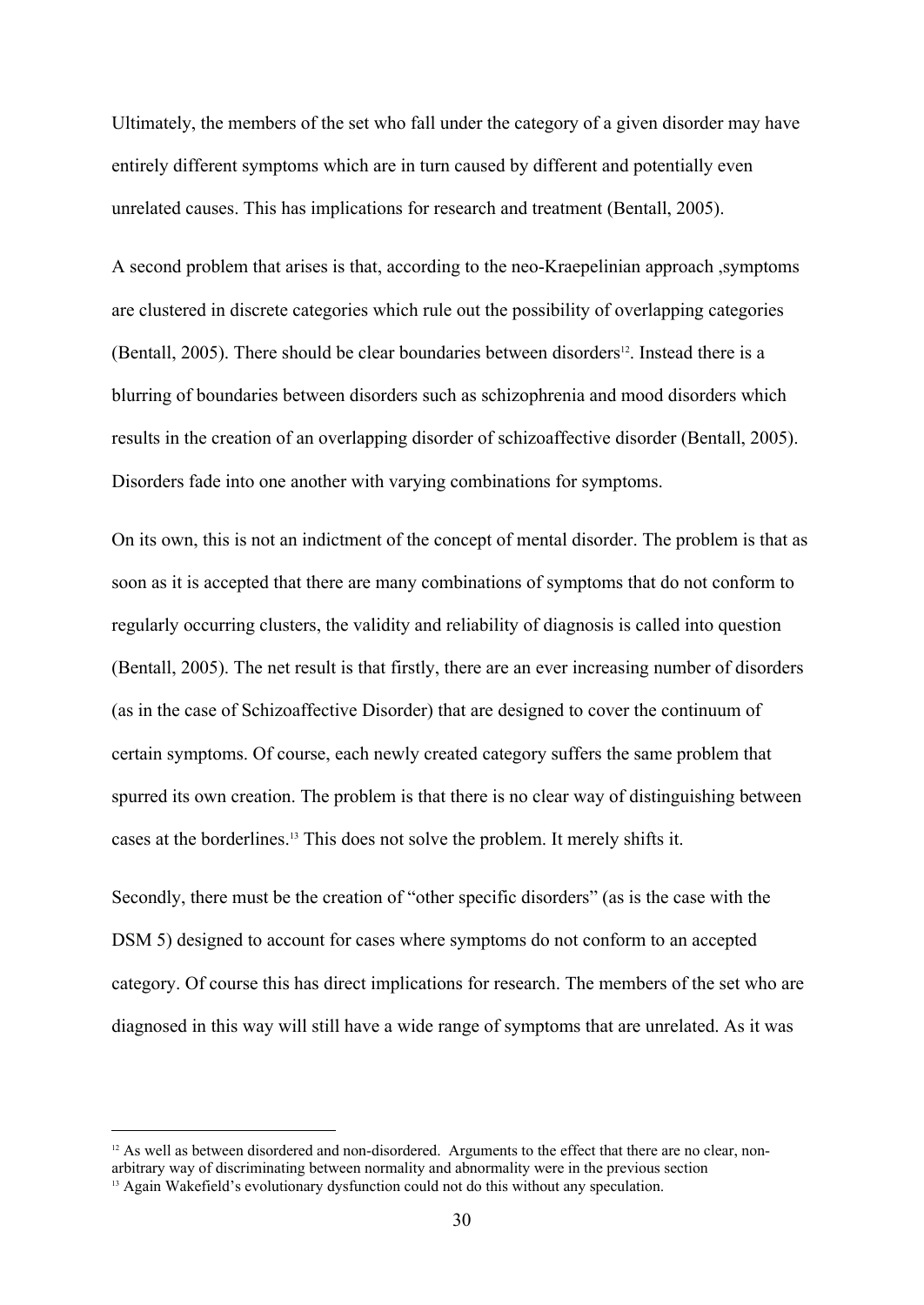with schizophrenia above, the individuals with this diagnosis might have a wide range of problems, each of which needs to be researched and treated differently.

 Bentall (2003) argues that it would be better to move away from the notion that there are discrete clusters of regularly occurring symptoms and favour a more detailed approach. It is his position that we abandon diagnosis of mental disorder altogether. Instead he favours the COA to psychological phenomena. In this approach each case is to be understood in terms of the specific processes that result in the actual behaviours, cognitions and experiences of people. In short this account favours zooming in on causes of the particular complaint (Murphy, 2015).

Conceptualising psychological phenomena in terms of their causal processes and pathways is an approach advocated by Bentall (2003, 2005). His COA or symptom-oriented approach, takes it that the best way to formulate distressing psychological phenomena is to focus not on the cluster of symptoms but the pathways to the symptoms that are present (Bentall, 2005). Moreover, on this approach there is not necessarily a need to distinguish between normality and abnormality. Pathways function as they function and normative questions as to their normality need never arise. This sort of approach then can avoid getting into the same problems as the mental disorder approach in which validity and reliability are called into question as a direct consequence of trying to demarcate the normal/abnormal boundary. <sup>14</sup>

Of course this approach may offer an alternate way of researching and understanding psychological phenomena but as Bentall himself points out, there are some questions as to whether this type of formulation will benefit the patients (Bentall, 2005). It is here that aim of

<sup>&</sup>lt;sup>14</sup> Of course one might contend that there are many competing theories as to the proximal causes of any psychological phenomena. This might make the process seem speculative. Of course it is speculative in the same sort of way that it is at present. There are many theories as to the pathways and the process of testing the validity reliability and effectiveness of each is the process scientific research. In terms of treatment, as more pathways are verified as being effective the treatments become less speculative. Of course this is not only a problem for the COA but for the scientific research of treatment in general.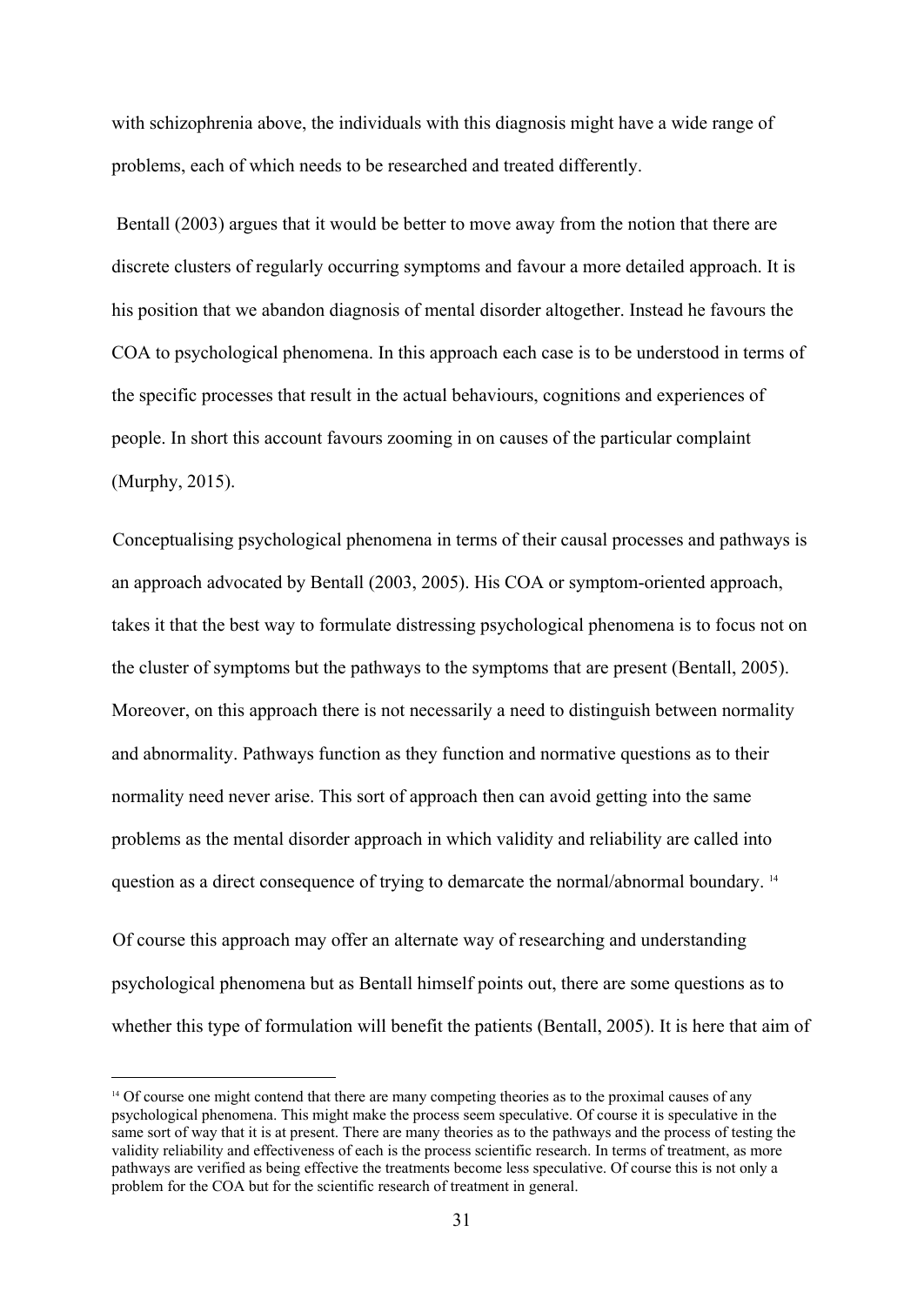this dissertation finds its place. Below it will be argued that treatment is possible without disorder. Moreover, one of the interesting features of the arguments below might be that (in fact) what makes treatment possible and effective is this sort of zooming in and focusing on specific causal factors (not necessarily primary causes). Improved understanding of these causal pathways may improve the quality of treatment.

While this does not serve as a complete justification for adopting the complaint oriented approach, it should at the very least serve to flag the assumptions that are implicit in this paper. The assumptions are firstly, that there are some reasons to be sceptical as to the necessity of the concept of mental disorder in so far as it neither demarcates the boundary of abnormality in any non-arbitrary fashion, nor are members of a given group homogenous with respect to their specific symptoms. Secondly, that adopting an approach such as the COA described above might yield greater understanding of distressing psychological phenomena and improve the validity and reliability of research more generally.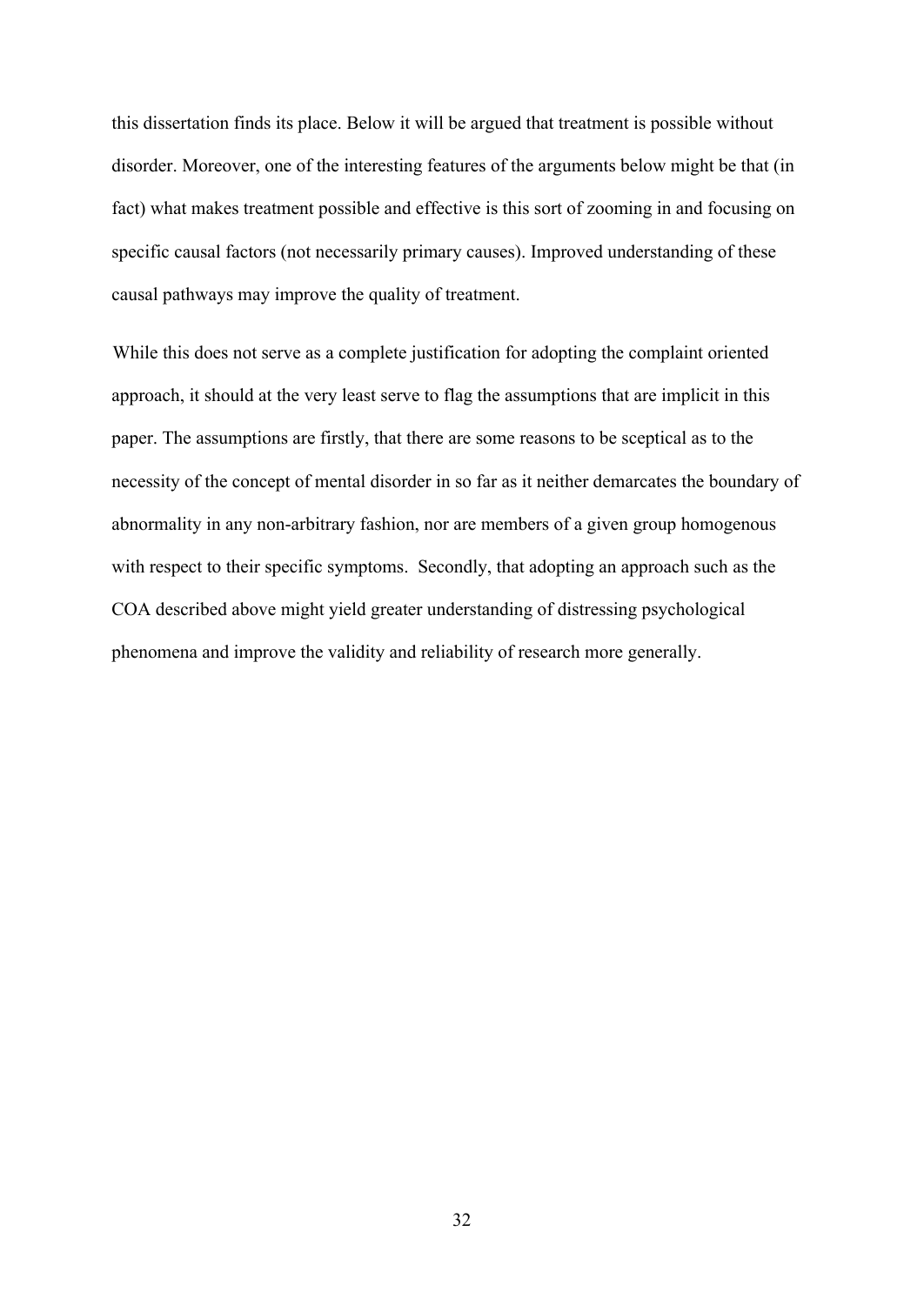#### **4. Treatment without disorder and the need to treat**

It is time to begin looking at the main focus of this dissertation. Consider the following extract from the DSM 5 concerning the necessity of reliable diagnoses:

"Reliable diagnoses are essential for guiding treatment recommendations, identifying prevalence rates for mental health service planning, identifying patient groups for clinical and basic research, and documenting important public health information such as morbidity and mortality rates. As the understanding of mental disorders and their treatments has evolved, medical, scientific, and clinical professionals have focused on the characteristics of specific disorders and their implications for treatment and research." (American Psychiatric Association, 2013. p.5)

As we can see from the above quote, there are many reasons given as to the importance of reliable and valid diagnostic criteria. First stated among them is the implication diagnosis has on treatment<sup>15</sup>. It is not coincidence that in the introduction of the DSM 5 treatment is cited as an important consideration pertaining to diagnostic matters.

It is generally accepted that issues of treatment depend on the making of a diagnosis. Bolton (2008) points out that:

"It has long been apparent that there is a close connection between making a diagnosis of illness or disorder and warranting clinical attention and treatment. Giving a diagnosis presupposes distress, impairment, or risk in a degree sufficient to indicate need for clinical care, and diagnosis is commonly required to access it." (Bolton, 2008, p. 190)

<sup>&</sup>lt;sup>15</sup> In the introduction to this dissertation reasons were outlined as to why some of the other advantages would not be dealt with here.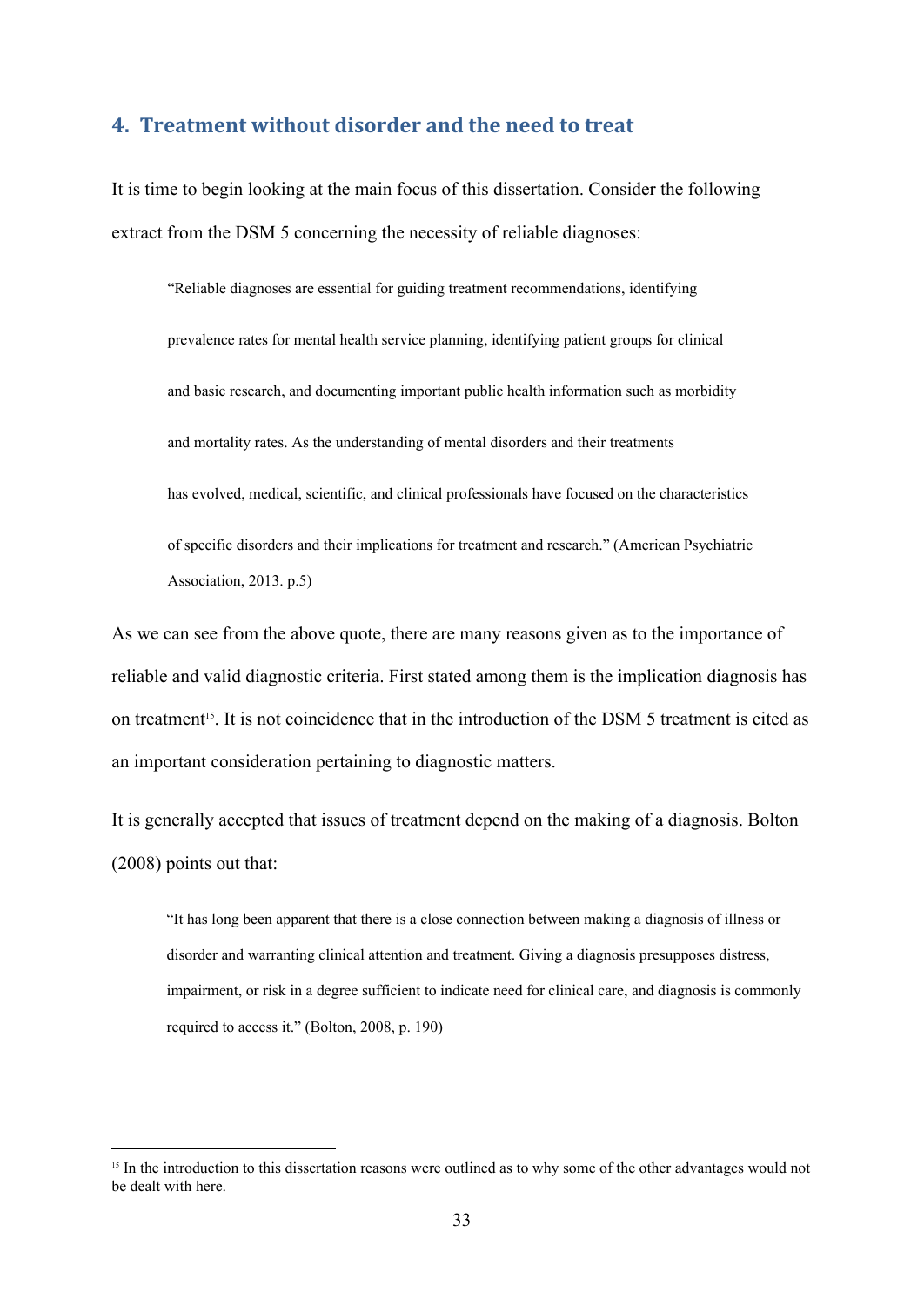In fact it is not hard to find examples of treatment manuals that begin by describing the importance of diagnosis in treatment issues. For example, Nancy McWilliams (1994), coming from a psychoanalytic orientation, states that:

"There are at least five interrelated advantages of the diagnostic enterprise when pursued sensitively and with adequate training: (1) It's utility for treatment planning, (2) it's implicit information about prognosis, (3) it's contribution to protecting consumers of mental health services, (4) it's value in enabling the therapist to communicate empathy, and (5) it's role in reducing the probability that certain easily frightened people will flee from treatment. In addition there are fringe benefits to the diagnostic process that directly facilitate therapy." (McWilliams, 1994, p.7)

Though this is just one example it is clear to see the assumption regarding the necessity of diagnosis when it comes to treatment issues. It is assumed that the making of the diagnosis plays a major role in what guides treatment.

Any approach to distressing psychological phenomena which advocates abandoning the concept of mental disorder and diagnosis would then seem to be at a disadvantage when it comes to its effectiveness at resolving treatment issues. There is a burden of proof that rests on one who argues for such a position to show that they are, at the very least, no worse at resolving treatment issues without a concept of mental disorder (the minimum requirement) and at best, able to show that they are better equipped to do so.

The claim that is being argued for in this dissertation is not that there is no such thing as mental disorder. Rather, it is that the concept of mental disorder is not necessary for the clinician to make important decisions regarding the treatment of a patient. While this project fits into an overarching position as to how best to conceptualise distressing psychological phenomena, it will not follow from the arguments in this section that the concept of mental disorder *should* be jettisoned. It only follows that it would be possible to do so without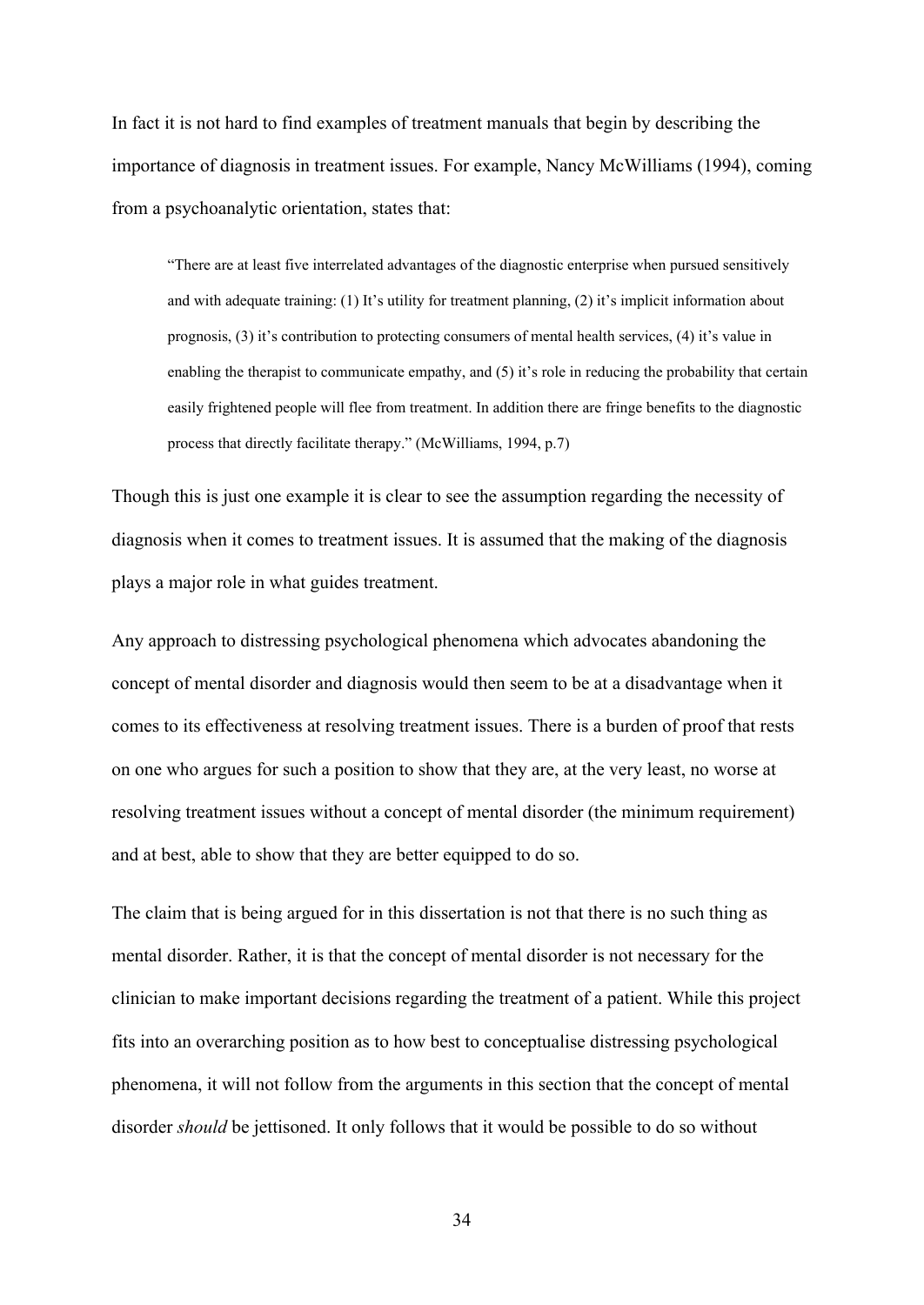compromising a practitioner's ability to decide on treatment issues (the minimum requirement).

The assumption that treatment issues depend on diagnosis will be challenged here. Firstly, it will be argued that psychiatric treatment does not exclusively treat disorders. On its own this will not be enough. Secondly, to bolster the argument it will be argued that even in cases where an individual would meet the criteria for a mental disorder, (1) knowing that treatment is warranted (when to treat) and, (2) knowing how best to treat (how to treat), both depend on the acquisition of information which is *necessarily* acquired temporally prior to the making of a diagnosis.

#### **4.1. Domain of psychiatric healthcare**

If we are interested in showing that treatment issues do not require diagnosis of a mental disorder then a good place to start is by showing that it is not the case that what is treated is disorders.

To begin this discussion it is first necessary to discuss how to define the proper domain of psychiatry. Bolton (2008) asks the question:

"Is there a proper domain for psychiatry: treatment of mental disorder or does it really and illegitimately just monitor and manage social deviance?" (Bolton, 2008, p. 193-194)

On the one hand it might be that the domain of psychiatry is limited by the nature of the specific types of problems (mental disorders). On the other hand the domain is limited by the type of work that is done by psychiatry. He argues that it is not the former and instead favours the latter.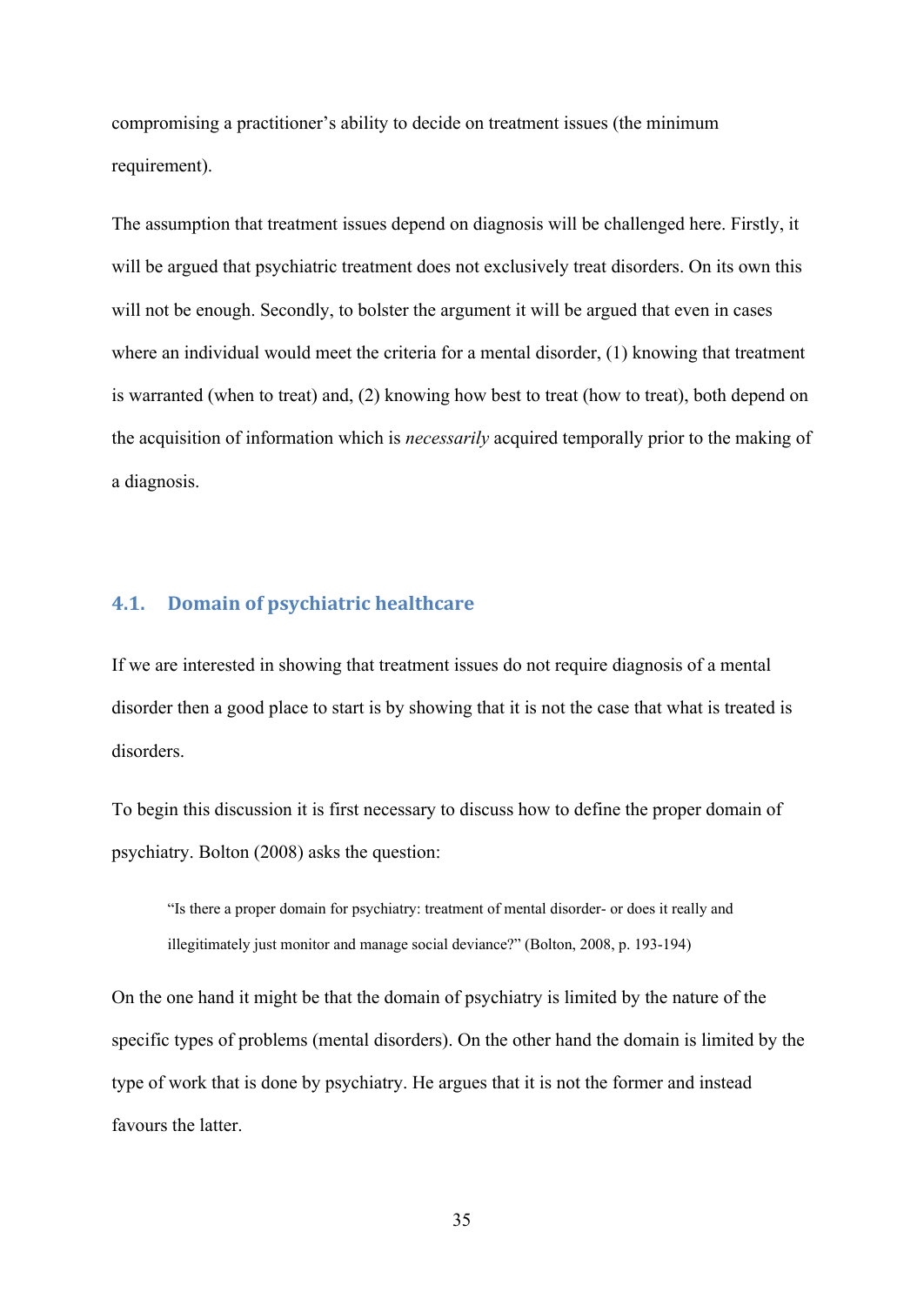Bolton (2008) argues that a parallel can be drawn between medicine and psychiatric treatment. In medicine for example, there are many instances when what is being treated is not a disorder (Bolton, 2008). What they treat is suffering (Bolton, 2008). Physicians are not required to draw a distinction between the normal and the abnormal or the disordered and the non-disordered<sup>16</sup> (Bolton, 2008). What they do is they use their judgment and experience to alleviate suffering.

A similar point is made by Horwitz (2007) in his discussion regarding overpathologising ordinary experiences. In this case, referring specifically to psychiatry, he states that:

"… clinicians can ignore the official DSM criteria and substitute their own judgement when they decide they are dealing with conditions that are connected to social situations and are not mental disorders. Moreover, clinical treatment can sometimes relieve the distress of suffering people who might not have disorders, just as physicians often use anaesthesia to numb the normal pain that stems from childbirth." (Horwitz, 2007, p. 215216)

Just like the physician who treats the normal labour pains of a mother, in psychiatric healthcare there are often times when intervention is required that does not aim at treating a disorder. Bolton (2008) points out that psychological problems that are either socially or environmentally imbedded exclude the diagnosis of a mental disorder.

For example, one might consider a woman who is depressed because of her poor socioeconomic status (Bolton, 2008). Her depression is because of her low income and her poor housing (Bolton, 2008). This may be a remarkably distressing experience for her. However, they are the expectable results of her environment and therefore a diagnosis would be ruled out. Nevertheless some form of intervention can be and often is offered (Bolton, 2008).

<sup>&</sup>lt;sup>16</sup> Even though they often do make judgments about disorder/normality questions.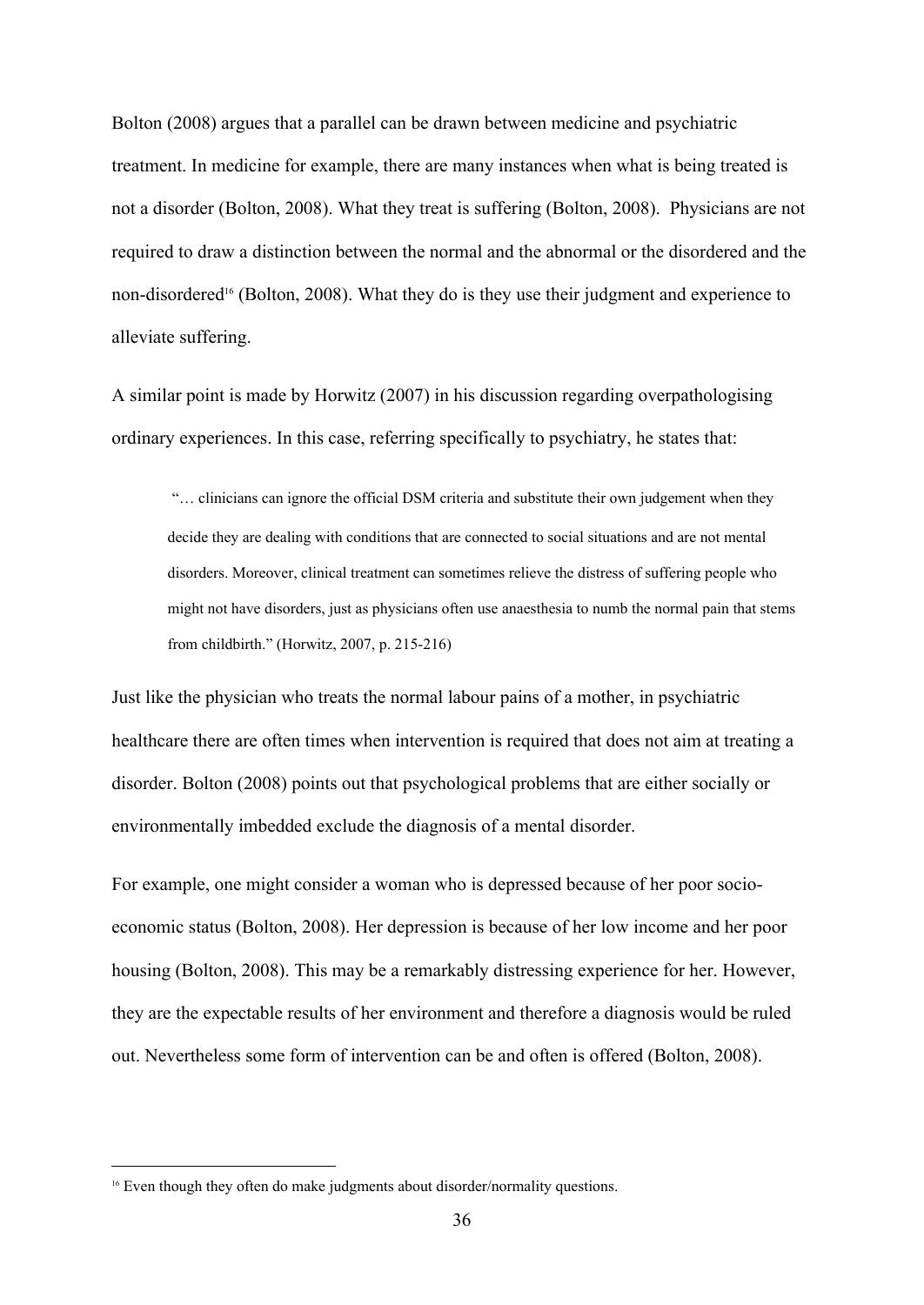A further example might be of an African-Caribbean boy excluded from school in the UK due to his unacceptable behaviour (Bolton, 2008). In the case that his behaviour is due to a culturally accepted standard of good behaviour, no diagnosis could be given. However, treatment might be offered in the form of helping the parents identify the behaviours that are causing the problems at school, and working towards finding a way to learn how to behave in the new context (Bolton, 2008).

These sorts of examples serve as counterexamples to a claim that the domain of psychiatric treatment is limited by the type of problem that is treated or a determination as to normal/abnormal/disordered/non-disordered.

Consider Bolton's question once again. He asks:

"Is there a proper domain for psychiatry: treatment of mental disorder-or does it really and illegitimately just monitor and manage social deviance?" (Bolton, 2008, p. 193-194)

In some ways Bolton ultimately agrees with the latter. He argues that the domain is,

"…defined by a distinctive kind of response to problems, rather than by a distinctive kind of problem." (Bolton, 2008, p. 194)

Later he states that:

"The domain is not defined fundamentally within the nature of the problems themselves. Rather, the domain is the *response* to the conditions, the physician – patient, the professional healthcare relationship." (Bolton, 2008, p.195)

For Bolton, treatment in mental health matters goes beyond the treatment of only disorders. With the counterexamples above it is clear to see that certainly psychiatric treatment (broadly considered) is applied in many cases where there is no finding of mental disorder. These examples aside, there are a myriad of existential problems that are treated by the broad field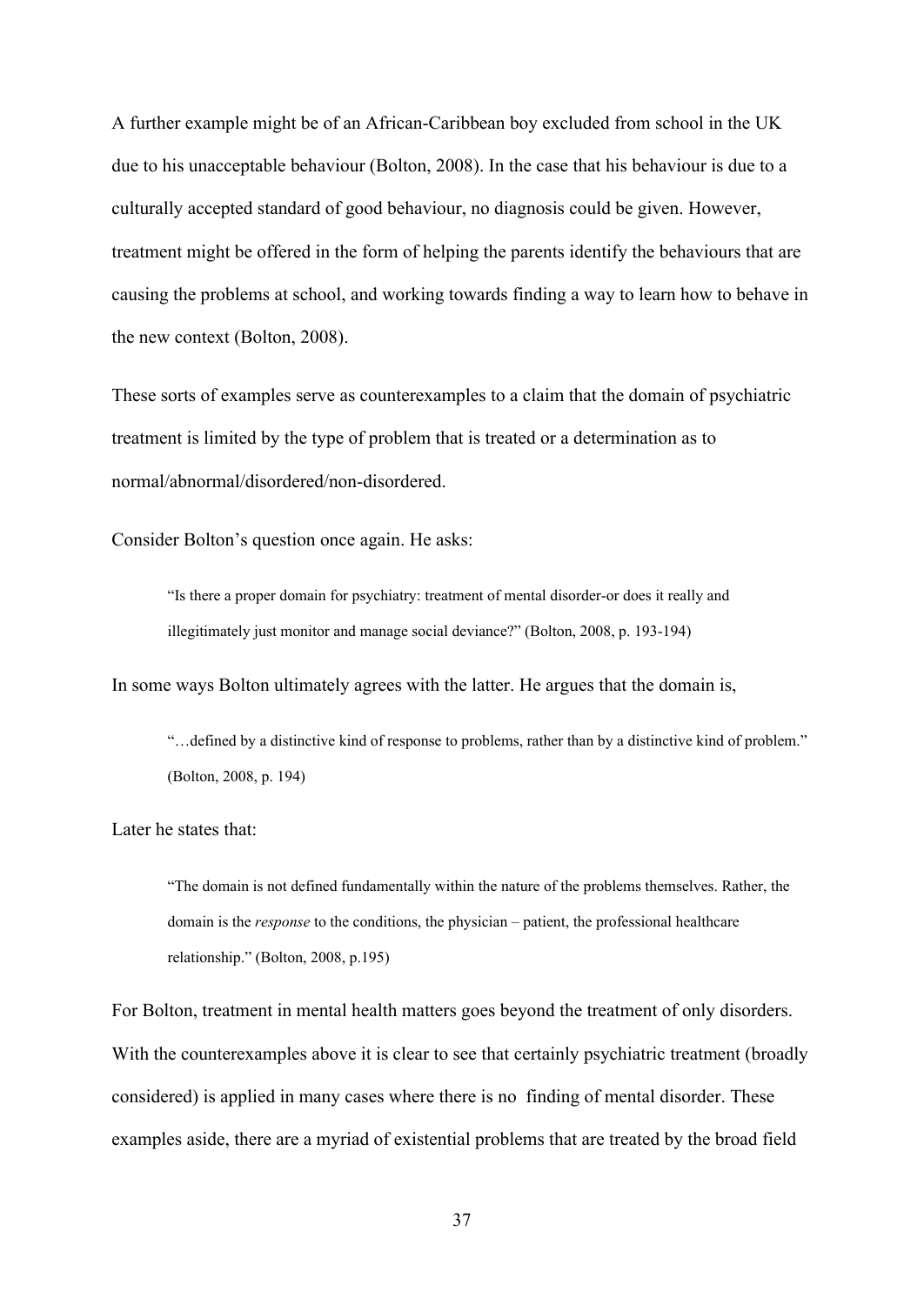of psychiatry. Treatment is offered to those who are bereaved, or simply having an expectable though distressing psychological response to any number of ordinary human experiences.

Is this quite enough to show that it is possible to decide on treatment matters without a concept of mental disorder? Not quite. What this shows is simply that it is not always the case that what is being treated is a mental disorder. However, one might still wish to contend that in cases where it is possible to make a diagnosis of a mental disorder, the diagnosis is necessary to resolve a wide range of treatment issues. This is the sort of claim asserted is the extract from McWilliams (1994) in the introduction to this section.

What the argument above does serve as is an elucidation of how, hypothetically, psychiatric treatment does not necessarily always rely on a concept of mental disorder. What is needed in this dissertation is an argument to show that treatment issues are not resolved by diagnosis at all. In the remainder of this chapter, it will be argued that though it appears that these treatment issues are resolved by a diagnosis of mental disorder, a practitioner is able to resolve them with information that is necessarily acquired before the making of a diagnosis.

#### **4.2. The need to treat**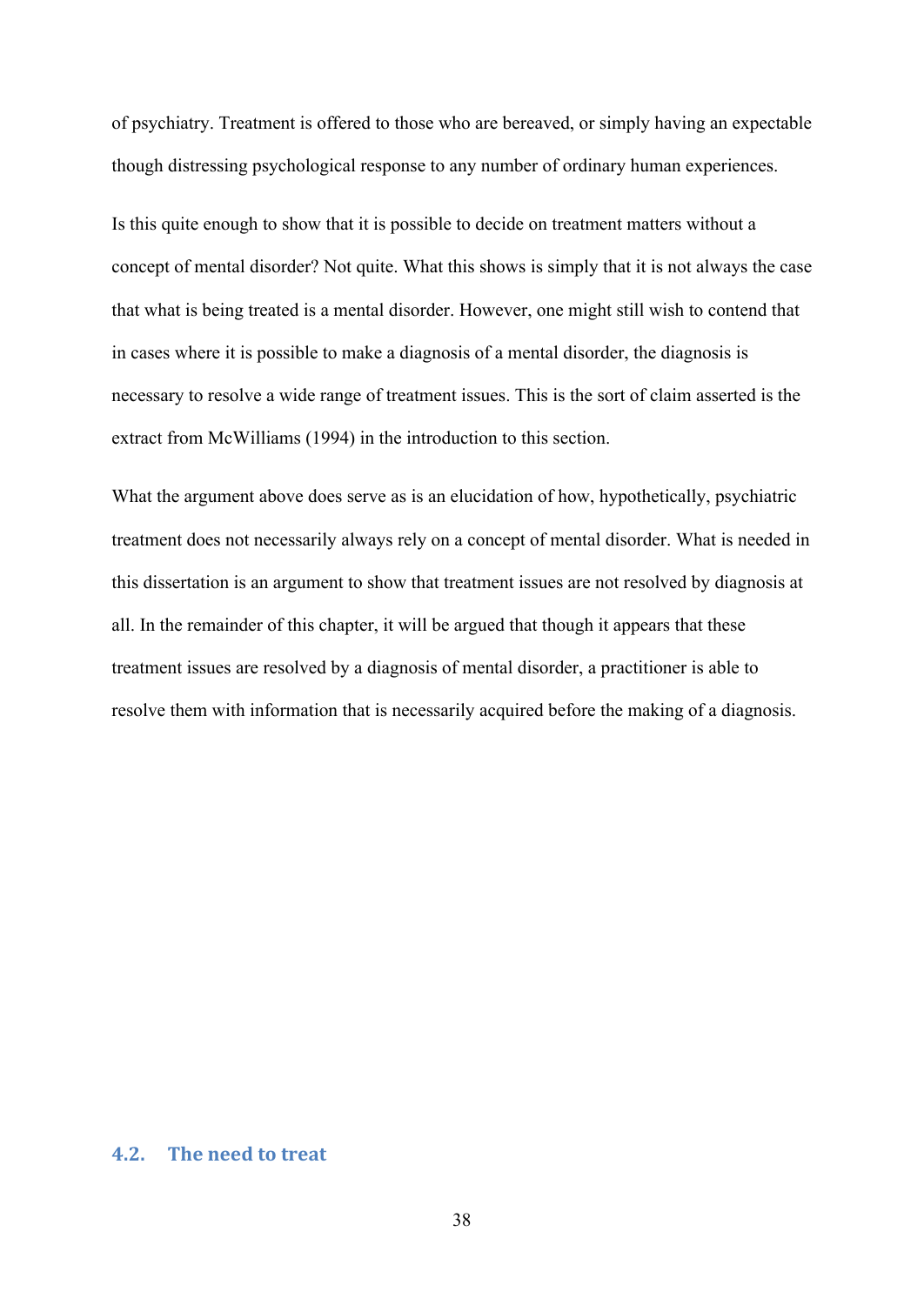The treatment issues being addressed here can broadly be considered the "need to treat" issue (Bolton, 2008). Before moving on to the main arguments in this section the need to treat requires a brief discussion. What is the 'need to treat' issue? The need to treat issue is an issue of decision-making. Practitioners are required to make decisions around treatment each time a patient presents. It is these decisions regarding treatment that constitute the 'need to treat' issue.

In this dissertation the 'need to treat' issue will be dealt with as an issue of two parts. The first part is a question as to the conditions that necessitate treatment. A practitioner needs to be able to make a decision as to when treatment is warranted or not. In what follows, this will be referred to as the "when" question. The second part of the 'need to treat' issue is a question relating to the nature of, or mode of treatment that is to be selected by a practitioner. Once it has been determined that treatment is warranted or necessary, a practitioner is faced with a decision as to what mode of treatment will be most effective. In this paper this question will be referred to as the "how" question.

Strictly speaking, the two parts are not entirely separate. As will become clear later knowing how to treat sometimes means that the practitioner does nothing but wait. Equally, it is possible that we may know that treatment or intervention is warranted but have no way of treating a particular psychological phenomenon. However, knowing generally that treatment (or intervention) is warranted, is sufficiently dissimilar to knowing how best to treat so as to merit separate arguments.

To see thi0,s let us suppose for the time being that the ability to determine whether or not treatment is warranted does indeed depend on diagnosis of a mental disorder. Let us begin by considering how a practitioner would go about making a diagnosis at present. Accepting that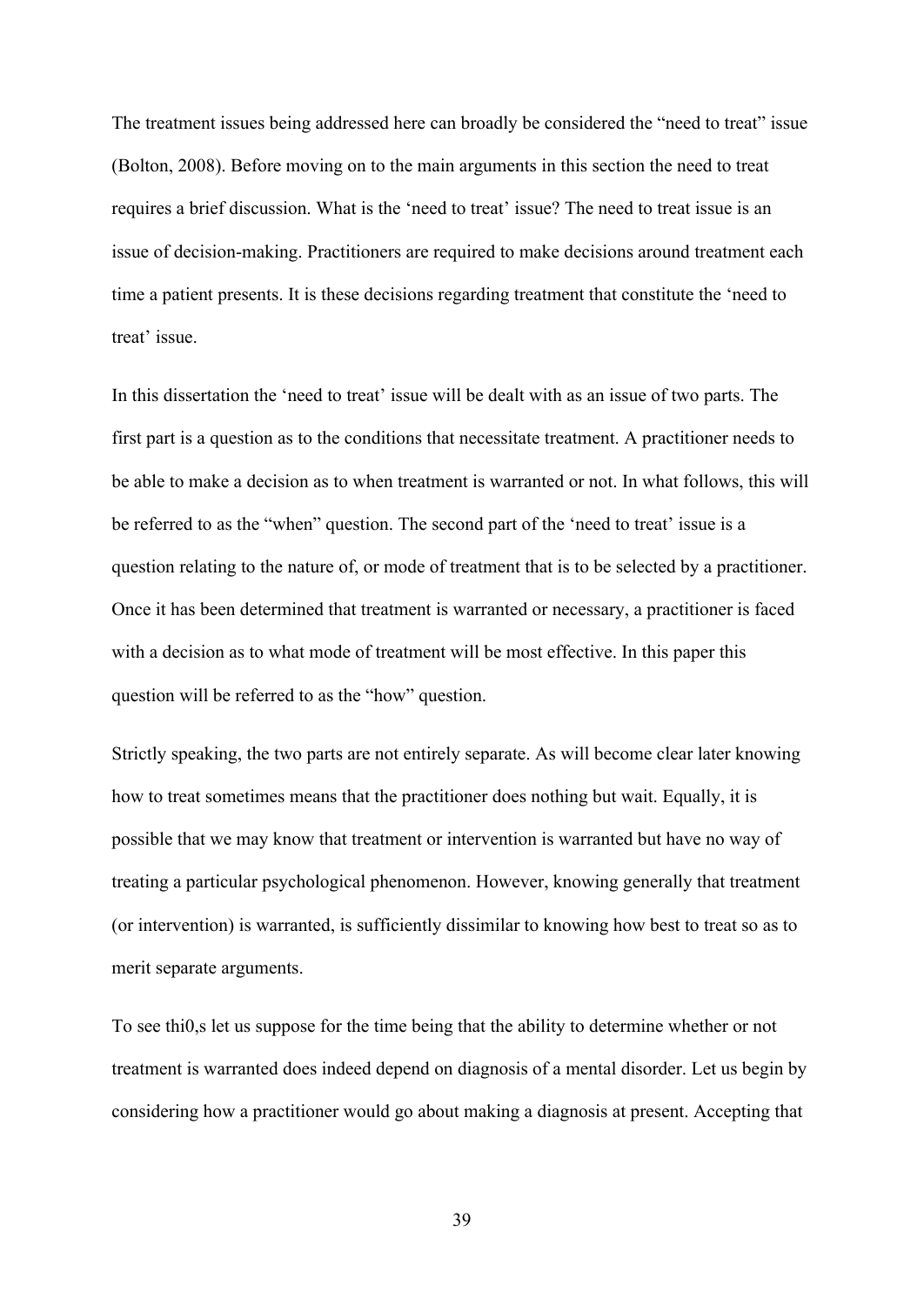Bolton's critique of evolutionary dysfunction is correct, as was argued above, this requires a judgment as to the significance of the harm<sup>17</sup>. .

However, more is required if we are to make a diagnosis. Knowing that there is sufficiently significant harm only indicates the presence of some mental disorder generally speaking<sup>18</sup>. To finalise a specific diagnosis the practitioner must first identify the symptoms that manifest in a harmful manner. The presenting symptoms that comprise the set are compared to the sets of symptoms associated with specific mental disorders. If no exclusion criteria are met and the set of symptoms bears sufficient resemblance to one or more disorders, they are categorised as such.

This diagnostic process described above represents two separate processes. This is because the content that the practitioner is required to evaluate, though related is different. On the one hand the practitioner is required to make a judgment about the severity of the harm. The question that is asked is whether these symptoms represent sufficiently significant harm for diagnosis of a mental disorder<sup>19</sup>. The second process is not a qualitative evaluation of the symptoms, but rather a quantitative one. The question is not how the symptoms are experienced, but rather an observation as to the quantity and their relationship to the set.

Evidence that they represent distinct processes can be found in the DSM 5 itself. The DSM 5 makes use of the term "unspecified disorders" and "other specific disorder". The latter of these two is used when there is clinically significant distress<sup>20</sup>. However, though the presentation closely resemles an existing disorder, it cannot be categorised as such because

<sup>&</sup>lt;sup>17</sup> Remember that Bolton's definition of harm is broad enough to include both ego-syntonic and ego-dystonic disorders (Bolton, 2008).

<sup>&</sup>lt;sup>18</sup> I am excluding cases of environmental harm, but these are equally identified in the absence of a diagnosis of a mental disorder.

<sup>&</sup>lt;sup>19</sup> Of course this in itself is vague and should be considered a reason to be sceptical of the concept of mental disorder. This is not only a part of Bolton's definition of mental disorder but equally it is found in the DSM 5 and even Wakefield who acknowledges the subjectivity of this criterion.

<sup>&</sup>lt;sup>20</sup> Of course for Bolton this is depends on clinical judgment. I will not go into the problems with assessing the criterion in this way.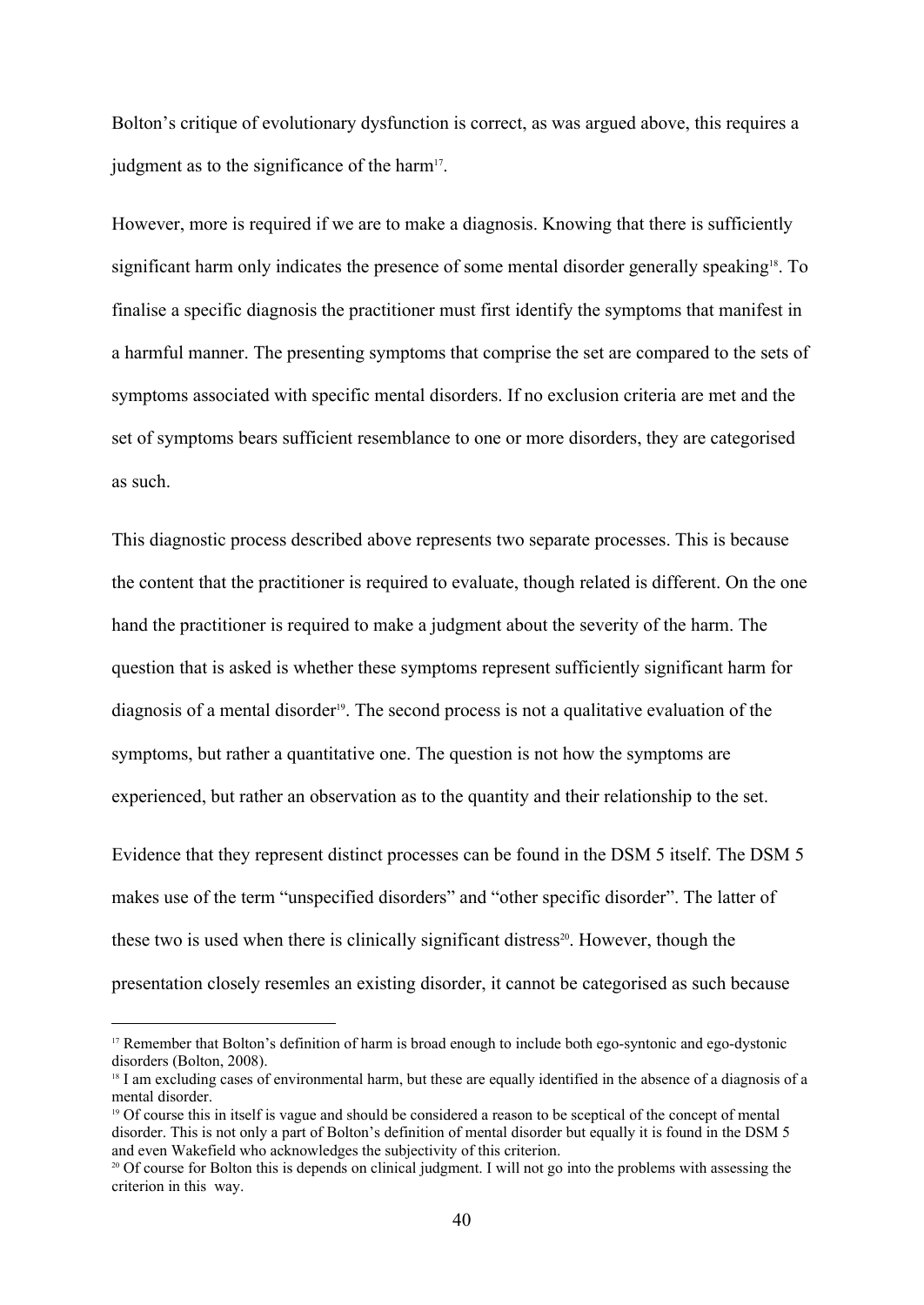one or more symptoms are missing. If the clinician chooses to specify the symptoms that are missing the diagnosis will include "other specific disorder". However, should the clinician not specify the reason the diagnosis will include the term "unspecified". More specifically: "When the clinician is *not able to further specify and describe the clinical presentation*, the unspecified diagnosis can be given."( American Psychiatric Association, 2013. p. 16) (my emphasis added).

As such, the DSM 5 recognises that there are occasions where there is need for diagnosis due to the significance of the harm, but there is either not enough evidence of the symptoms that are present or that the symptoms represent some other potential disorder that is not described by the manual. If we can make a diagnosis of mental disorder *generally* without the ability to make a diagnosing a *specific* mental disorder, then they must represent distinct processes.

The two separate processes described above provide information as to the qualitative experience and the quantitative symptoms. The former refering to diagnosis *generally* in which all that is required is the evaluation of harm, while the latter to *specific* diagnosis which requires knowledge of the symptoms. Indeed we can know each of them individually, without knowing the other.

If the assumption that treatment issues are a diagnostic matter were true, knowing when to treat would depend on the presence of a diagnosis of a general disorder. Knowing how to treat would likely depend on the nature of the specific disorder. When we look at the need to treat issue in this way, it is possible to see that we can know when to intervene without knowing exactly how best to do so and *vice versa*. As such the need to treat represents two separate questions, the when question and the how question.

That said, what can be said about the need to treat issue? In his book Bolton (2008) argues that when it comes to the need to treat issue, nothing is lost in the redefining of mental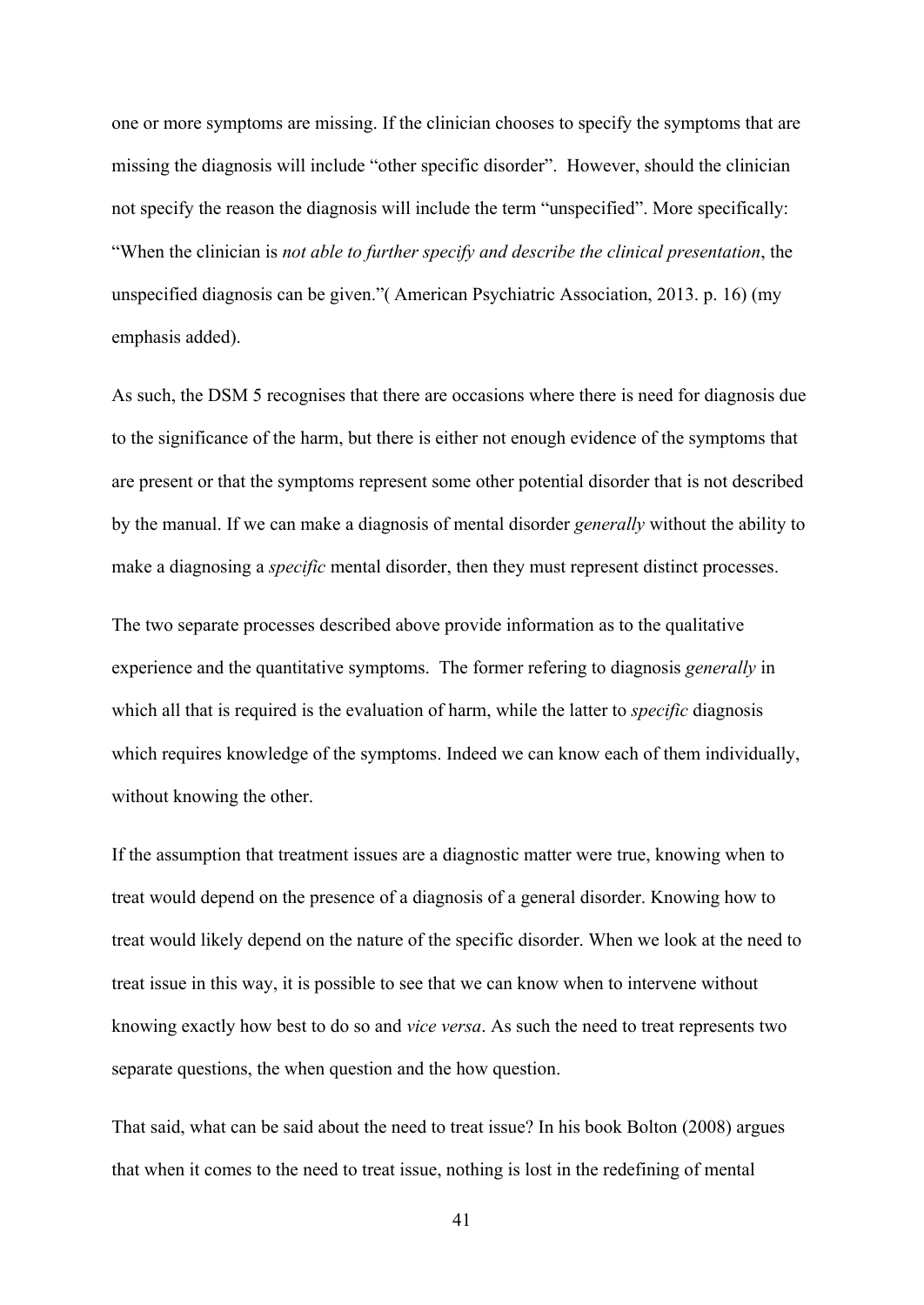disorder as a strictly non-naturalist concept. As discussed above, his non-naturalist account retains the concept of mental disorder as a harm only concept.

In the event that the need to treat issue is a diagnostic issue, then on his account, deciding if treatment is warranted depends on a diagnosis, which is settled by evaluating harm. Moreover, he argued that the need to treat issues are matters to be resolved by an evaluation of harm or risk thereof. He states that :

"... it should be said that the 'need to treat' is to be understood in this context in a broad sense. It may include the recommendation of an active treatment intervention such as medication or psychotherapy but it includes professional monitoring of the course of presenting problems that do not as yet require active interventions, either because the problem may be self-limiting and there is scope for spontaneous recovery in the foreseeable future or because no harms have yet accrued. The monitoring, sometimes called watchful waiting, may lead to no active intervention, if spontaneous recovery does occur, or to active treatment if the problem becomes chronic and associated with significant harm or risk of harm." (Bolton, 2008, p189)

In the above extract we can see that the commencement of treatment *and* the type of treatment that is required depends on the consequences of the particular psychological phenomenon<sup>21</sup>. In cases where there is as yet no harm or the harm is likely to dissipate on its own without intervention, we do not have any need to treat. On the other hand if there is significant harm or at least a risk of harm we would commence treatment. Ultimately, determining whether treatment is warranted or not, as well as the nature of treatment (in part) depends on the harm associated with a particular psychological phenomenon.  $^{22}$ 

<sup>&</sup>lt;sup>21</sup> Unlike in this dissertation, Bolton treats both the when and how components of the need to treat issue as if they are one issue. He does this in part because it is sufficient for him to simply point out that his non-naturalist definition is not missing anything that would be used to resolve the need to treat issue. Specifically, evolutionary dysfunction does not feature in deciding when or how to treat.

<sup>&</sup>lt;sup>22</sup> One might contend that Wakefield's account would suggest that evolutionary dysfunction plays a role. However, it seems clear that it is not possible to retain an evolutionary account of dysfunction as was argued above. For these purposes Bolton's account is sufficient to show that at least in the case of deciding when to treat, an evaluation of harm is all that is necessary.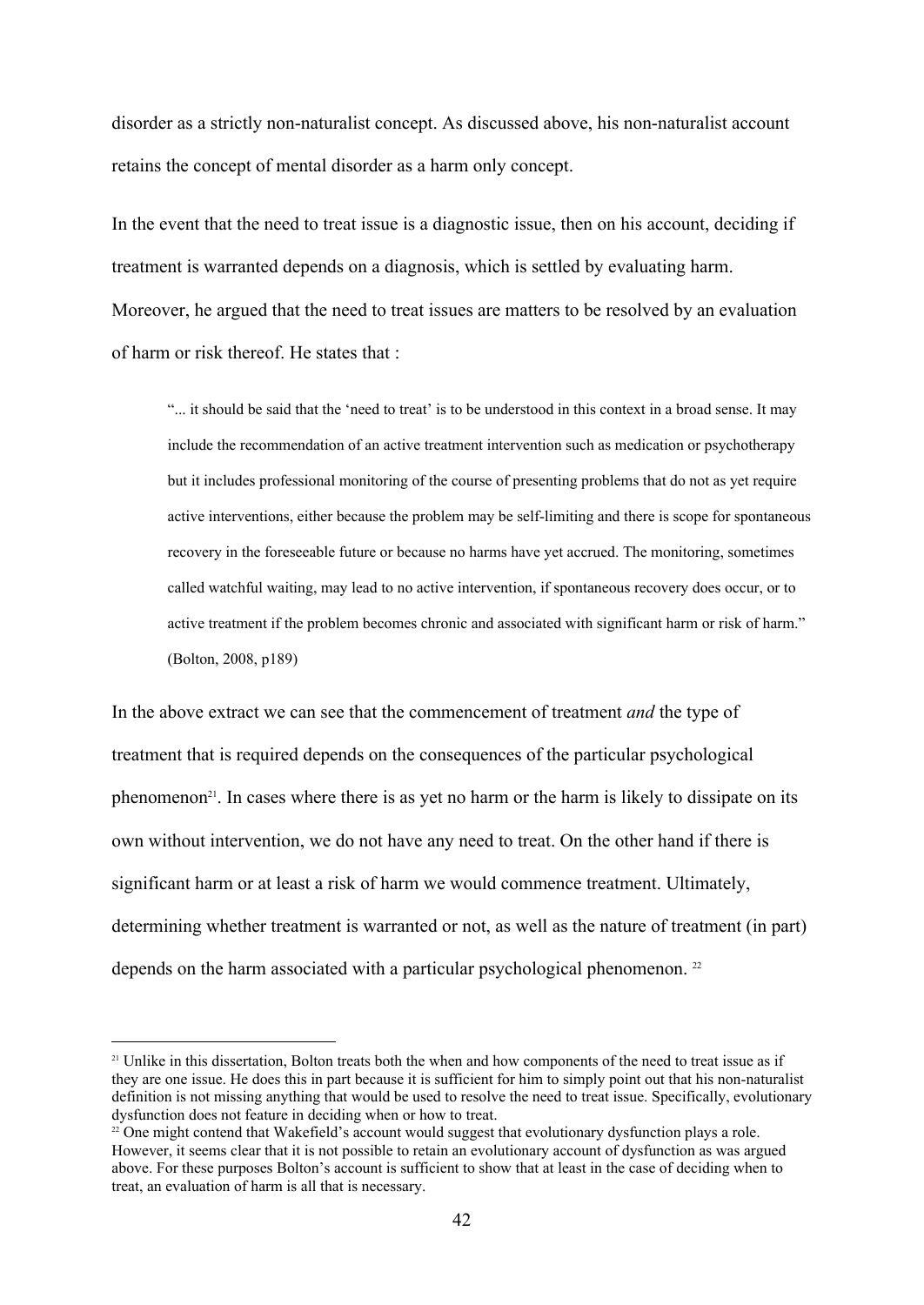This argument is used to highlight the importance of harm. Specifically, there is no need for dysfunction at all in the need to treat issue, as the questions that arise are best answered by assessing the harm. The argument might be put as follows: If the need to treat does depend on diagnosis and the need to treat is resolved by assessing only harm (and the nature of the harm), then a harm only definition of disorder is sufficient to resolve need to treat issues.

Bolton's discussion of the problem does not automatically settle the matter as to the necessity of a diagnosis for need to treat issues. It still might be that in cases where a diagnosis would be made, the diagnosis is what settles the need to treat issue. Nevertheless, his arguments are essential to the arguments here. The significant insight that comes from Bolton is that deciding when to treat is a question that turns on an evaluation of harm. How then can need to treat issues be resolved in the absence of a concept of mental disorder?

# **4.3. The when question**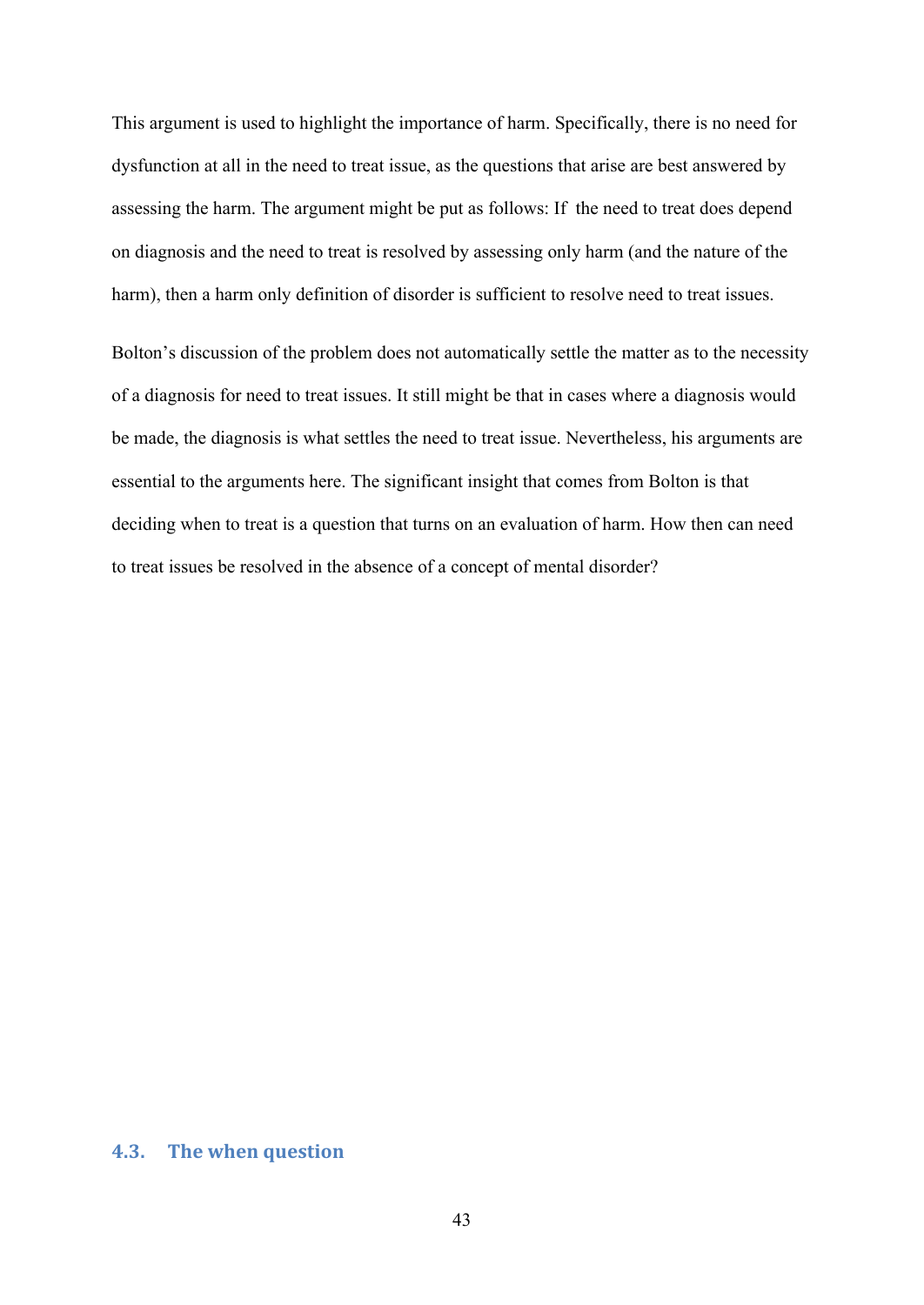While Bolton's discussion of the need to treat was necessary to show that nothing is lost in the redefining of mental disorder as a strictly non-naturalist concept, the task here is somewhat more complicated. For the overarching project endorsing abandoning mental disorder, the burden of proof here is to show not only that nothing is lost without dysfunction, but that nothing is lost if we abandon the concept of mental disorder altogether. In the context of this dissertation the aim is to show that the need to treat issues can be resolved without a concept of mental disorder.

Previous sections outlined Bolton's claim that on a non-naturalist account of mental disorder, both diagnosis of mental disorder and resolving need to treat issues depend on an assessment of harm. If we then abandon the concept of mental disorder, how then do we decide when to treat? This "when" question will be the focus of this section.

How is it possible that the information necessary to answer the when question is necessarily acquired prior to the making of a diagnosis? For this we need to show that each of the crucial diagnostic processes as well as the sorts of information necessary to determine that treatment is warranted. Consider the following hypothetical example of Mrs X.

Mrs X made an appointment to see a psychologist .She arrives at the psychologists' office for her first appointment. She reports to the psychologist that she has been feeling sad for several months. It has impacted on her ability to successfully complete her work assignments because she can barely get out of bed most days. When she does manage, she finds herself too tired to concentrate. Because of this she has received a warning from her employer that should she continue to fail to meet deadlines and complete assignments she will likely be fired. This has made her question whether life is worth living and has attempted to kill herself on two occasions. The excessive amount of sleep she gets at night has stopped her from seeing her friends, which she feels is a good thing because she is not in the mood to see them anyway.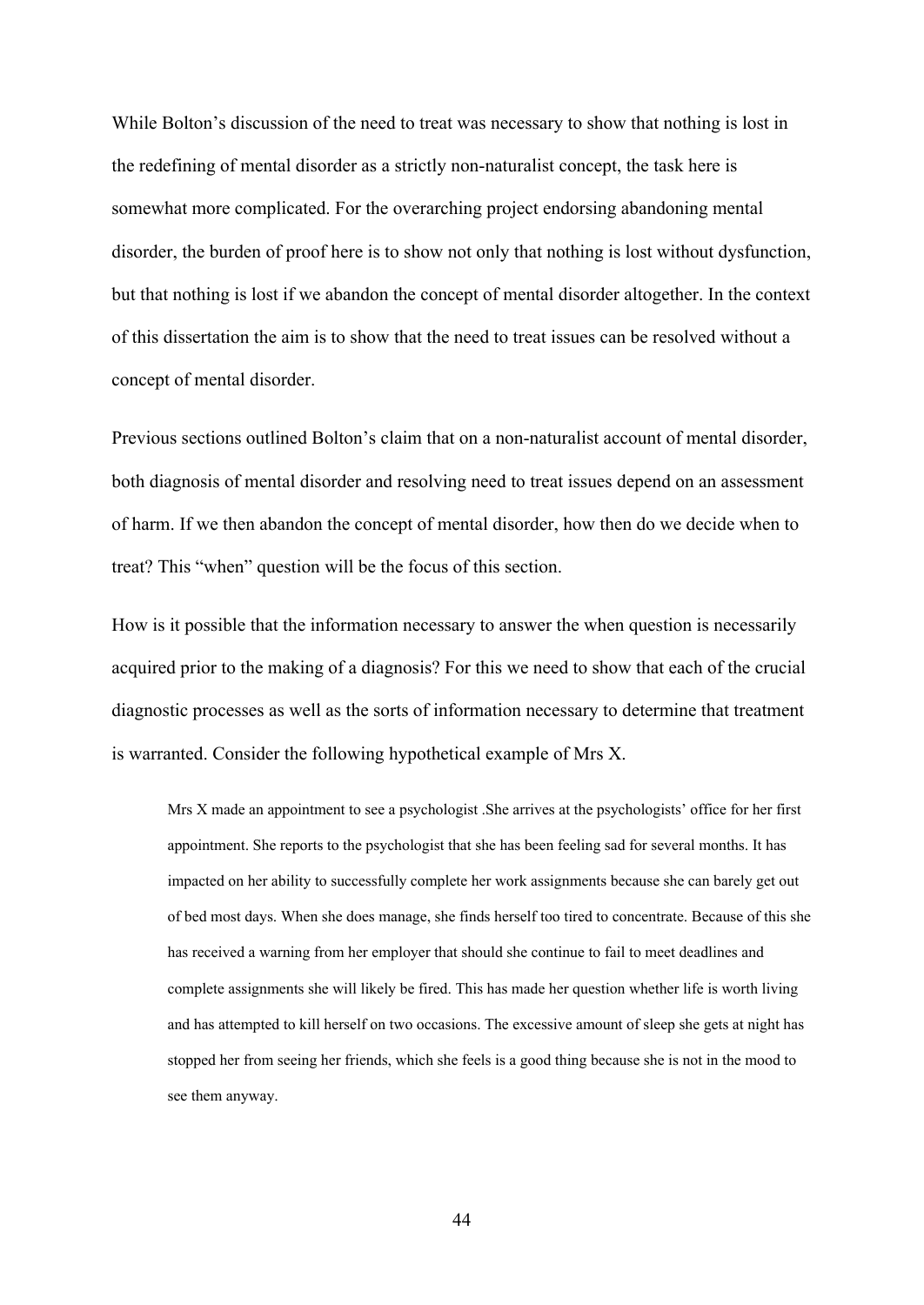If we look at the case of Mrs X it is easy to play diagnostician and evaluate symptoms and diagnose her as perhaps suffering from Major Depressive Disorder. What is required for that is both the qualitative and quantitative diagnostic process described earlier. For now however let us look at what is necessary to answer the when question. We notice that what is required for this is only the qualitative process which on its own cannot result in the making of a specific diagnosis of mental disorder.

 On Bolton's account which is accepted as the best viable option, what is necessary is that the practitioner evaluates Mrs X's subjective experience and determines if there is clinically significant distress. Again this evaluation forms only one part of the diagnostic process. If the distress experienced by Mrs X is found it to be sufficiently severe, it is enough to conclude that she may have some unspecific mental disorder.

At this point it becomes a question of epistemology. Is it necessary that a practitioner *knows* that what Mrs X presents with is some undetermined mental disorder? The question is not whether she has a mental disorder, rather it is whether her knowledge of that fact is what settles the when question.

The answer to this must be no. Firstly consider Mrs X herself. She phoned the psychologist and made the appointment, perhaps because she recognised herself that she needed help. As is likely the case it might have been a colleague, friend or loved one that recognised her need for assistance. This is because knowing that there is mental disorder need not indicate the need for help. We can even imagine that none of those who suggested she seek help have any knowledge of mental disorders, only the knowledge that psychologists help this sort of distress. Moreover, as we have seen in the above section, psychiatric healthcare often treats non-disorders.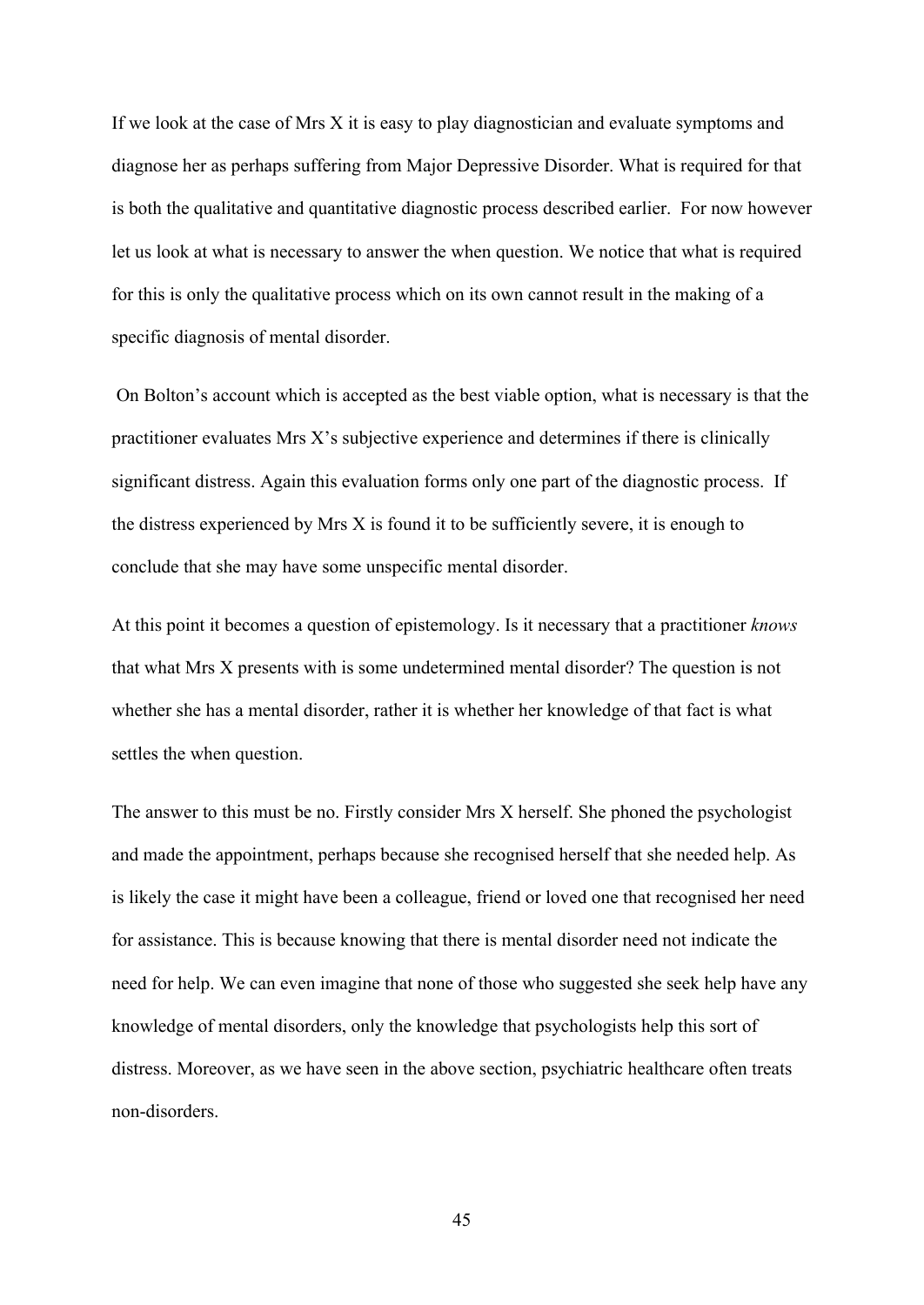One might object at this point that while Mrs X would be someone who requires help or intervention, there will be many people who will not require intervention who would arrive at the office of a practitioner. The answer to this is that if Mrs X was able to determine that she needed assistance without knowledge of mental disorders then it is not the knowledge of mental disorders that makes possible an accurate assessment of whether or not treatment is warranted. As Bolton points out, it is the finding of significant finding, which determines our need to treat. It is the informed judgment of the practitioner which makes for accurate assessment of the significance or severity of the harm that is being experienced.<sup>23</sup>

To see that *knowing* that the patient suffers from *some mental disorder* is irrelevant when deciding when to treat, let us consider this thought experiment in which the second diagnostic process is eliminated.

We could imagine a possible world in which human beings suffer in the same sorts of ways as humans in our world. Unlike that world there has never been much of a medical profession and certainly no Sigmund Freud to open up the field of psychiatry. On that world there is no manual of mental disorders and there is no concept of mental disorder. However we can easily imagine some or other profession springing up as a means to help those who experience the phenomena we describe as mental disorder on earth. On this world the professionals have as robust a causal picture of what is going on as we do here on earth, but with no manual or concept of mental disorder. It is hard to imagine that these individuals would be unable to decide on when to apply their skill or trade, simply because they have no concept of disorder. They would likely go through the same processes described above and come to the same conclusion.

This is because knowing when intervention is needed depends on a judgment about harm and not knowledge that there is a mental disorder. The concept of mental disorder is a statement

<sup>&</sup>lt;sup>23</sup> We might still ask how the practitioner is to decide on what qualifies as significant distress or not. While this certainly is a difficult problem to find a solution to, it is by no means unique to the no-disorder position. It is a problem that is faced by the non-naturalist position like the one proposed by Bolton. It is well beyond the scope of this dissertation to provide an account of reliably evaluating the significance of another's subjective experience of distress. For this paper I will settle for accepting that though complex, it is by no means unique to this position.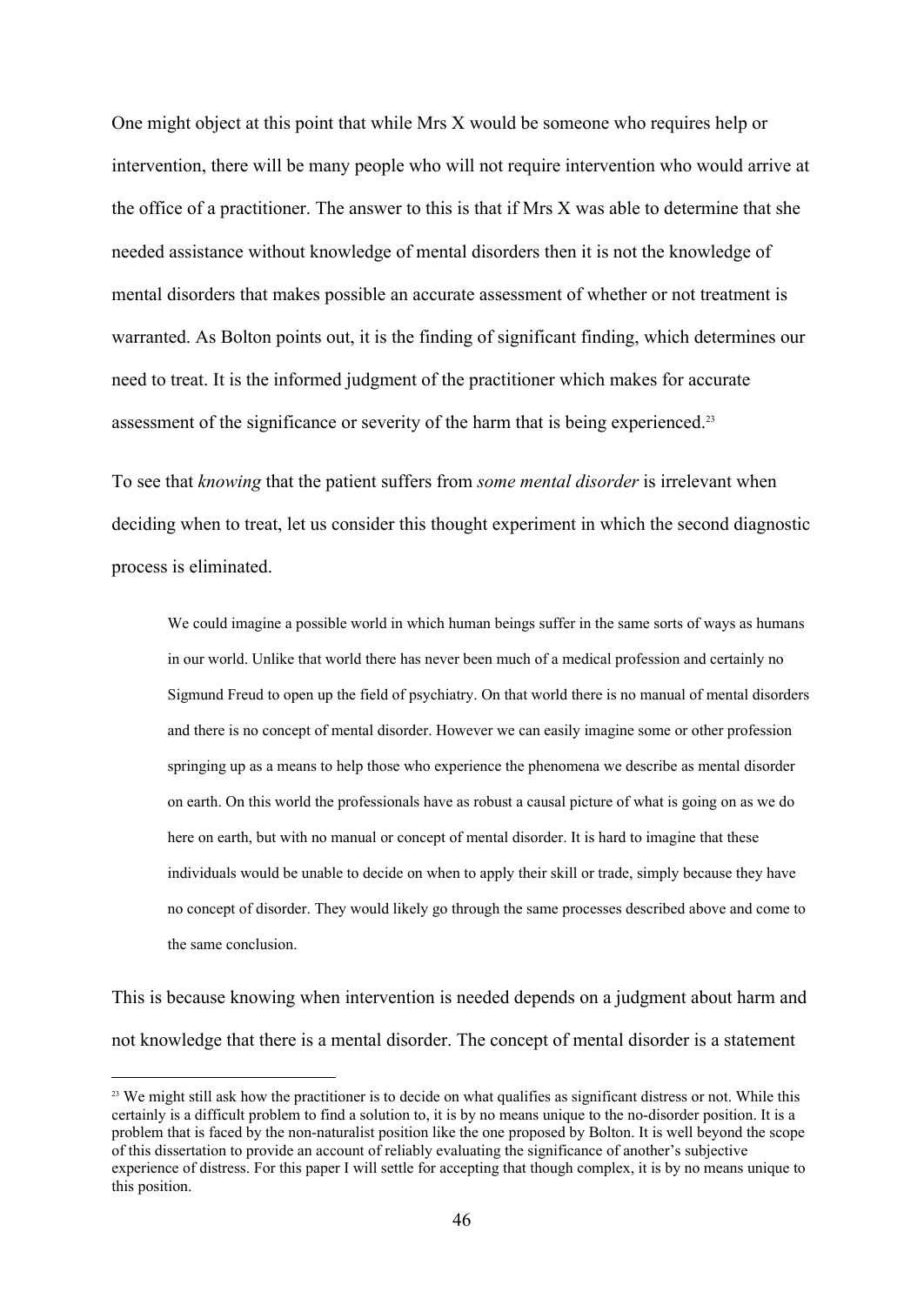as to the category, or family kind to which the individual bears resemblance. Moreover, a practitioner is only ever able to arrive at that conclusion by first acquiring all the information that settles the when to treat question *as well as* completing the second quantitative diagnostic process. Knowledge of the category in no way affects judgments regarding the significance of distress. This is because the knowledge of the category necessarily depends on the outcome of that judgment, but the judgment need never result in that knowledge.

To put it simply, knowing that treatment is warranted depends on the outcome of the evaluation of harm. The process of arriving at that judgment is only one of the necessary processes that results in a diagnosis. Furthermore, it is not necessarily true that that judgment will lead to a diagnosis.

 That the harmful phenomenon also happens to resemble a category called mental disorder is no more than incidental. The absence of a diagnosis of mental disorder would not negatively affect a practitioner's ability to answer the when question of the need to treat problem, because the ability to do so is resolved in information acquired prior even to the ability to make a diagnosis.

However this is only one part of the need to treat issue. It remains to be seen in the following section that the ability to provide effective treatment does not depend on diagnosis of mental disorder.

## **4.4. The How Question**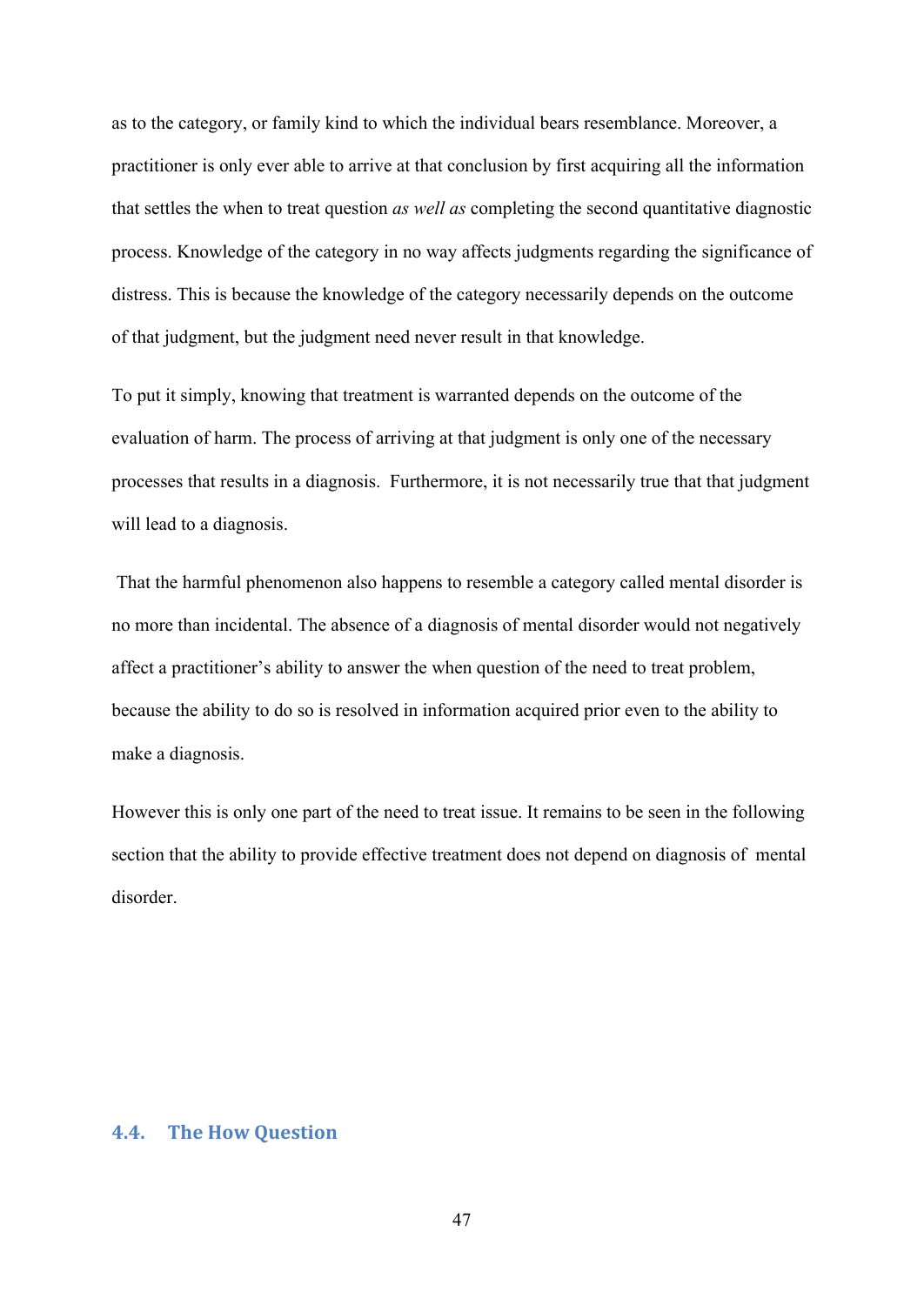It is a useful time to pause and take stock of what has been, and has yet to be argued. The remainder of the introduction to this section will be devoted to setting up the problem posed by the how question for the no-disorder approach and understanding why it is such an important and difficult question to answer.

At this stage it has been argued that a practitioner's ability to determine when treatment is warranted does not necessarily depend on the diagnosis of a mental disorder. The aim of this section is to provide arguments that the same is true of the practitioner's ability to make decisions regarding the nature of treatment. Put another way the practitioners ability to answer the how question or the appropriateness of treatment more specifically, does not necessarily depend on a diagnosis of mental disorder.

In the previous section it was argued that knowledge of disorder depends on the outcome of the clinician's judgment as to the extent of the harm. However, the result of that very same judgment accounts for a significant portion of the reasoning to determine the appropriateness of treatment generally. In the end, a clinician's judgment depends on *that* judgment regarding extent of the harm and not a positive diagnosis of a mental disorder. As was shown above the knowledge regarding the category is not necessary to decide whether a person requires some type of help.

However this is only partially true. As was discussed above the when question is not entirely separate from the how question. The 'when' question can be settled in a vague sort of way. It is settled by the outcome of a clinician's judgment as to the extent of the harm. However, the question as to the need to treat depends, in part, on at least one other factor. As Bolton suggests, the nature of the harm can also determine the type of treatment that is offered by a practitioner. He rightly points out there are some cases in which, though there is sufficient harm, the treatment employed is watchful waiting, rather than active intervention.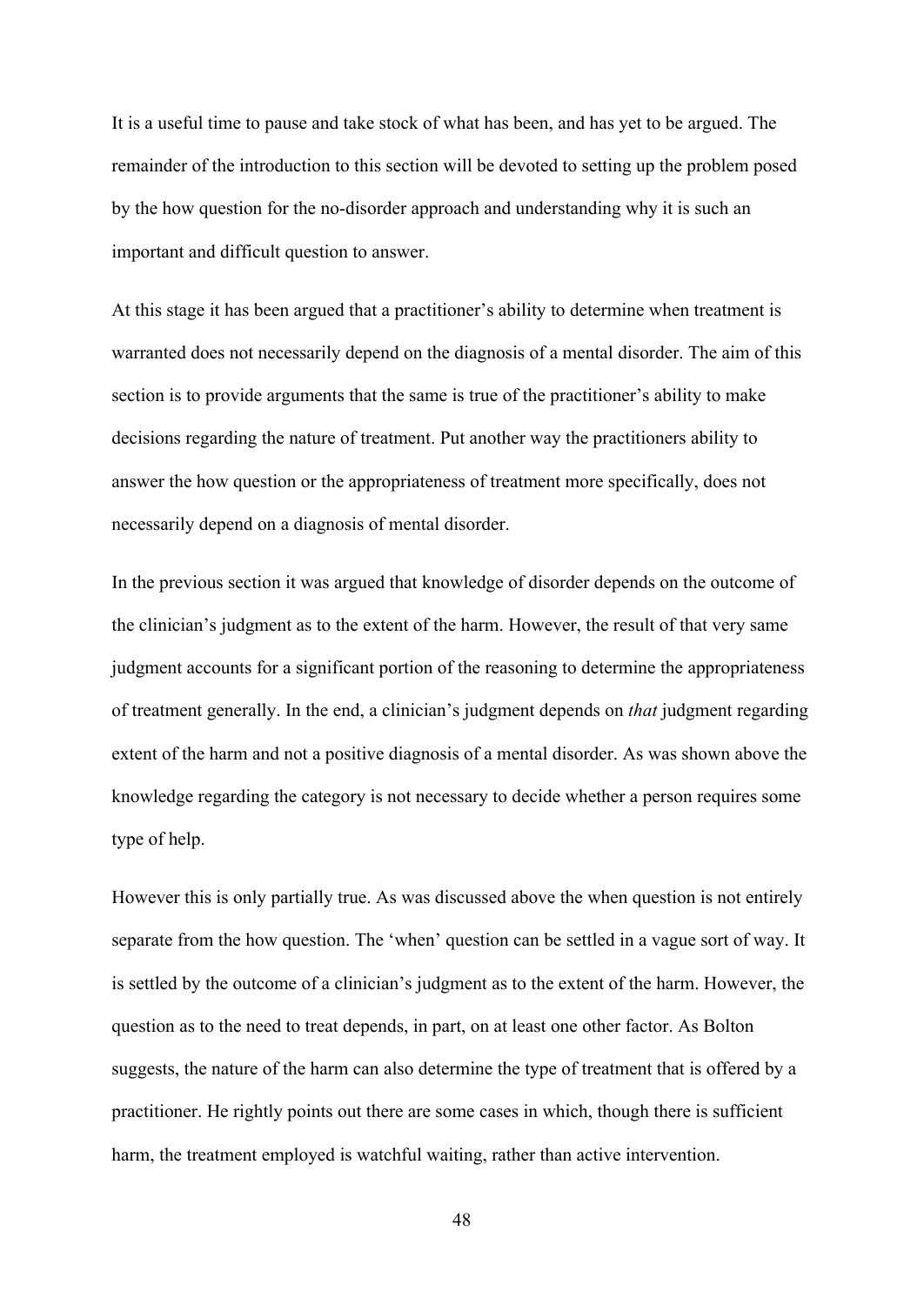"The diagnosis of a mental disorder should have clinical utility: it should help clinicians to determine prognosis, treatment plans, and potential treatment outcomes for their patients. However, the diagnosis of a mental disorder is not equivalent to a need for treatment. Need for treatment is a complex clinical decision that takes into consideration symptom severity, symptom salience (e.g., the presence of suicidal ideation), the patient's distress (mental pain) associated with the symptom(s), disability related to the patient's symptoms, risks and benefits of available treatments, and other factors (e.g., psychiatric symptoms complicating other illness). Clinicians may thus encounter individuals whose symptoms do not meet full criteria for a mental disorder but who demonstrate a clear need for treatment or care. The fact that some individuals do not show all symptoms indicative of a diagnosis should not be used to justify limiting their access to appropriate care. (American Pychiatric Association, 2013, p.20)"

In cases where watchful waiting may be most appropriate, Bolton (2008) suggests that such a decision may rest on the self-limiting nature of the harm. It is at this point that one might believe that diagnosis provides the answers to these sorts of questions. For example the DSM 5 speaks directly to prognostic factors, risk factors, what to expect during the course as well as information regarding the onset and development of the disorders. As such, knowing the diagnosis can provide information as to what to expect.

Take as an example Adjustment Disorder in the DSM 5. The Diagnosis comes with an expectation that the symptoms will be self-limiting within 6 months given the absence of the stressor. This enables the clinician to perhaps employ a watchful waiting approach. The same holds for cases where as a result of some stressor a person experiences severe even if appropriate levels of distress. We can know that it may be appropriate to monitor such an individual to ensure that the distress does not manifest in some way that brings with it either an increase in risk or a likelihood that the distress will no longer diminish of its own accord over time.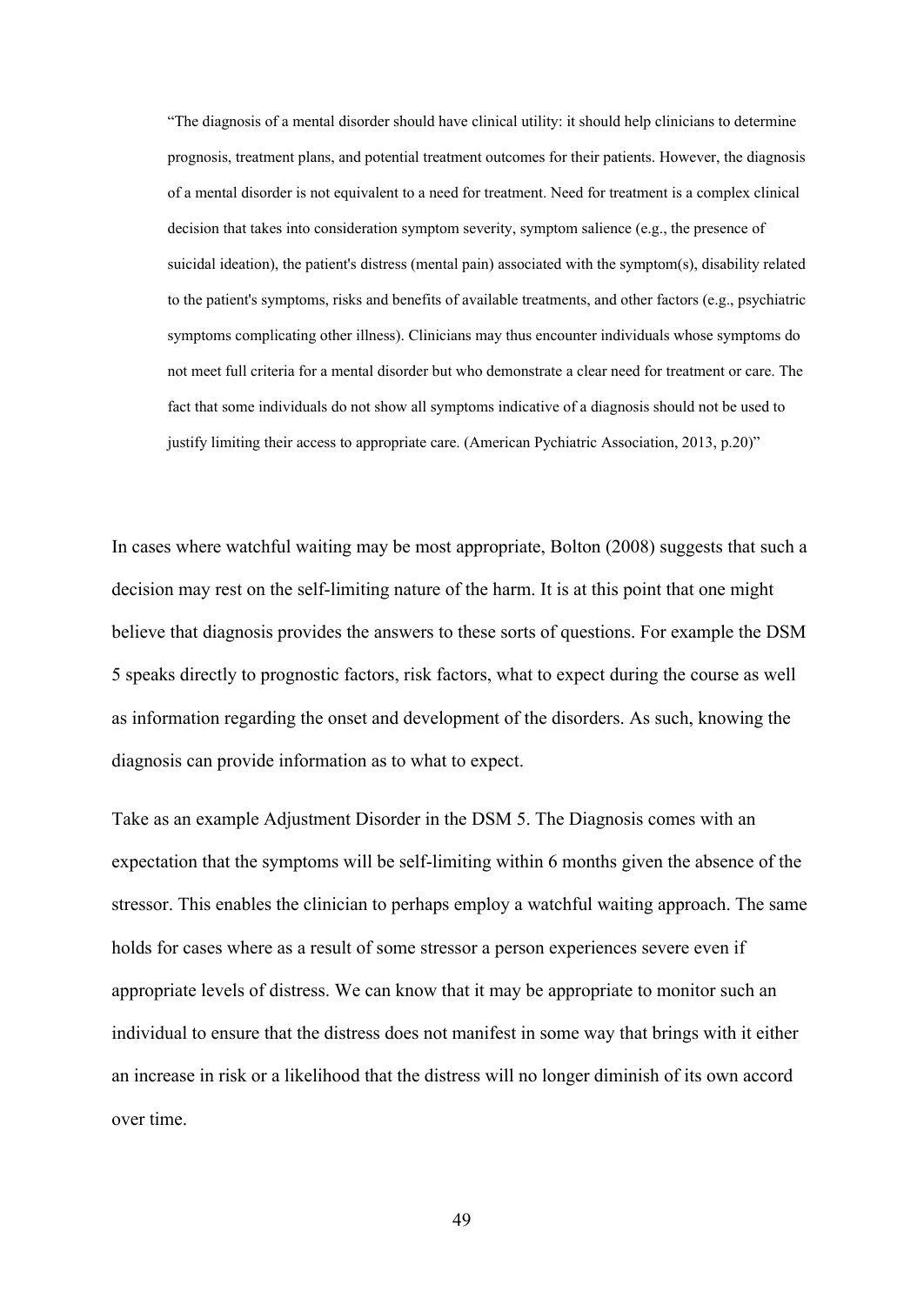It is equally possible that a person presents with recurrent Major Depressive disorder. We can know that there is a greater risk of future relapse, perhaps with suicidal ideation, as well as knowing that such cases may come with co-morbid personality disorders. We equally learn something about the nature of the treatment that would likely be required in such a case. Of course this is what Bolton argues as well.

It is not simply a determination as the extent of the distress that guides the clinician as to the appropriateness of active treatment. What does assist the practitioner is knowledge as to the risk factors that are associated with the particular presentation or the nature of the symptoms $24$ 

If we have no concept of disorder, one might contend that this may make the process of answering the questions as to the need to treat, at best unduly complicated and at worst impossible.

A further related criticism may be levelled at this point. If there is no concept of disorder how are we to know what the most effective treatment would be. It is not a matter of the appropriateness of treatment in general that is the concern, but rather that practitioners are guided in their selection of appropriate treatments by the diagnosis. There are many treatment guides available which pair diagnoses with the most effective treatments. This is most notably true in the case of psychiatry and pharmacology, where the combinations of possible pharmacological treatments are listed under specific diagnoses. In some ways diagnosis is a mainstay in the selection of appropriate intervention.

 As such, it is important to provide some account of how mental disorder is not necessary if a practitioner is to decide on issues around need to treat as well as the nature of that treatment. I

.

<sup>&</sup>lt;sup>24</sup> As Bolton points out.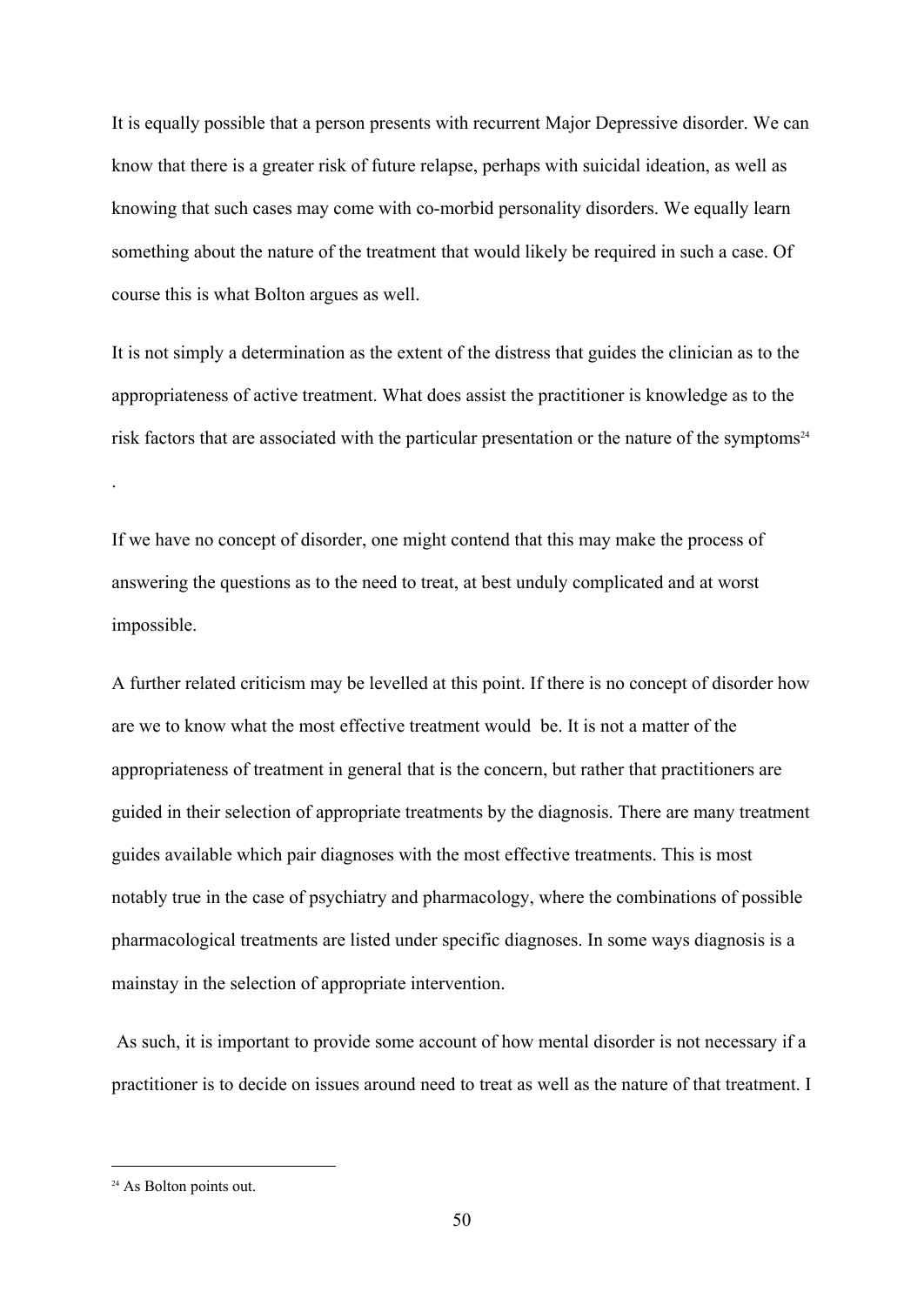will argue that at present what settles both matters is not knowledge of diagnosis, but rather understanding the causes of the distress.

In the previous section it was argued that a practitioner may be able to determine if treatment is generally warranted without a concept of mental disorder. However, it is not so clear that the type of treatment that is warranted does not depend on a concept of mental disorder or a diagnosis. It may still be the case that diagnosis makes it possible for practitioners to afford effective treatment. It is this proposition that this section aims to address.

It will be argued that what is necessary for a practitioner to afford effective treatment is:

- a) Knowledge of the mechanisms/systems/processes that proximally cause those symptoms or complaints.
- b) Strategies that can be employed to alleviate distress that arises from those proximal causes.

In this section it will be argued that *a* and *b*  follow from four assumptions that form a part of any treatment paradigm. It will be argued that when it comes to treatment any theory supposes that:

- 1. there are mechanisms/systems/processes that are the proximal causes of psychological phenomena;
- 2. the manner that those mechanisms/systems/processes function sometimes results in distress;
- 3. the nature of the distressing psychological phenomena depends on the way in which those mechanisms/systems/processes are functioning;
- 4. treatment strategies aim at alleviating the distress by altering the functioning of those mechanisms/systems/processes.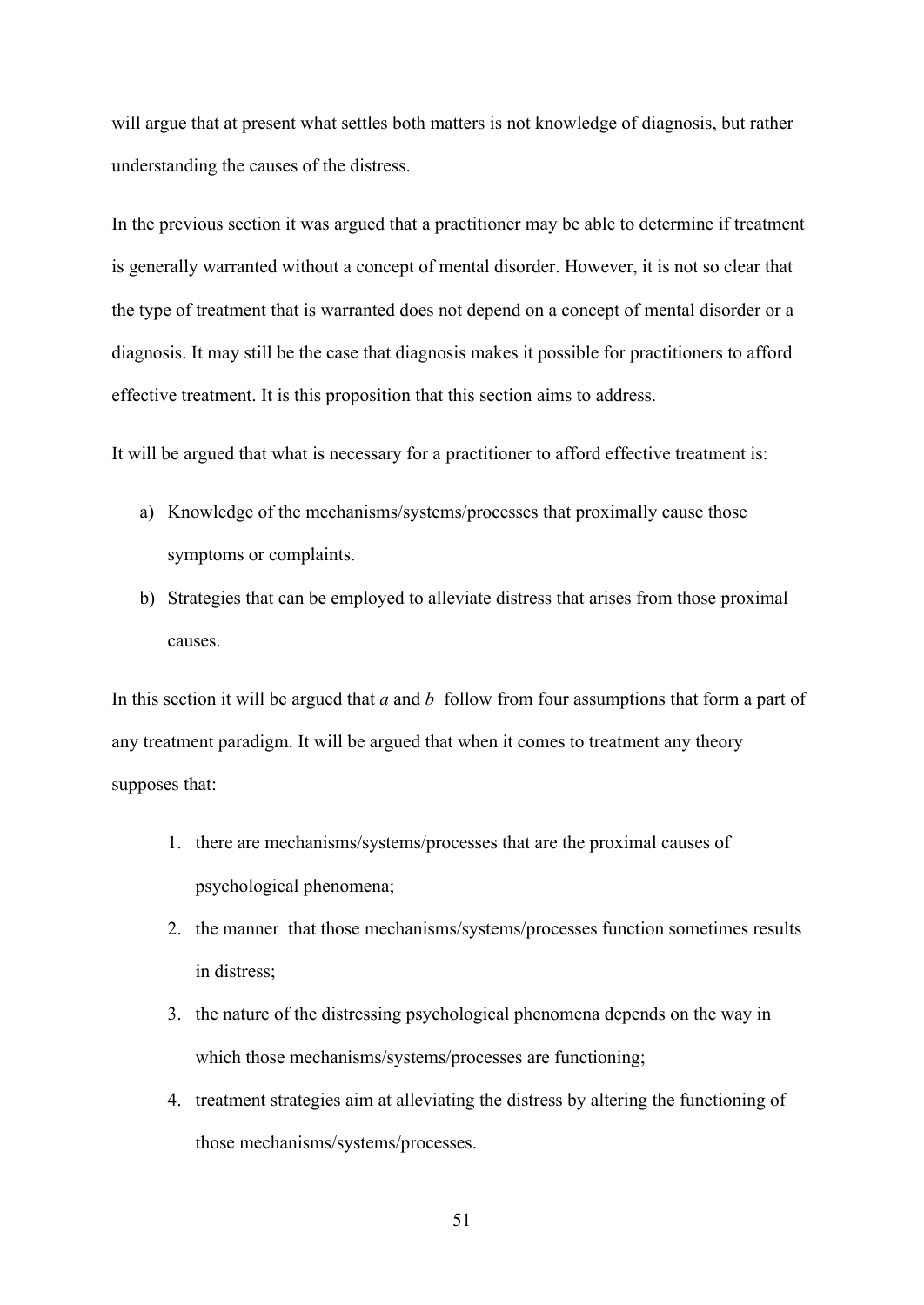More to the point, when we understand treatment in the ways described above it is easy to see that the diagnosis of a mental disorder is not necessary to decide on treatment.

In this section each of points 1 through 4 (above) will be defended with reference to Mentalizing Based Therapy (MBT). Each of these points will be discussed in turn as they are to be found in MBT. Moreover, for the sake of brevity, a short description of one other treatment will be discussed to show how other treatment modes fit into this model.

#### **4.4.1. Mentalizing Based Therapy**

One might well ask what is MBT? First and foremost it is an approach to treatment. However it is an approach to treatment which makes explicit claims as to the pathways which give rise to severe psychopathology. MBT argues that the development of a meaningful and coherent self depends on the quality of attachment in early childhood and the capacity for mentalizing (Bateman & Fonagy, 2004). It is the contention of MBT theorists that the symptoms of severe psychopathology involving representations of the self can be understood in terms of the manner in which the individual mentalizes themselves and others (Fonagy *et al.,*2012; and Fonagy, 2000).

What then is mentalizing? Fonagy *et al.* (2012) explain that:

"Mentalizing is a form of social cognition. It is the imaginative mental activity that enables us to perceive and interpret human behaviour in terms of intentional mental states." (Fonagy *et al.,*2012, p.4) In short, mentalizing is a process whereby the behaviours of others are interpreted as being intentional. The process involves attributing to the actor, motives which are driving them. The actor can be the self or another. The ability to interpret others as intentional agents is considered a preconscious process which develops and becomes more sophisticated.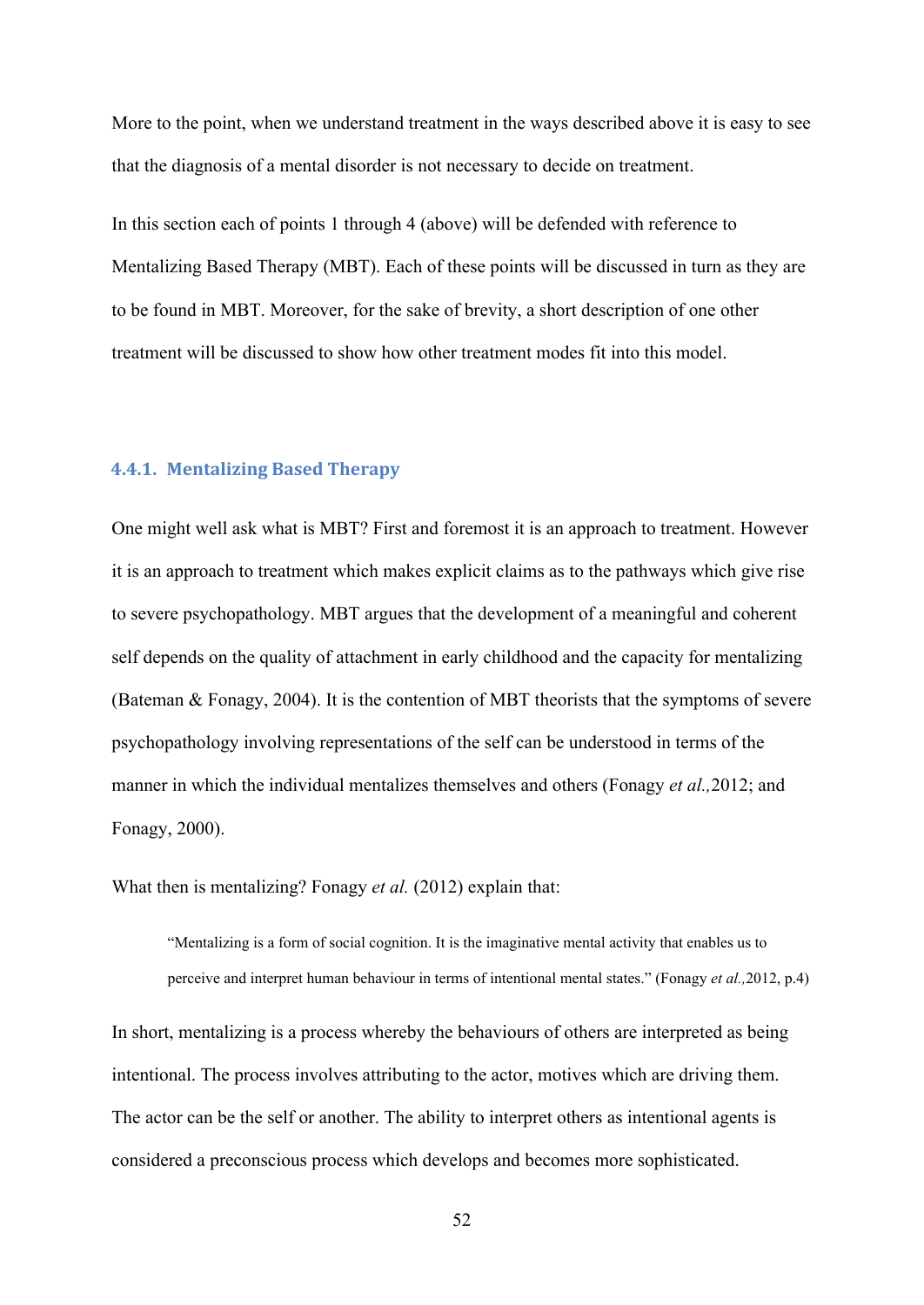This capacity to mentalize must be understood as a developmental process which arises in the context of a secure attachment relationship. Fonagy *et al.,(2012)* argue that:

- 1. Understanding the behaviours of others in terms of their likely thoughts, feelings, wishes and desires is not entirely a constitutional given but to some degree a developmental achievement.
- 2. The acquisition of this capacity depends on the quality of attachment relationships- particularly, but not exclusively, early attachments, as these reflect the extent to which our subjective experience was adequately mirrored by a trusted other.
- 3. The quality of affect mirroring effects the development of affect regulative processes and selfcontrol (including attention mechanisms and effortful control) and the capacity for mentalisation.
- 4. Disruptions of early attachment and later trauma have the potential to disrupt the capacity for mentalizing and, linked to this, the development of a coherent self-structure. (Fonagy *et al.*, 2012. p.4)

As a child develops, they are faced with having to make sense both of their internal and their external world. To do this effectively requires a secure attachment relationship with a caregiver (Fonagy, 2000). Evidence of this can be found in false-belief tasks described by Fonagy (2000).

His discussion begins by describing a false belief study (Fonagy, 2000). In the study children are asked what they think is inside a candy box. Usually the child would respond saying that there were candies in the box. However it was revealed to the child that in fact there were pencils in the box. When asked what their friend waiting outside would say was in the box, a response that the friend would believe there were pencils in the box constitutes a failure of the false belief test. However, some children would respond that the other child would think that there were candies in the box. These were the ones that had passed the test.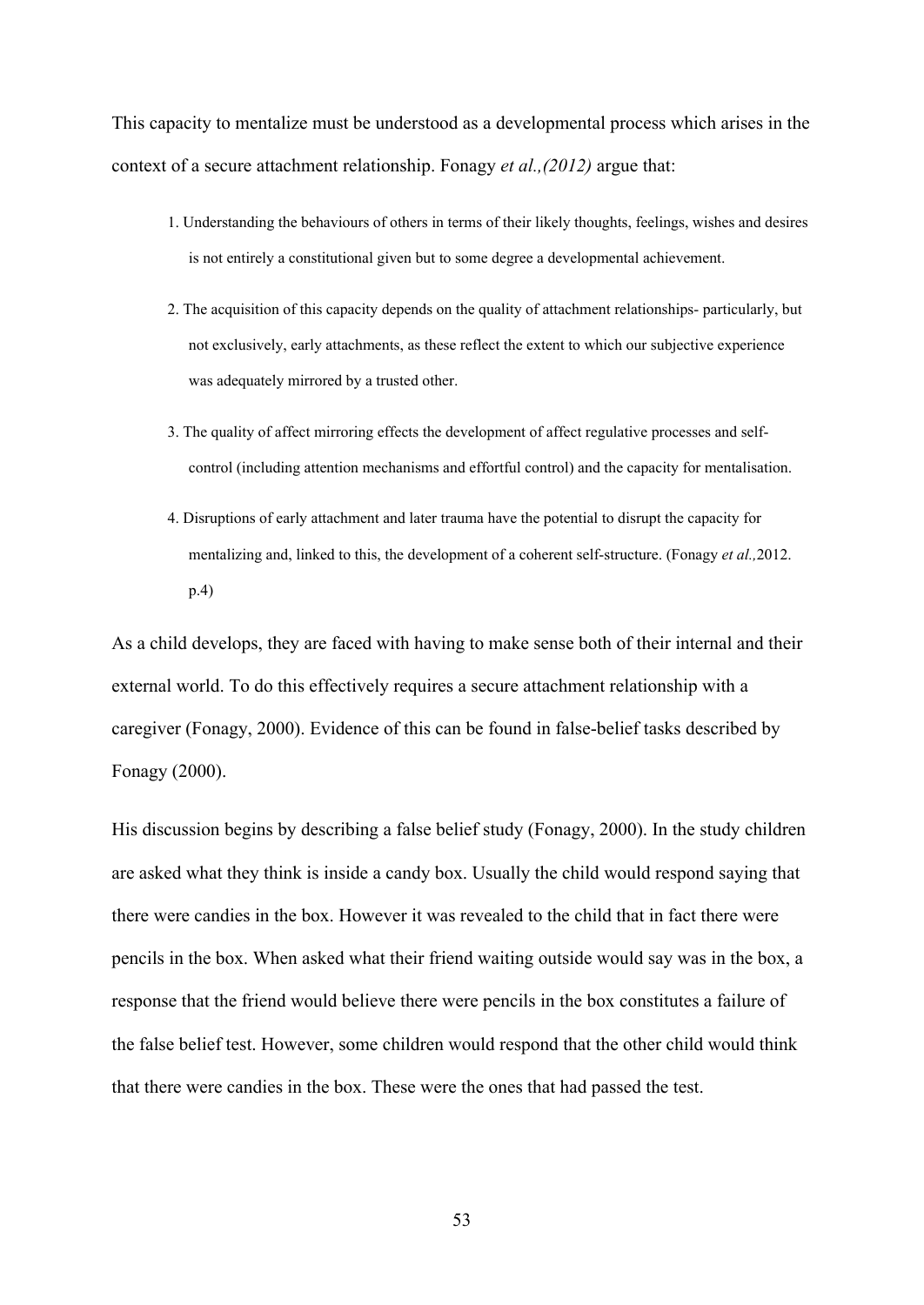What is happening in this experiment is that those that failed did not have the ability to interpret the mental state of their friend (Fonagy, 2000). They were not able to separate their own mind from that of their friend. On the other hand, those that passed the test were able to ascribe to their friend a set of beliefs that was different to their own.

Fonagy (2000) argues that when this study was repeated it was found that the group that successfully passed the false belief test were three times more likely to have a secure attachment relationship to a caregiver. Furthermore, it was found that the ability of the caregiver to mentalize was higher if there was a secure attachment relationship.

He argues that this shows that the ability of a child to mentalize depends on the caregiver's mentalizing capacity and is mediated by the secure attachment relationship (Fonagy, 2000). This is instrumental in the development of the self as an intentional agent which is understood as being central to understanding psychopathology.

The securely attached child perceives in the caregiver's reflective stance an image of himself as desiring and believing. He sees that the caregiver represents him as an intentional being, and this representation is internalized to form the self. "I think, therefore I am" will not do as a psychological model of the birth of the self; "She thinks of me as thinking and therefore I exist as a thinker" perhaps comes closer to the truth. If the caregiver's reflective capacity has enabled her accurately to picture the child's intentional stance, then he will have the opportunity to "find himself in the other" as a mentalizing individual. (Fonagy, 2000. P.1132)

Putting it in a simplified example form might serve to explain this process. In the presence of a secure attachment relationship, a mother is in a position to reflect on the child's internal world. When a child experiences an unaccounted for affect, the caregiver will reflect and name the emotion but display an affective state state that is not compatible (ideally a calm affect) with the one the child is experiencing. As a result, the child generates a second order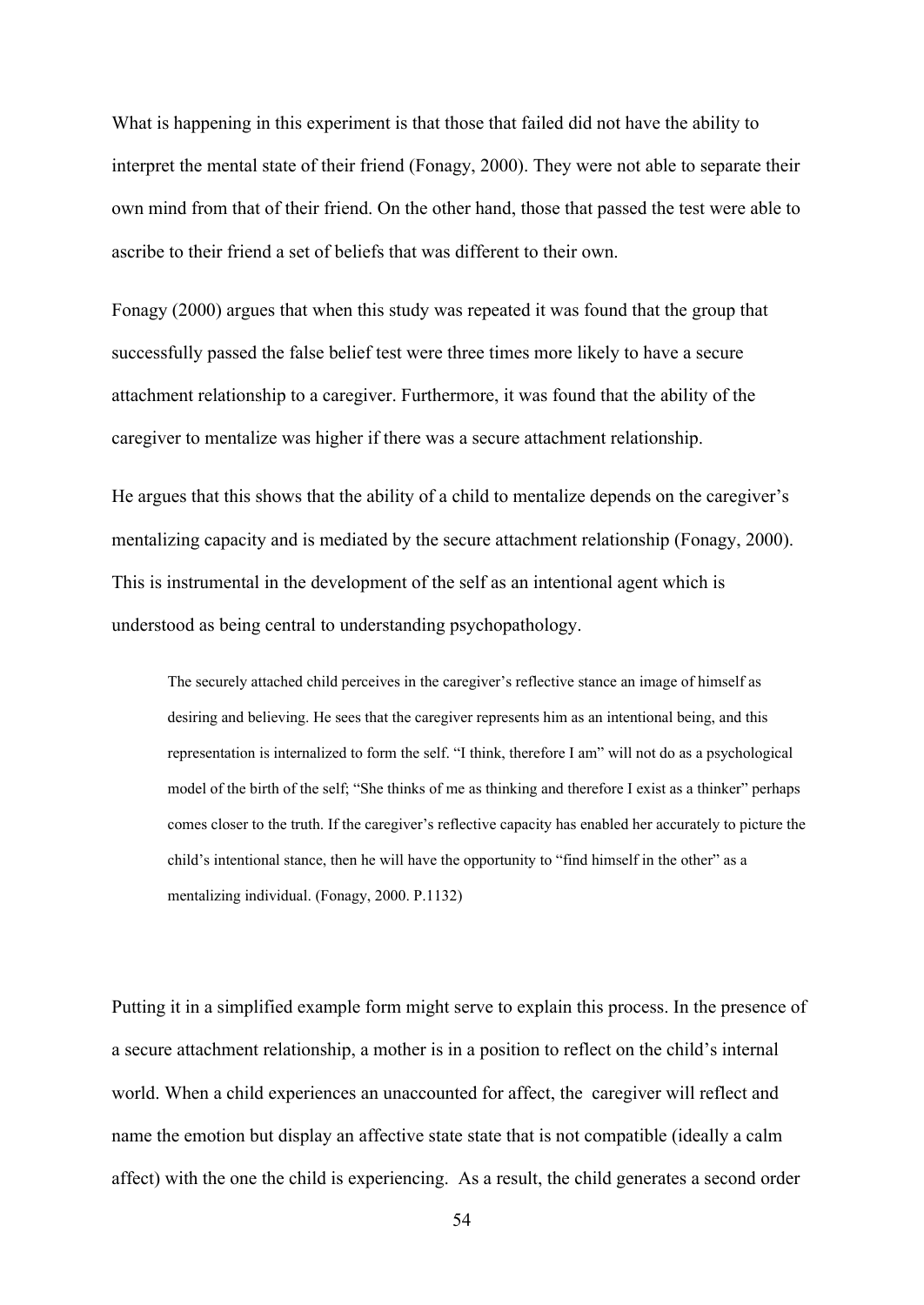representations of that mental state as a part of their own mental and affective self (Fonagy *et al.,*2012). Fonagy *et al., (*2012) refer to this as a marked and contingent response. At the same time it emphasises that the child's mental states need not be identical with the mental states of the caregiver (Fonagy *et al.,*2012). In this the child is able to interpret social interactions with greater complexity, taking into account that their mental state and intentions may differ from those with whom they are engaging. This would represent an individual with a high degree of mentalizing ability. There is evidence to suggest that these individuals are able to cope better with stressful life events and their own negative affects<sup>25</sup> (Fonagy *et al.*, 2012).

To understand distressing psychological phenomena we need to understand how there is a disruption in development of the capacity to mentalize and the development of a coherent self. It is argued that where a child is not in a secure attachment relationship they never develop the ability to mentalize and instead interpret themselves and others in pre-mentalistic modes (Bateman & Fonagy, 2004). That is to say, in modes of functioning which predate the development of the capacity to interpret their own behaviour as coming from within as well as interpreting others actions as being intended towards complex ends. This will be described in greater detail as this section continues.

It is argued that different pre-mentalizing modes of functioning develop from insecure attachment relationships. Moreover, as a result of those relationships the self is not able to develop into a cohesive or what Bateman and Fonagy (2004) call, a constitutional self. In the case of an insecurely attached child, the affective or mental states of the child are not marked and/or seems to cause a similar response in the caregiver (Fonagy *et al.,*2012). As such, these are never fully integrated as self-states. When confronted with these states in the future they

<sup>&</sup>lt;sup>25</sup> For the research on this a detailed account can be found in Fonagy *et al.* (2012). Though this is an interesting research area, to focus on this would be outside of the scope of this project. It is enough for the purposes here to accept that this approach makes these claims to the causes of psychological phenomena, not necessarily the validity of those claims.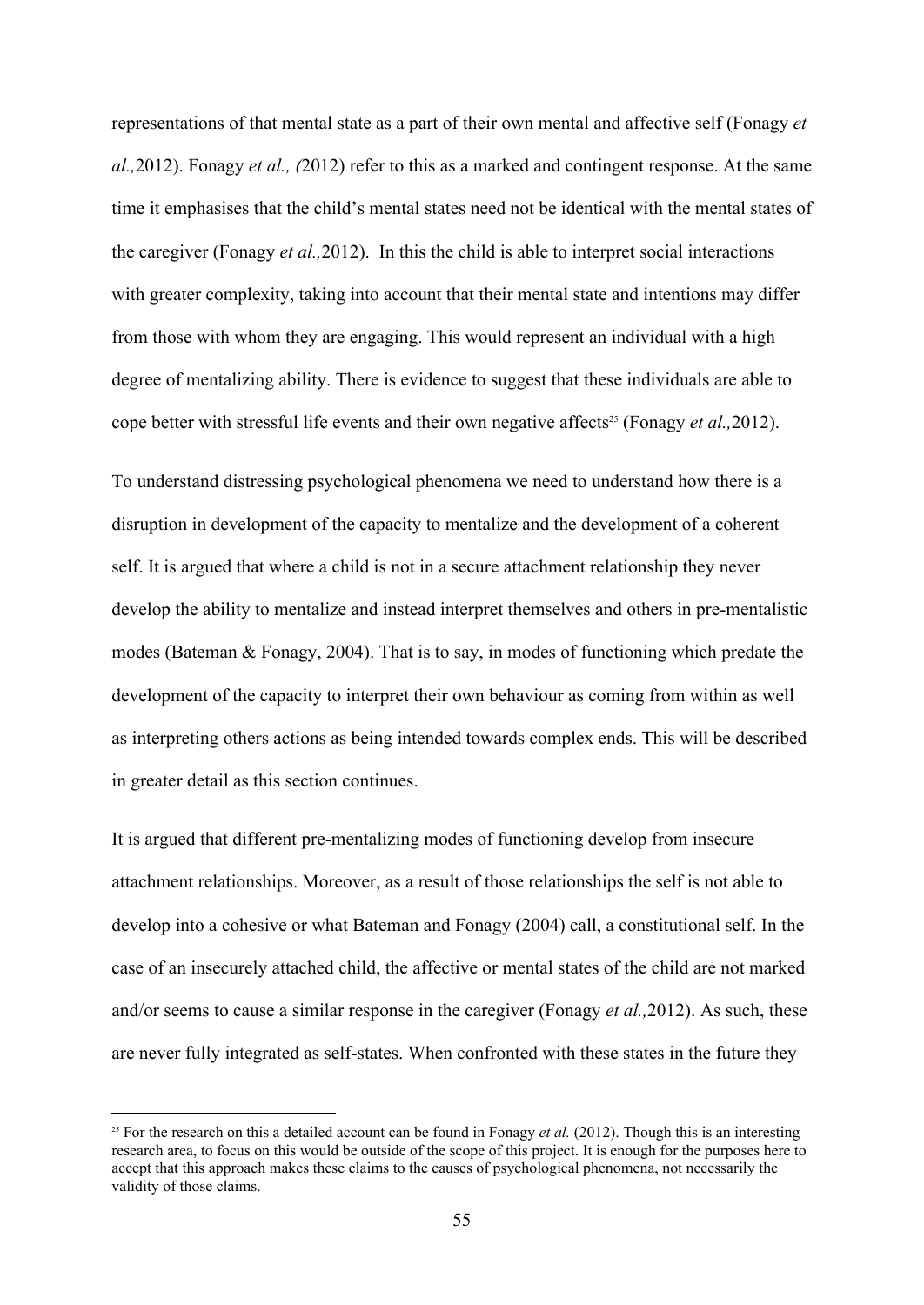may be regarded as alien and dangerous resulting in affect dysregulation and failure to mentalize, favouring pre-mentalizing modes of functioning. (Fonagy *et al.*,2012). There are different modes of functioning that could develop from different failures by the caregiver. For example one way of interpreting the world in early childhood is that the child assumes that all knowledge they have is shared. Their internal mental landscape simply is identical with the external world around them. This is referred to as psychic *equivalence mode* (Fonagy *et al.,*2012; Bateman and Fonagy, 2004)*.* A second way of interpreting the world might be in a teleological mode (Fonagy *et al.,*2012). In this mode, intentions are only regarded as being set towards rudimentary and observable ends (Fonagy, 2000). In this way there is no room to understand the behaviours of others in terms of their own internal mental states.

These are just two of the modes that are described by the MBT theory. For the purposes of this dissertation they will not all be discussed. This is because what remains to be shown is firstly that understanding the modes of functioning and the individual's perceptions of the self, results in specific symptoms (or at least is formulated in that way by those that advocate MBT), and secondly to show that treatment centres around working with modes of functioning to enhance mentalizing capacity (to solve a wide range of distressing psychological phenomena).

Before this is possible, one needs to first understand that there are multiple factors at play in the acquisition of mentalizing capacity that are not strictly related to the attachment relationship (Fonagy *et al.,*2012). This is in line with some of the arguments that were discussed above in which it was argued that the presence of a psychological phenomenon can be determined by many possible pathways, some of which are genetic and some of which are environmental.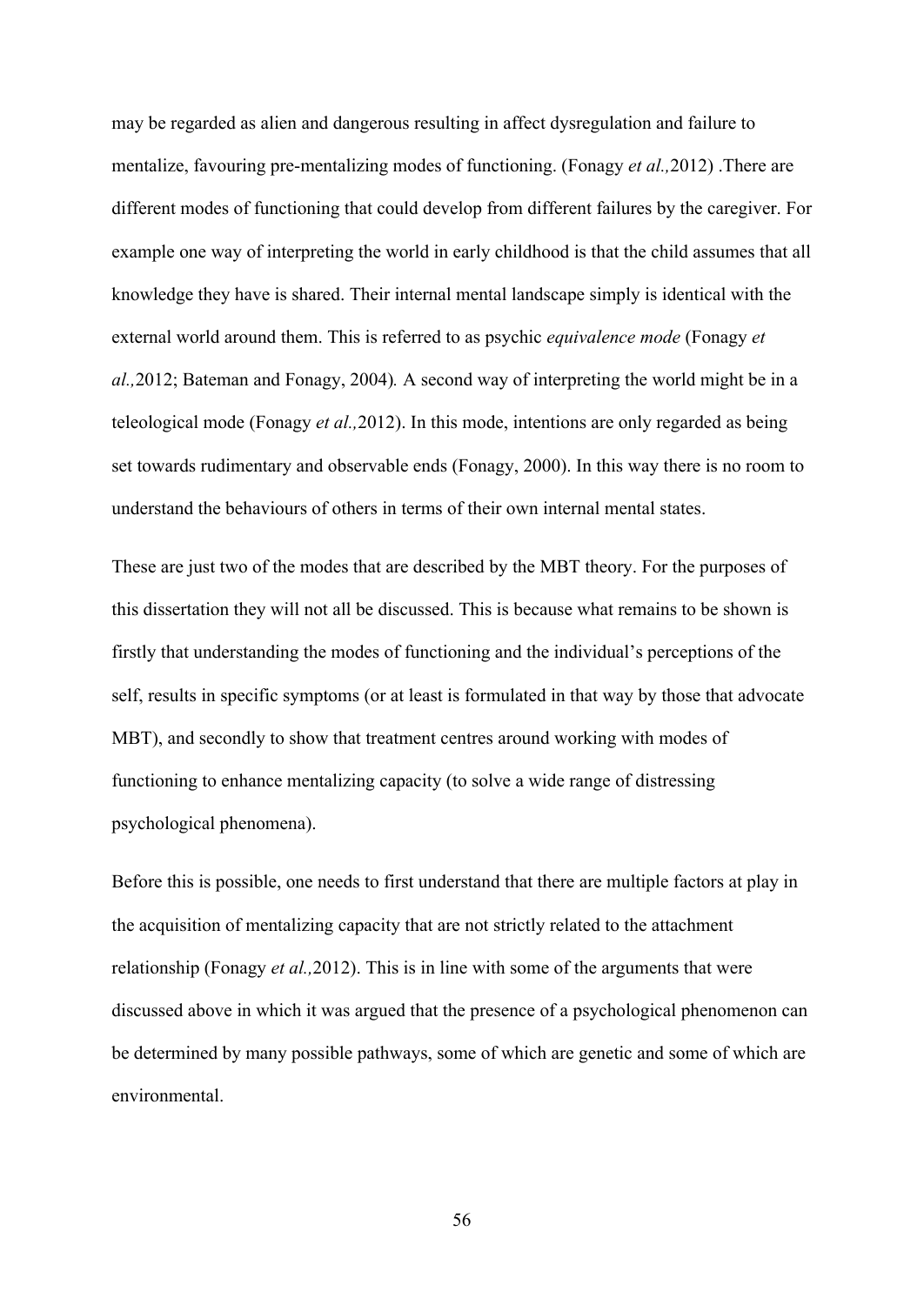For a full list of these it is best to read Fonagy *et al.* (2012). What is required for present purposes is just one example of how mentalizing can be effected. This example will be used to explain later how treatment does not rely on diagnosis of a disorder but rather on understanding the processes involved in change.

One factor which greatly impacts on the ability of an individual to mentalize and indeed develop their capacity to do so as well as their constitutional self, is the matter of arousal.

It is argued that the ability to mentalize is greatly affected by an individual's level of arousal.

Depending on the type of attachment strategies that are used by the individual, one can expect different patterns of mentalizing. Arnsten's dual arousal system is favoured by Fonagy *et al.,*(2012) as a way of understanding how mentalizing strategies change over time.

The ability to mentalize has been associated with neuro cognitive systems in the lateral prefrontal cortex, medial, parietal cortex and lateral parietal cortex (amongst others) (Fonagy *et al.*, 2012). In comparison, pre-mentalizing modes have been understood as being controlled by subcortical systems (Fonagy *et al.,* 2012).

In cases where a person tends to form secure attachments, the threshold for stress at which point they revert to pre-mentalizing strategies is high, meaning that these individuals can cope with a significant amount of stress before they lose the capacity to mentalize (Fonagy *et al.,*2012). Equally, once they have lost this capacity they are quick to return to effective mentalizing (Fonagy *et al.,* 2012).

In comparison, those who have insecure attachment strategies (such as having a need for intense attachment or favouring no attachment) or disorganised attachment strategies, have a lower threshold (Fonagy *et al.*, 2012).. They resort to pre-mentalizing modes of functioning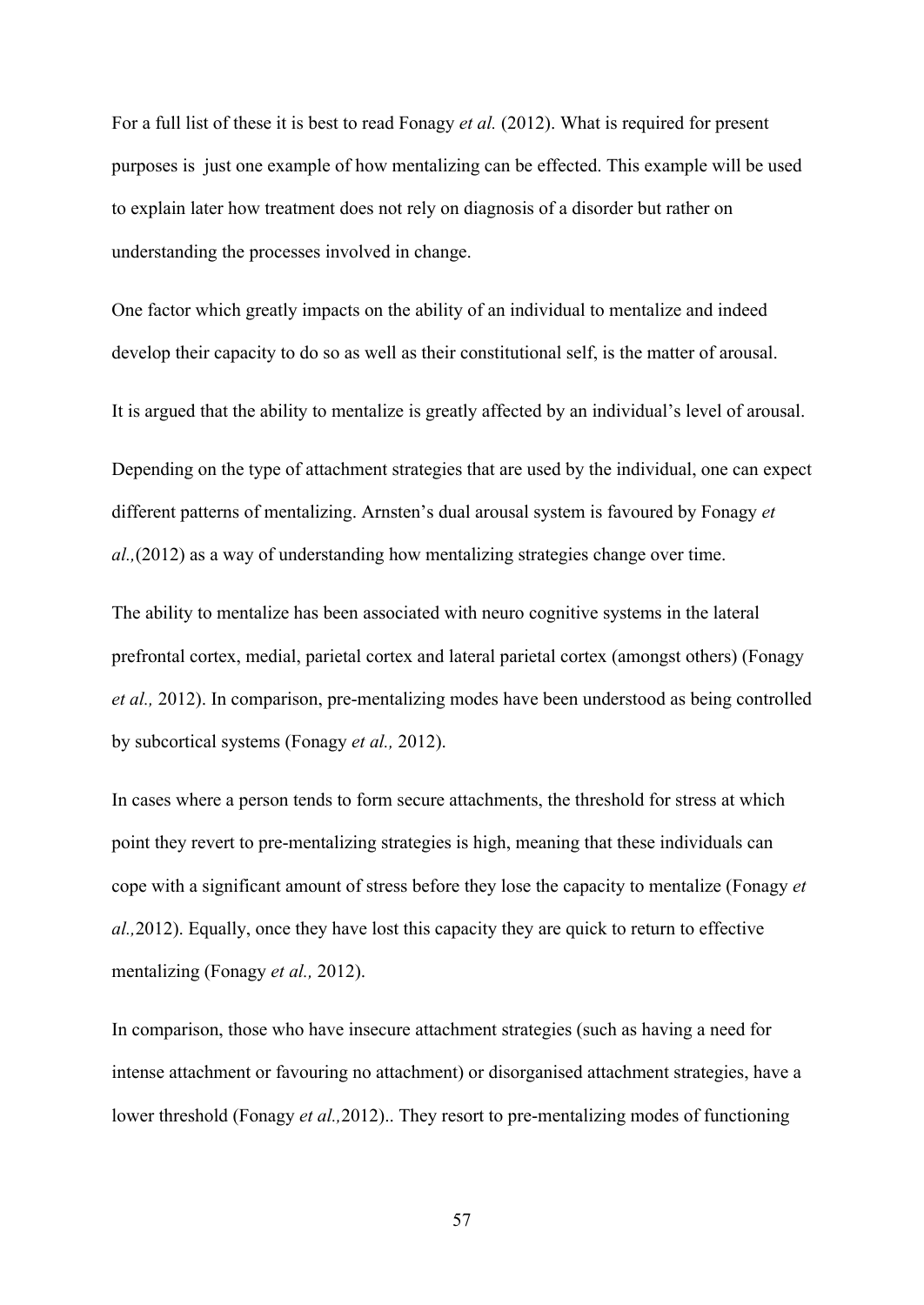under relatively low levels of arousal. Furthermore, they take longer to regain their capacity for effective mentalizing (Fonagy *et al.,* 2012).

Paradoxically, there is evidence to suggest that too little arousal is also associated with deactivation of the prefrontal systems responsible for mentalizing (Fonagy *et al.,* 2012). What this means is that some mild arousal is conducive to effective mentalizing. This will become of importance later.

 Interestingly, what has been found is that while increased stress and arousal are associated with activation of the subcortical functions and posterior cortical activation, too little arousal, has a similar effect.

How then do modes of interpreting and self-representations account for symptoms? It makes sense to begin by focussing on a few symptoms associated with Borderline Personality Disorder. Fonagy (2000) argues that we can understand several of the symptoms synonymous with this psychopathology in terms of a teleological mode of functioning as well as the individual's experience of their own mental states which were never integrated as mental or second order representations of themselves. Iinstead they are experienced as alien, confusing and threatening.

A starting point is the unstable sense of self (Fonagy, 2000). He argues that the unstable sense of self derives from the fact that these individuals have not integrated some of their own mental states as a part of their self. These states are regarded as alien and as such are externalised onto significant others with whom they are in relationship (a kind of projective identification<sup>26</sup>) (Fonagy, 2000). As such, these individuals sacrifice a real relationship with the other who manifests behaviours that are the internal representations of their partner

<sup>26</sup> This is a point made in (Fonagy *et al.,* 2012).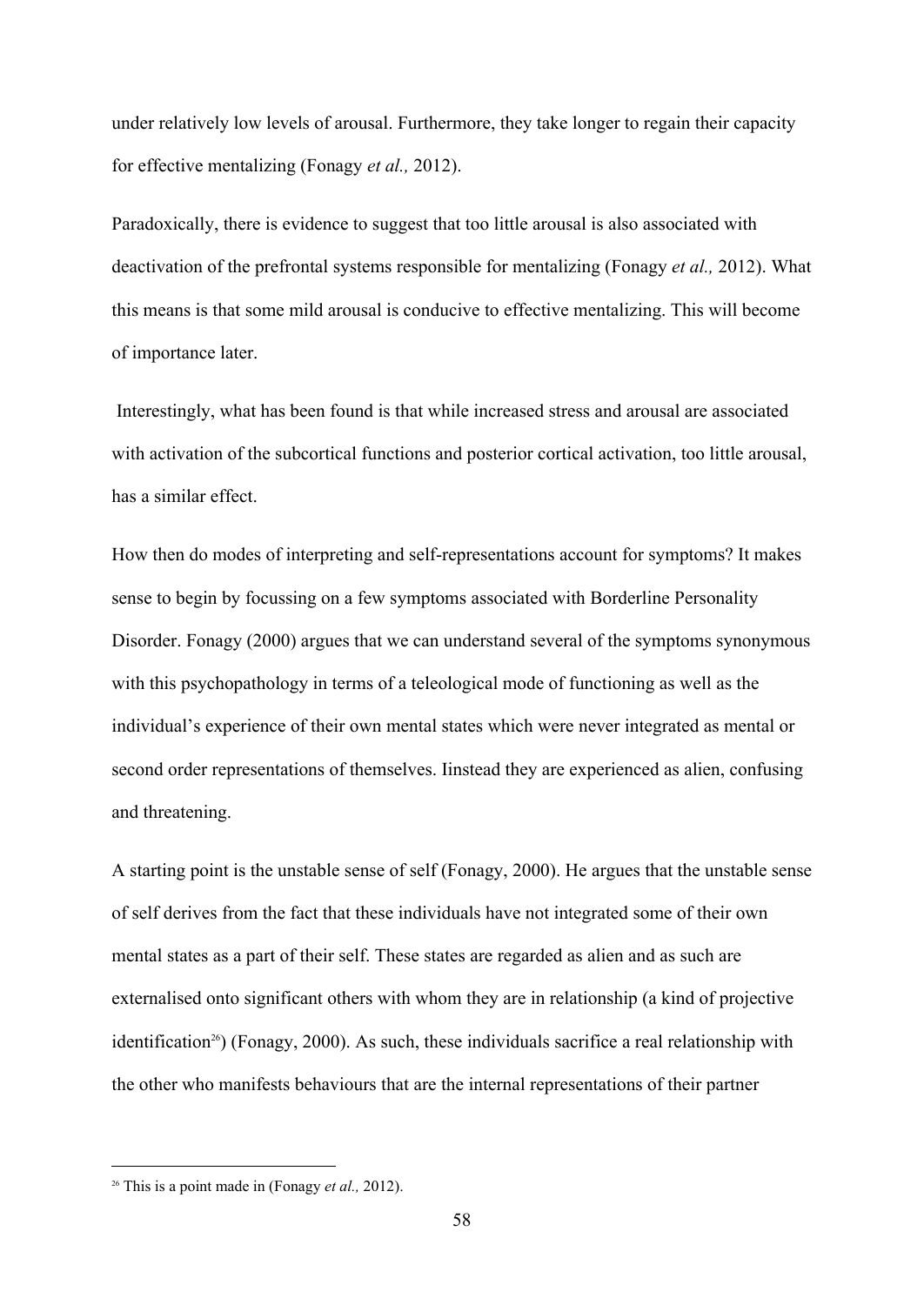(Fonagy, 2000). These individuals therefore are likely to have many relationship failures (Fonagy, 2000).

Here we can see how understanding the psychological phenomenon depends on understanding the underlying processes that result in that phenomenon. The power of this way of formulating the symptoms becomes more enticing when we see how it explains other related symptoms in similar terms. Where there are unintegrated mental states which fail to be seen as a part of their constitutional self, there is also an over reliance on pre-mentalizing modes of functioning. So, the well-meaning but accidentally harmful actions of others might be interpreted in a teleological manner. For example, instead of understanding the shop keeper as accidentally mistaking your R20 note for a R10 note could explain their giving you too little change (Fonagy, 2000). But this requires a complex interpretation as to the motives of the shopkeeper. On a pre-mentalistic mode such as a teleological mode, the action would more likely be interpreted in light of the rudimentary explanations such as the intention to cheat (Fonagy, 2000). Functioning in this sort of pre-mentalistic mode explains the irritability and emotional instability that is a common symptom which marks Borderline Personality **Disorder** 

Of course it is argued that this approach applies to more than simply Borderline Personality Disorder. Fonagy *et al.* (2012) argue that

"[d]ysfunctional mentalizing leading to disorders of selfexperience occurs in all severe conditions that lead to referral for psychological therapy." (Fonagy et al, 2012, p.3).

It is argued that from eating disorders to schizophrenia we can understand the symptoms of these psychopathologies in terms of attachment, mentalizing and the sense of self (Fonagy *et al*., 2012). For the time being we will have to settle for just the example above.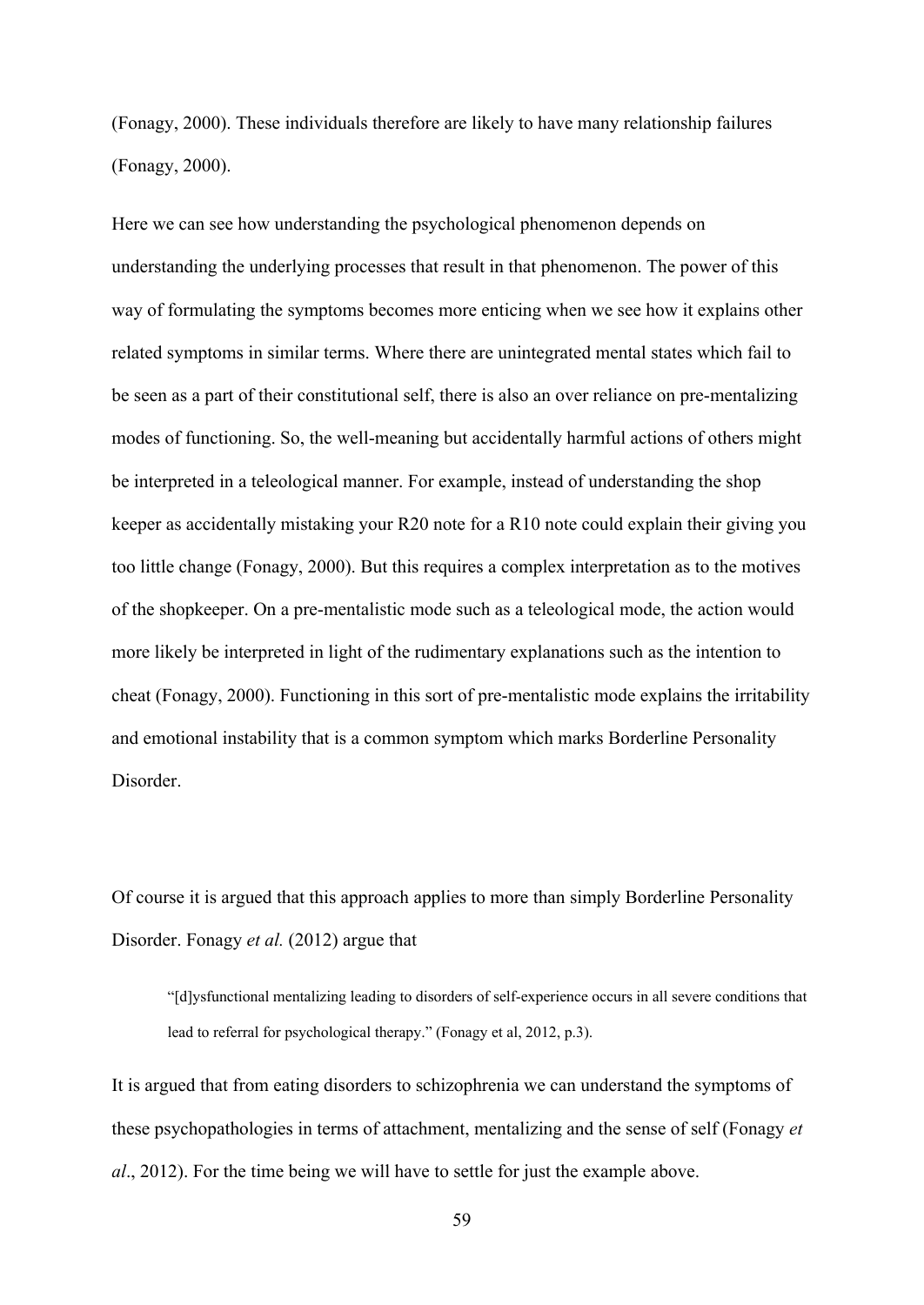Consider for a moment the assumptions that are built into treatment approaches. What has been shown here so far is that in MBT indeed satisfies points 1 through 3 that were outlined above, regarding the assumptions behind treatment. Let us consider each of them in turn with the capacity to regulate one's affect as an example.

1. there are mechanisms/systems/processes that are the proximal causes of psychological phenomena;

Affect regulation depends on complex system of processes. For the MBT approach these processes are the capacity to mentalize and the presence of a constitutional self. In this case one might consider the ability to mentalize along with a coherent self-structure as being proximal causes (in part) of this capacity. What is of importance is that the emergence of psychological phenomena is explained in terms of sets of proximally efficacious systems/mechanisms/processes.

2. the manner that those mechanisms/systems/processes function sometimes results in distress;

For MBT, it is argued that due to certain circumstances, the capacity for social cognition or mentalizing is hindered in some way such that functioning in non-mentalizing terms can result in distress. The example above of the shopkeeper who gives too little change comes to mind. If the person has a limited ability to mentalize and functions in more pre-mentalistic modes, such an altercation could result in several different affective responses, over which that individual will have limited control. This brings us neatly to point 3.

- 3. the nature of the distressing psychological phenomena depends on the way in which those mechanisms/systems/processes are functioning;
	- 60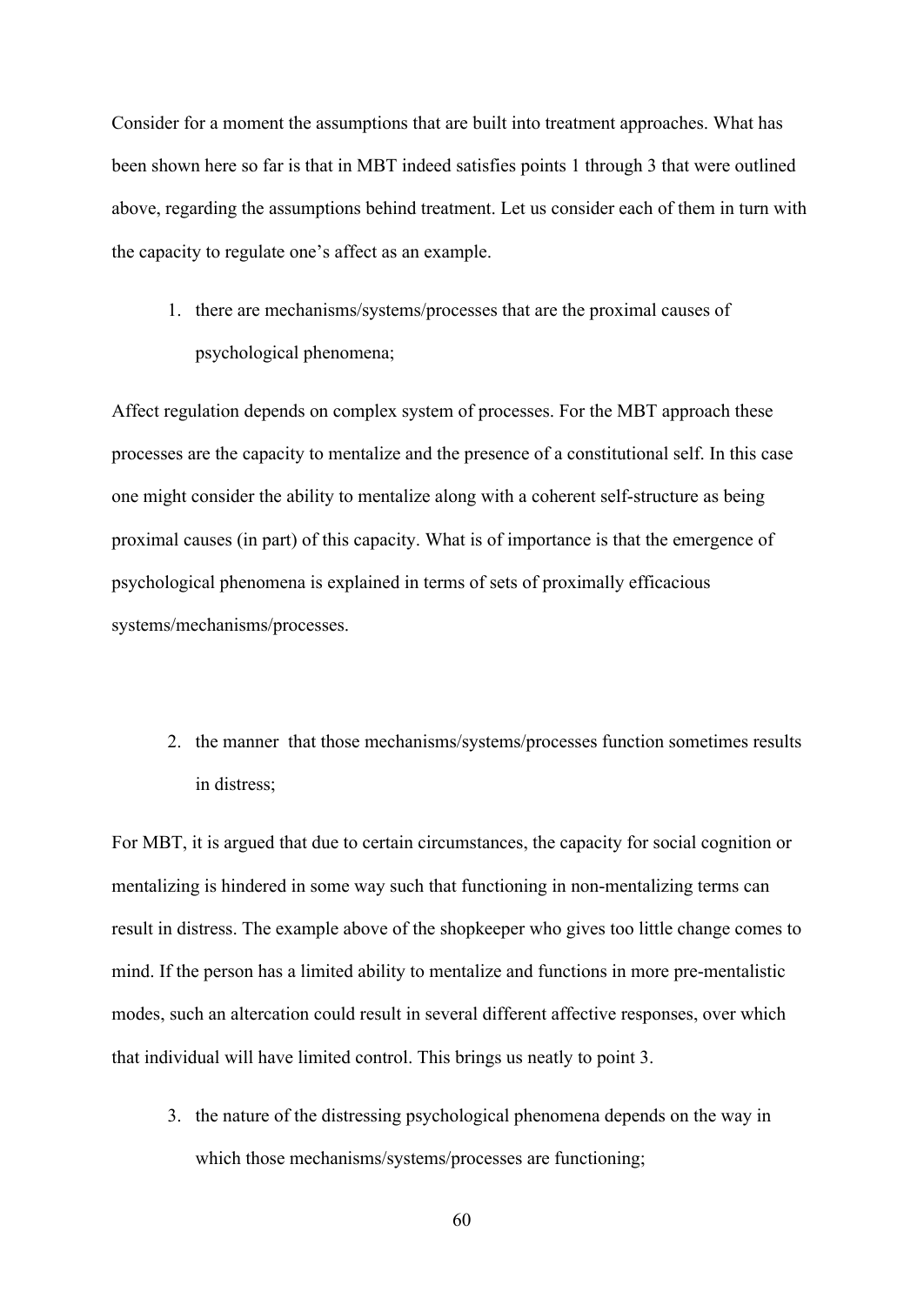As was described above, different symptoms must be understood as being the result of different failures of mentalizing functions. The emotional instability described above could come from functioning in pre-mentalizing modes. However, we can understand the unstable sense of self in terms of the individual's unintegrated self as discussed above. In this case the need to account for unacknowledged aspects of the self is achieved through relationship to a significant other. The different symptoms speak to different mechanisms that proximally cause them.

#### **4.4.2. Treatment and proximal causes.**

One through three may be true for treatment modes but it remains to be shown that 4 is true. In this section some of the specifics of treatment of MBT will be discussed. What will become clear is that MBT utilizes specific methods that depend on the practitioner having knowledge of how different systems and processes behave such that they can reduce distress.

A good place to begin is by looking at what MBT claims to aim at with it its treatment. It is said that:

"it is a therapy to enhance capacities of Mentalization and to make them more stable and robust so that the individual is better able to solve problems and to manage emotional states (particularly within interpersonal relationships), or at least to feel more confident in doing so. Our intention is to promote a mentalizing attitude to relationships and problems, to instil doubt where there is certainty and to enable the patient to become increasingly curious about his or her own mental states and those of others. It is assumed that as a result, the problem behaviours attributable to limitations in mentalizing will be addressed." (Fonagy *et al*., 2012. p.274)

This simple statement on its own might be enough to do the work for this section. In it we can see that the aim is to deal with exactly those proximal causes discussed above. MBT claims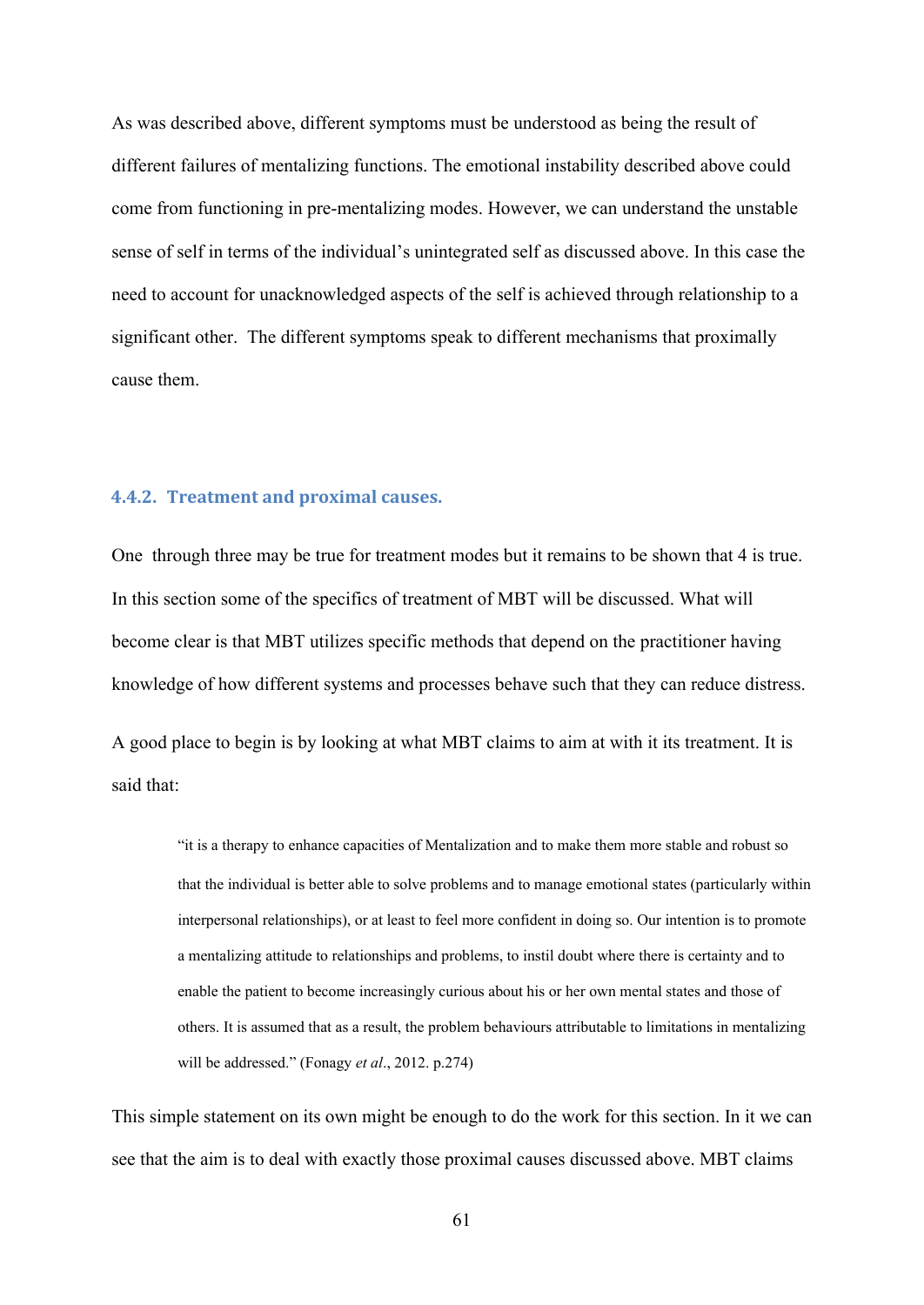that it is with limited mentalizing ability or a propensity to use pre-mentalizing modes of social cognition that distressing psychological phenomena occur. The aim is to enhance mentalizing capacity such that those phenomena are addressed, be they problem behaviours or managing emotional states.

This is consistent with point 4 of the assumptions that all treatment modes follow that was made above. Namely that:

4. treatment strategies aim at alleviating the distress by altering the functioning of those mechanisms/systems/processes.

Moreover it achieves this end by proposing specific strategies that are designed to alter the mode of social cognition to a more robust mentalizing one.

Consider one of the recommended approaches to treatment of a patient who utilises prementalizing modes of functioning. To this end;

"the attitude of the therapist is crucial. The therapist will stimulate a mentalizing process as a core aspect of interacting with others and thinking about oneself. In part, this will occur through a process of identification in which the therapist's ability to use his or her mind- and demonstrate delight in changing his or her mind when presented with alternative views and better understanding-will be internalised by a patient who gradually becomes more curious about his or her own and others minds and consequently becomes better able to reappraise him-or herself and understanding of others." (Fonagy *et al*., 2012 p.277)

What this is speaking to is not some diagnosis of a mental disorder<sup>27</sup>. It is describing a process

<sup>&</sup>lt;sup>27</sup> One might be concerned that even for the MBT therapist some type of diagnosis takes place. Perhaps it is simple diagnosis that there is an impaired capacity to mentalize rather than a specific mental disorder. Of course diagnosis in a broad sense will always be necessary. In this way diagnosis simply refers to the process whereby the nature and causes of the distressing psychological phenomena are identified. However this is different from the diagnosis of a mental disorder which brings with it many assumptions around normality and abnormality that need not be present for the more broad type of diagnosis that is being described here. The diagnosis in this case is used to assess the manner in which mechanisms are functioning or operating such that a given psychological phenomena is the result. In the case of the diagnosis of a disorder the diagnosis is a statement of normality or abnormality. I thank Proressor Lindegger for bringing this potential concern to my attention.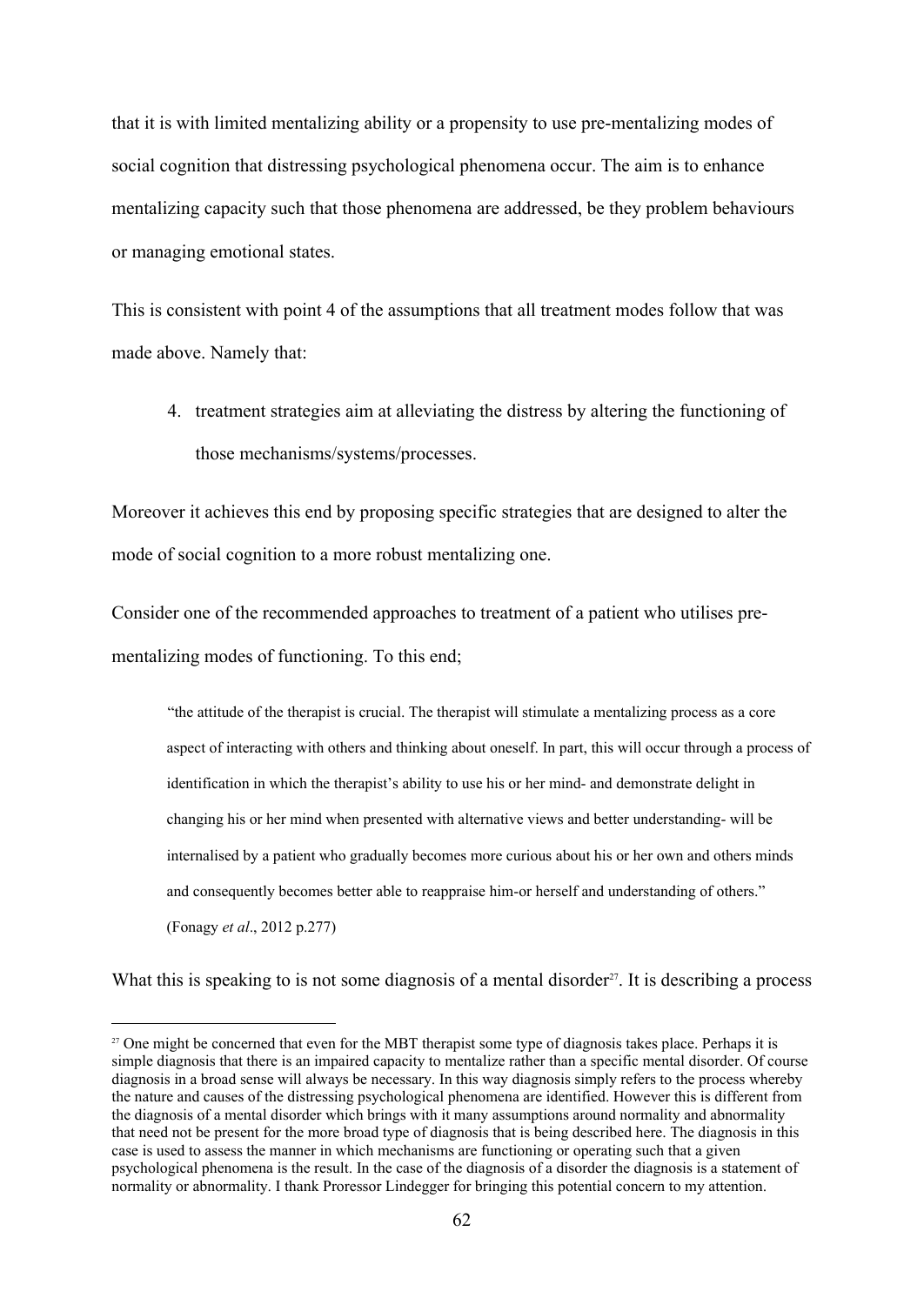through which the capacity to mentalize is enhanced. Moreover, it is understood, that it is the limitations of that capacity which form the proximal causes of distressing psychological phenomena.

To put it another way, the intervention must first identify the nature of the distress. The practitioner then employs strategies which directly utilise pathways to affect change to those process that result in distressing psychological phenomena. From the quote above it can be seen that it is contended that by adopting a mentalizing attitude, the therapist models for the patient how to go about interpreting minds of self and others.

The claim is that by doing so the patient will begin to learn how to mentalize more effectively. If we recall it is by mentalizing effectively that the individual is able to avoid many distressing psychological phenomena. This is an example of how the strategy makes use of knowledge as to how to work with the underlying processes that result in psychological phenomena.

One might at this point be concerned that this is more than goes on in the mind of a practitioner. It is not contended here that this is what practitioners do at present, but rather that this is all that would be necessary. Nonetheless the following example is an example of how the MBT practitioner does in fact require knowledge of the underlying processes when making real time intervention decisions

It might serve us well to make a brief example of one specific recommendation of MBT treatment. In cases where a patient is overly aroused and has lost any capacity for mentalizing, it is recommended that the therapist make containing comments that require little mental processing (Fonagy *et al*., 2012).

"In MBT, therapists follow the general principle that the greater the patients emotional arousal, the less complex the intervention should be." (Fonagy *et al*., 2012 p.281).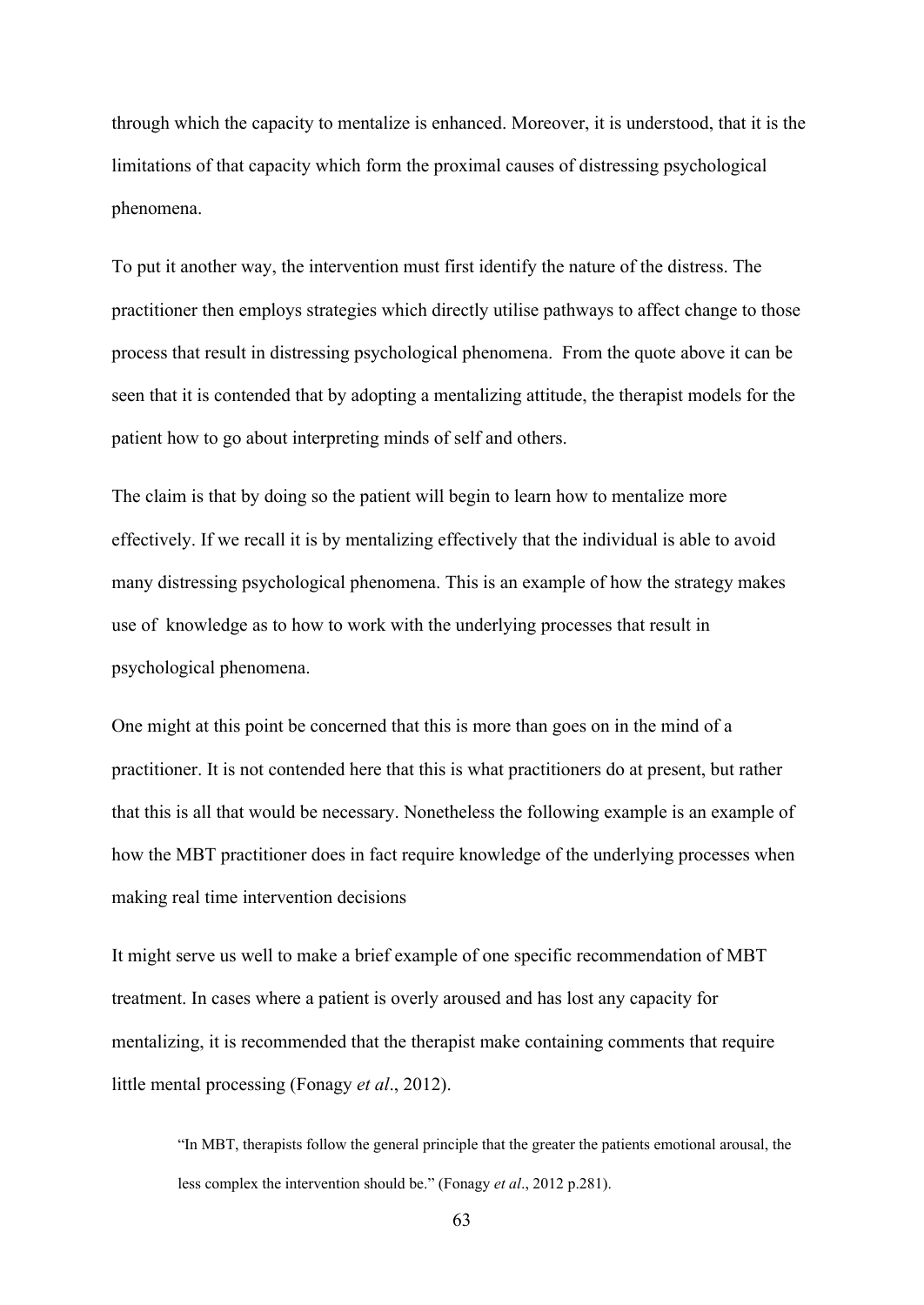This will allow the patient to regain or resume mentalizing (Fonagy *et al*., 2012). Rather than working on topics that would stimulate arousal, the therapist should contain the individual with safe and supportive comments that would de-escalate levels of arousal (Fonagy *et al.*, 2012).

This is informed by knowledge of how the capacity to mentalize is affected by emotional arousal. As such it is the responsibility of the therapist to monitor levels of arousal and act such that the intervention is always at a level that the patient can practice mentalizing. For the purposes of this dissertation it should be clear that treatment is not guided by the disorder. In fact the specifics of the treatment are guided by an understanding of how best to affect change to the systems that result in non-distressing psychological phenomena. In this case the system is a capacity to mentalize

That treatment aims at affecting change to causal pathways that result in distressing psychological phenomena is even more evident when we see that the guide is even more nuanced. For example, in some cases if a patient becomes over aroused, the therapist will feel that they ought to comfort their distressed patient (Fonagy *et al*., 2012). That the therapist feels an urge to comfort the patient is evidence that the patient has activated attachment systems that impair mentalizing capacity (Fonagy *et al*., 2012). In this case the therapist is encouraged to,

 "…curb his or her natural tendencies to become increasingly sympathetic when the patient becomes emotional and to distance him or herself emotionally by becoming less expressive, even if only momentarily." (Fonagy *et al*., 2012. p.69).

This is to ensure that the person does not activate attachment strategies that would ensure that they lose mentalizing capacity (Fonagy *et al*., 2012). This is an example of how MBT provides explicit instructions as to how to go about enhancing mentalizing capacity. The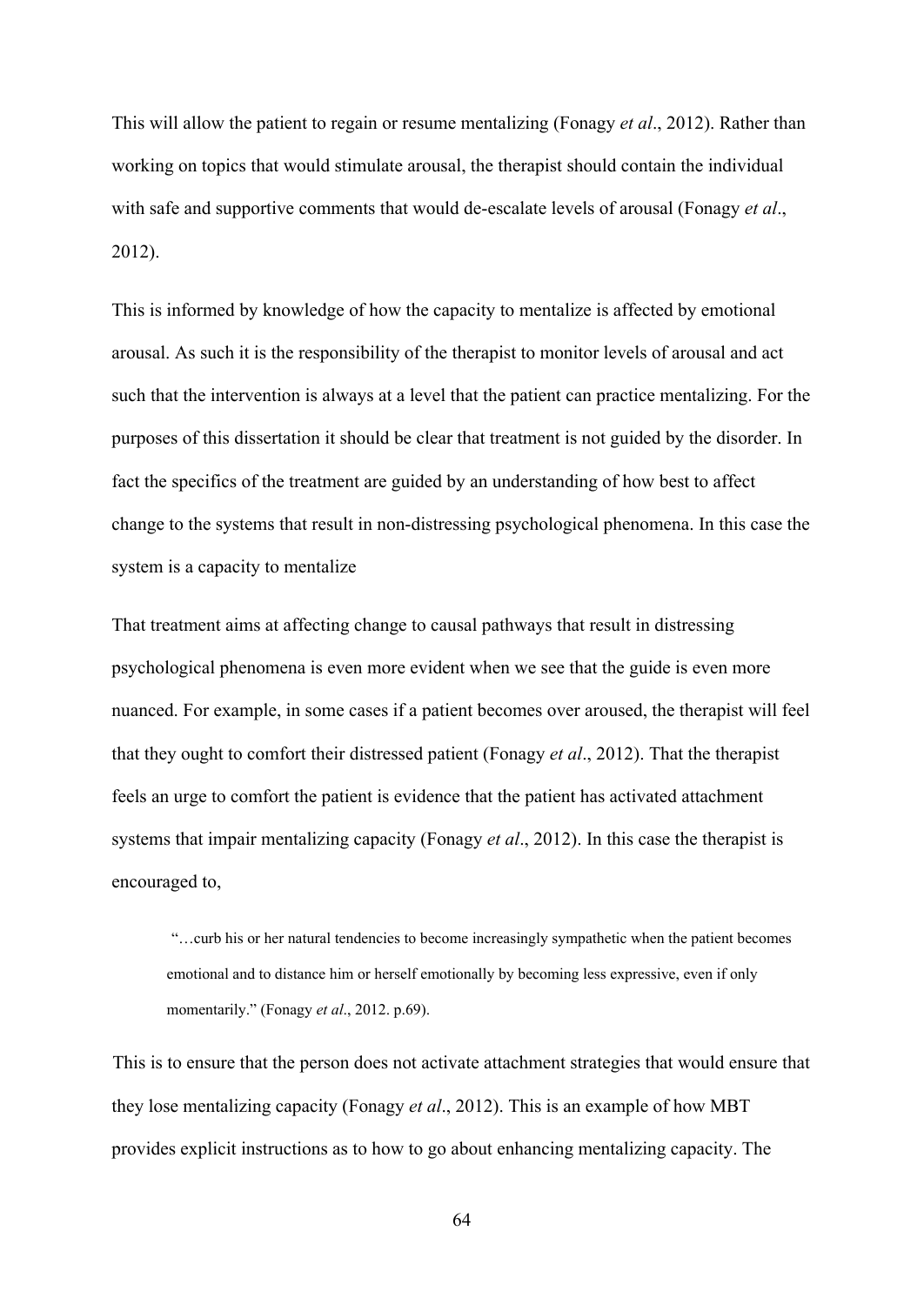strategies are derived from an understanding as to how the processes that cause distressing phenomena function and behave over time and in different circumstances. Moreover, the practitioner is required to make direct use of their knowledge of the modes of functioning at any given time.

For the MBT practitioner, what is required is an assessment as to the mode in which the patient functions (Fonagy *et al*., 2012). For this reason a range of assessment tools (from formal assessment to mentalizing the transference and counter transference) are suggested so that the practitioner can get an idea about the way the patient interprets themselves and others (Fonagy *et al*., 2012). With this information there are many specific techniques suggested for any of the mentalizing styles (Fonagy *et al*., 2012).

Treatment depends on presumptions as to the causes of psychological phenomena and directly intends to reduce those symptoms by affecting changes at the level of those mechanisms.

#### **4.4.3 Summary of the How Question**

One concern might well be that this only applies to MBT and not to other treatment approaches. Of course one good reason for selecting MBT is that though its treatment guide lists treatments for specific disorders, the mechanisms that give rise to their distressing symptoms are the main focus of both aetiology and treatment.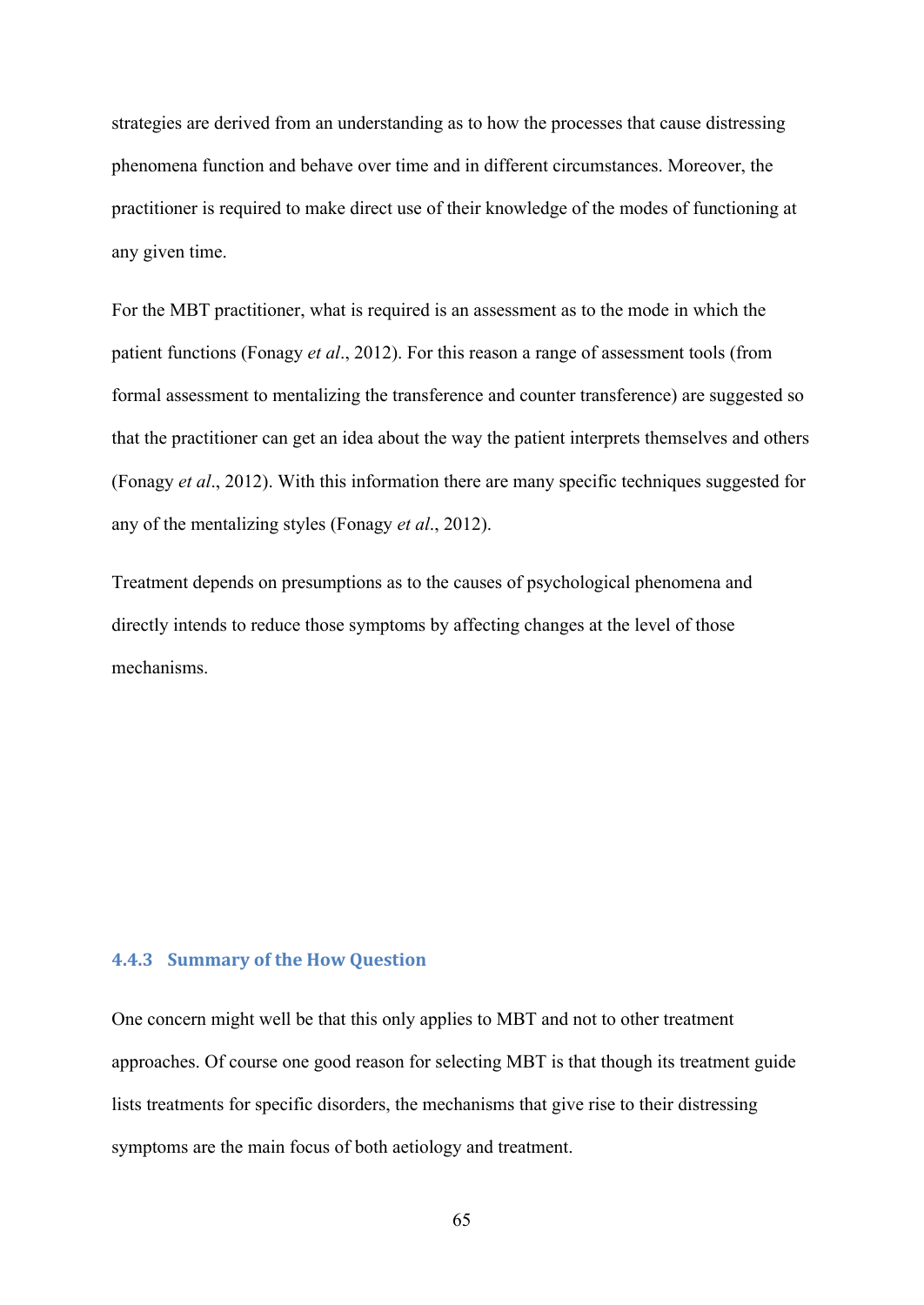Nonetheless it would seem that other treatment modes for specific distressing psychological phenomena could be argued to follow the same pattern described above. For example people who are currently diagnosed with recurrent Major depression can be treated following the guides of Mindfulness Based Cognitive Therapy (MBCT). If this phenomenon were described in non-disorder terms we might still see that can be used to treat it. Moreover it could be shown with more time that MBCT follows the same four rules outlined above.

For the sake of brevity, take for example point 3, which suggests that it is assumed that the nature of the distressing psychological phenomena depends on the way in which those mechanisms/systems/processes are functioning.

With some time, an argument could be made that that MBCT too makes this assumption. For example, one might be curious as to why the phenomena of bouts of depressed mood are experienced by a particular patient. The MBCT approach offers some explanation of the mechanisms that result in just this sort of phenomenon. Segal *et al.* (2013) argue for example that when it came to depression, "Negative thinking could *cause* depression. In addition even if such thinking had not been the first cause of an episode it could *maintain* the episode once it had started." (Segal *et al.,* 2013 p.21). Moreover when it comes to the recurrence of depression they argue that in some individuals "just a small increase in sadness for those who had been depressed before could lead to a reinstatement of the thinking patterns they had experienced when depressed" (Segal *et al*., 2013 p.29). In contrast, patients who had never been depressed would show relatively less negative thinking when they experienced a small amount of sadness (Segal *et al*., 2013). Furthermore, the greater the degree of shift in negative thinking following a sad mood, the more likely the person will enter a depressive episode (Segal *et al*., 2013).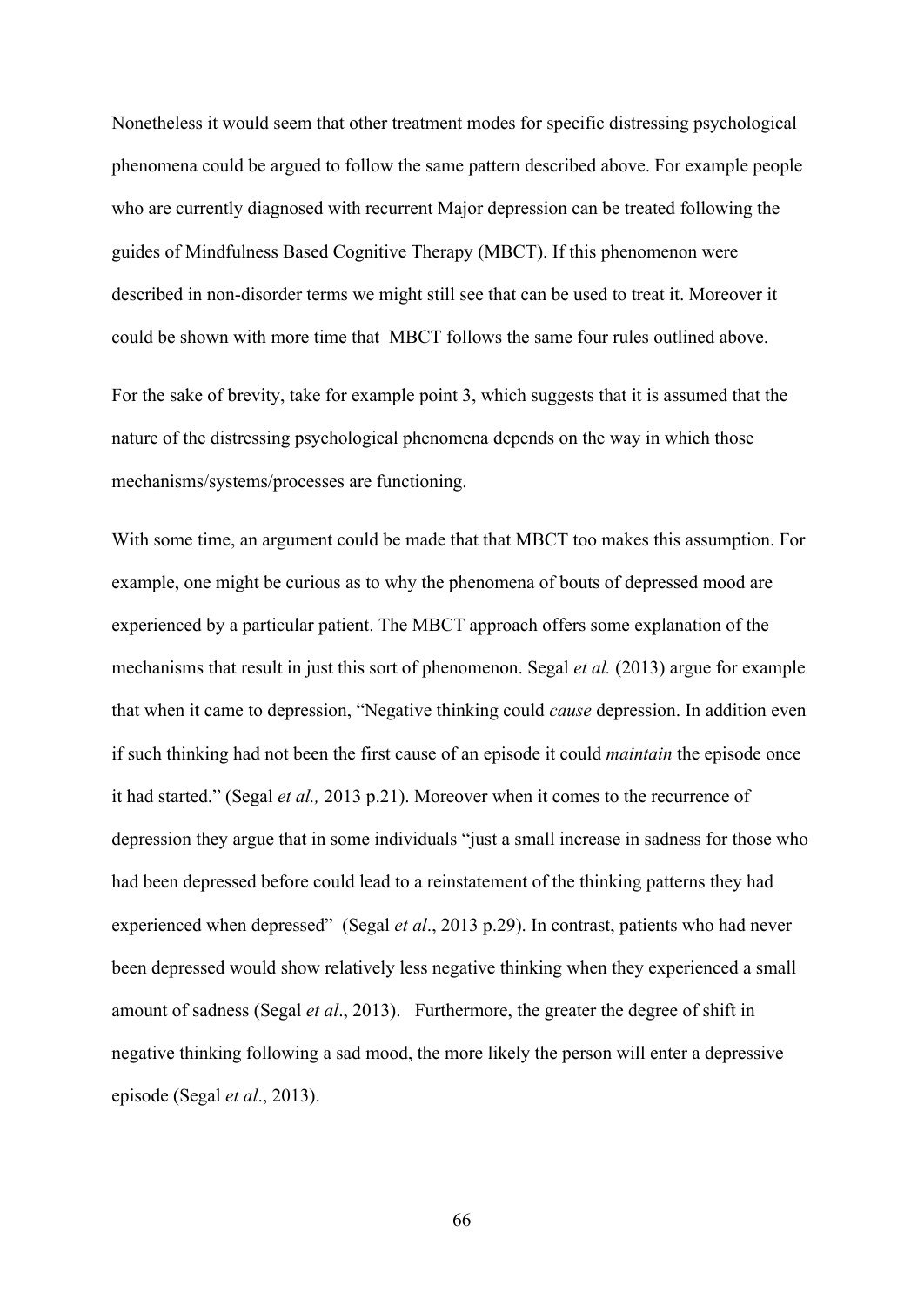When it comes to assumption 4 we can see that MBCT assumes that its intervention brings about a change such that the negative thoughts do not cause a further deepening of the sad mood. A brief summary of the approach is that it is

"… a theoretical model that emphasized the importance of changing patients relationships to their negative thoughts and feelings. We had moved away from thinking that the key ingredient in cognitive therapy (the reason why it had such long lasting effects) was that it changed the degree of a person's belief in his or her thoughts and attitudes. Instead we believed that the key was whether people could learn to take a decentred perspective on their patterns of thinking." (Segal *et al*., 2013 p.43)

If argued in the same detail as MBT above it could be shown that the mechanism of change for Segal *et al*., (2013) focuses on affecting change to the processes that cause the distressing psychological phenomena. In this case the aim is to use mindfulness meditation techniques to change a person's relationship to their automatic negative thoughts, thereby reducing the risk of relapse (Segal *et al*., 2013).

If argued in a similar way to MBT above, MBCT would likely be explained in much the same way as MBT. However for now it will have to suffice to show that the theory appears to formulate distressing psychological phenomena in terms of some underlying proximal cause. Moreover treatment aims at alleviating distress by manipulating those mechanisms with specific strategies whose effect on the mechanism is understood<sup>28</sup>. Similar arguments could be made to show that psychiatry equally utilizes a similar treatment approach.

As for the arguments in this dissertation, it should be clear that different modes of treatment formulate distressing psychological phenomena in terms of some set of proximally efficacious mechanisms. Moreover the intervention itself is built around knowing how to intervene such that those mechanisms function in such a way that there is no longer distress.

<sup>&</sup>lt;sup>28</sup> An example of this might be found in the contraindication of MBCT for those who currently exhibit suicidal ideation (Segal *et al*., 2013). The explanation of this is that in meditation the mind seems to fixate on suicidal thoughts which escalates the problem (Segal *et al*., 2013)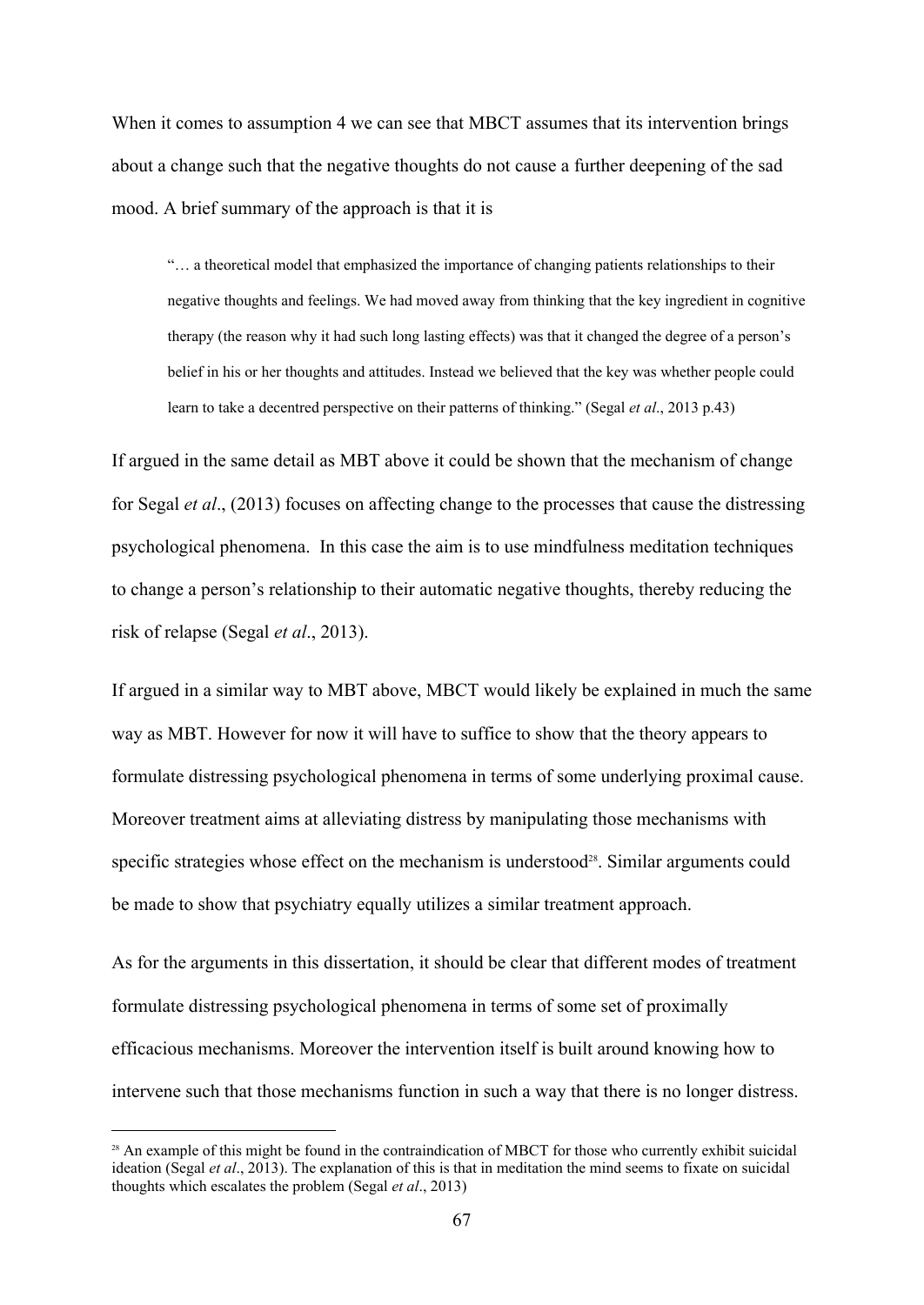What this means then, is that what is required is not a diagnosis of a mental disorder. Deciding on how to treat depends on a practitioner's a) knowledge as to the mechanisms that proximally cause a given distressing psychological phenomenon and b) knowledge of how those systems can be affected such that the result is an alleviation of distress.

This is all knowledge that can be applied as soon as the practitioner has ascertained the nature of the distressing psychological phenomena (i.e. the symptoms and complaints). As with the previous section, this information is available to the practitioner irrespective of whether or not they actually make a diagnosis. For that reason, a diagnosis is not necessary for treatment.

While it might be true that treatment is often decided on following a diagnosis, it is by no means a necessary condition. What is required is that the practitioner gathers information regarding the symptoms and complaints. This is consistent with the COA which focuses primarily on the symptoms. Moreover it lends credence to the idea that the focus of research should be on understanding the causal pathways to specific symptoms. This is because knowing how those pathways behave is what makes treatment effective.

# **5. Concluding remarks**

Before concluding ,some limitations and potential objections to the arguments set forth here will be addressed. In the beginning of this section four potential criticisms or limitations will be discussed .

## **5.1. Limitations and criticisms**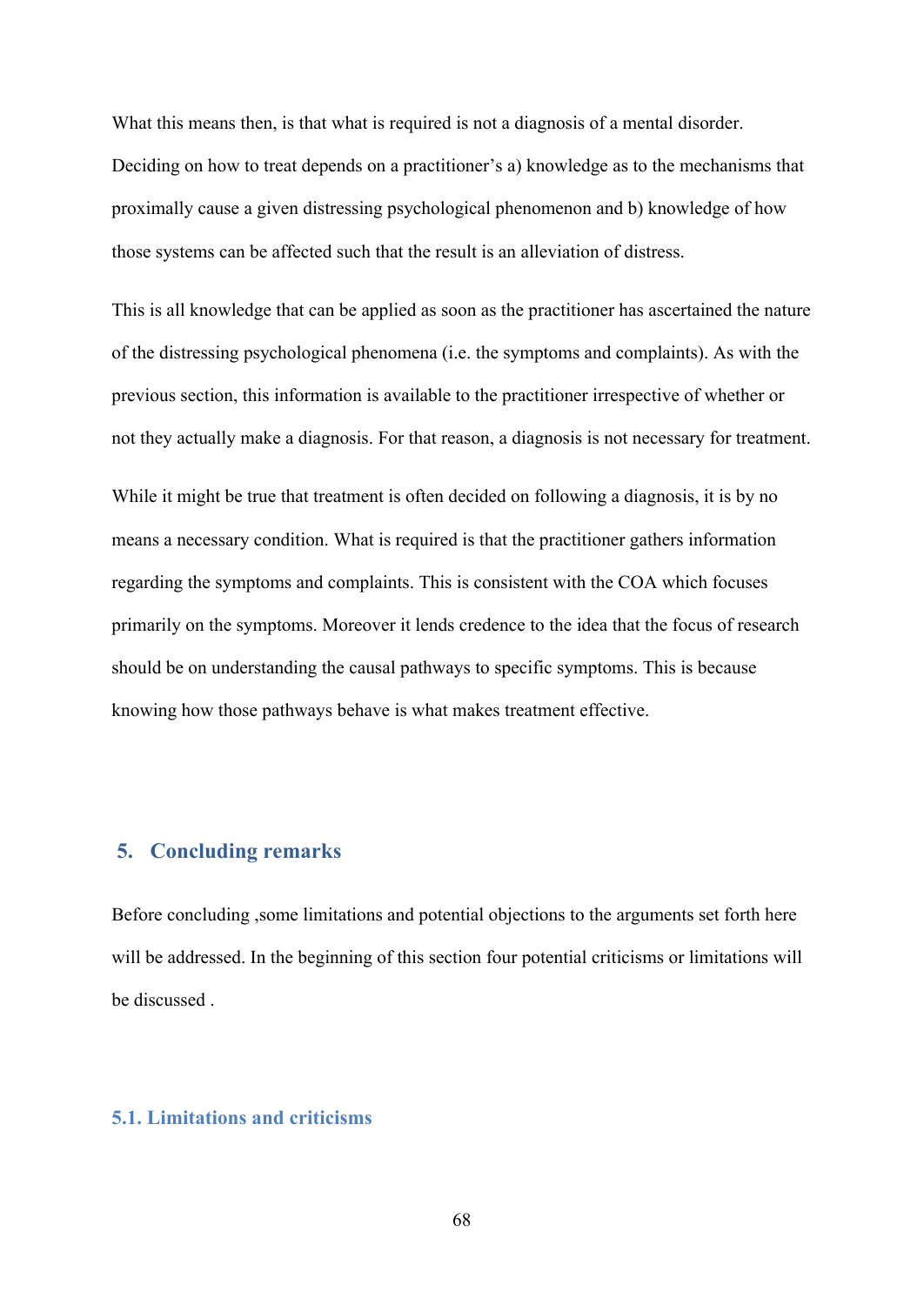Firstly one might be concerned that not enough time was spent defending the emphasis placed on proximally causal mechanisms. Moreover, one might be concerned that it is not altogether clear what mechanisms count as proximal causes. There are two responses to this. The first is that, as was briefly stated, Rutter (1997) argues that the types of mechanisms that affect psychological states can be environmental, genetic or biological. He does not limit himself to any one of them. It is the contention that proximally efficacious mechanisms can take on many forms. The limitation of this dissertation is that it is not possible to provide a detailed exposition of the nature of proximal causes. The second response is that the aim here is not to say that we know exactly what the proximal causes are at present. What is necessary for the purposes of this paper is to show that, conceptually, diagnosis is not necessary for treatment simply because treatment modes *at present* treat what the best evidence proposes to be proximally causal mechanisms. While it is acknowledged that substantially more can be said of these proximal causes it is not necessary for this dissertation. It is enough to show that conceptually proximal causes play an important role in treatment, *whatever they are.*

Secondly one might be concerned that the discussion of Bolton and Wakefield's debate is too brief and not enough evidence is given to accept that mental disorder is in trouble simply because evolutionary dysfunction is in doubt. Moreover it might be a concern that the discussion does not defend thoroughly enough why Bolton's view is accepted over Wakefield's.

Absolutely this is true. Wakefield's account is a very well detailed argument and on many occasions argues against critics who suggest evolutionary dysfunction is a value conception in disguise. However, in this dissertation Bolton's criticisms are assumed to hold. Particularly because even though the first objection might not hold, the second certainly does. Even if evolutionary dysfunction is not a value concept, it is still entirely too speculative. That said, the discussion of Wakefield's solution to over-pathologising was an attempt to briefly draw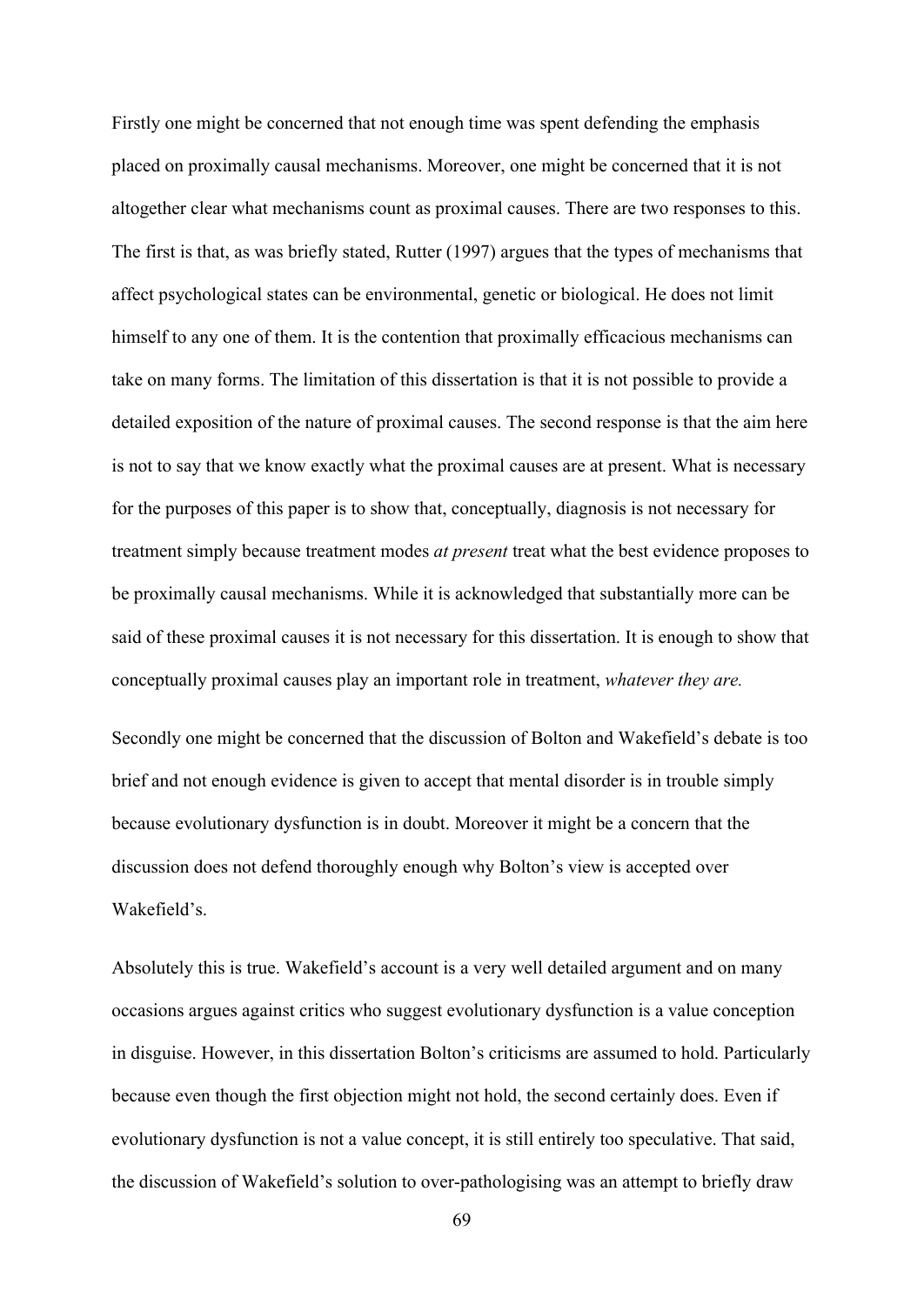attention to how reliability and validity of diagnosis and research suffer in the absence of an objective criterion. For the purposes of this dissertation this will have to suffice. The aim is to simply show that the goal in this project is not trivial because there is at least some doubt as to how useful and reliable the concept of mental disorder really is. If it is at question then there is merit in looking at how treatment would be possible in its absence. Moreover, perhaps it needs to be seen that the arguments here are simply picking one definition (Bolton's) for the sake of argument. However, the argument in section four would not be affected too greatly even if Wakefield's definition were used. Perhaps this could be the task for a future paper.

Thirdly, it might be unsatisfactory to the reader to simply point out only one alternative to mental disorder without much of a defence. Again this is simply a limitation of the scope of this project. For these purposes it is sufficient to simply show that there are already alternative approaches that do not make use of the concept of mental disorder. The argument was aimed at showing that the treatment issue is not a trivial one. There are already some who chose to abandon the concept (as discussed above) and as such it is necessary at the very least to raise an example of just such an account. Detailing alternate approaches as well as the complaint-oriented approach is again a useful project but not one that could be dealt with here.

Finally one criticism that might be raised is that in discussing the 'when' question, no mention is made of psychopharmacological treatments and that only one example of psychological treatment modes is insufficient to prove that treatment is not necessarily an issue of diagnosis. This is potentially a far more challenging criticism. As with the previous criticisms this is a direct result of the limited scope. In order to do justice to the 'when' question the discussion required that many of the theoretical assumptions needed to be discussed. That said, towards the end of the section a very brief discussion of MBCT offered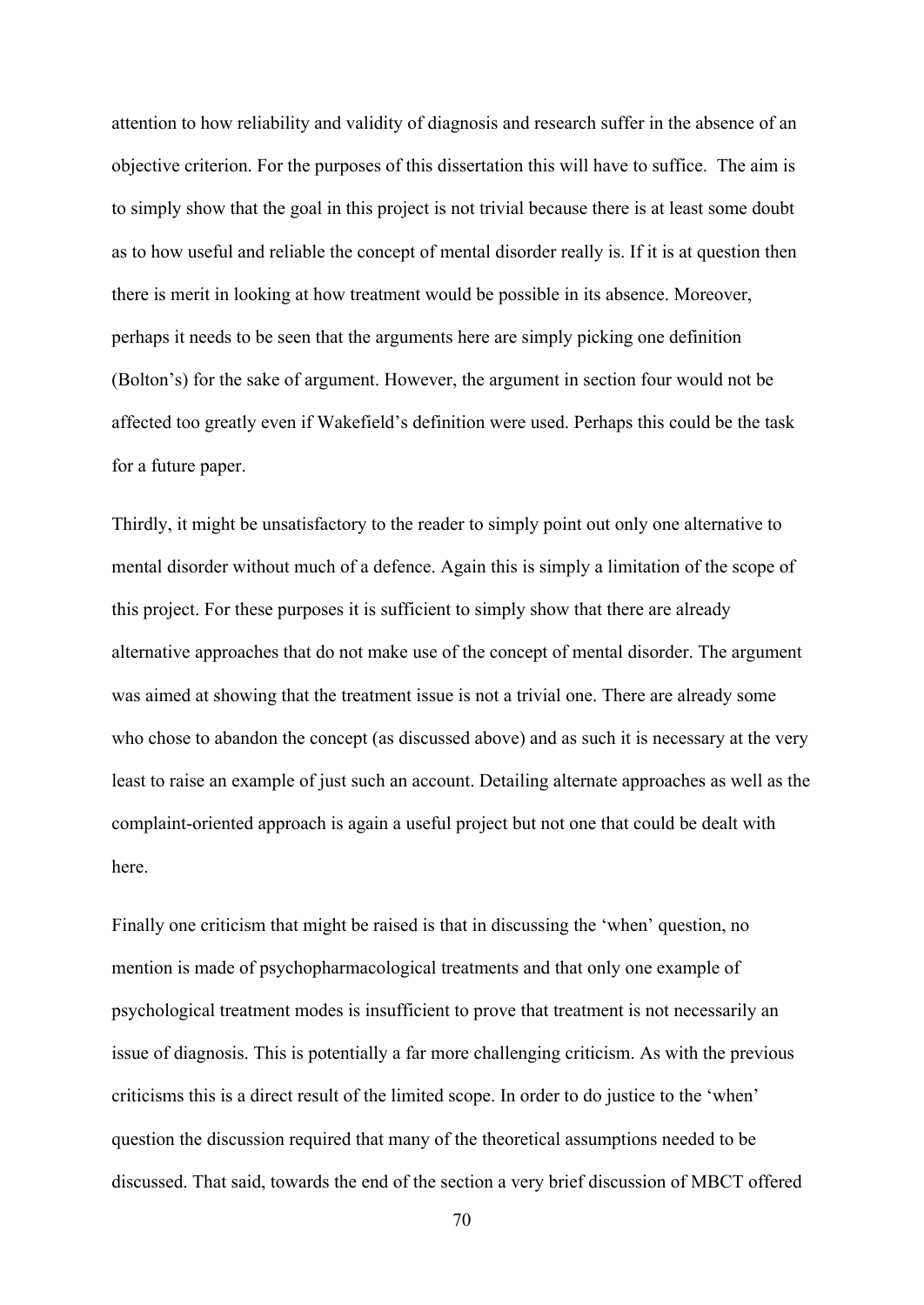to show how other treatment modes might be argued to follow the same pattern as was argued for in MBT. When it comes to psychopharmacological treatments I believe a similar point could be made. When it comes to medication it could be argued that treatment depends on understanding how a particular medication affects change to physiological structures that are understood to be either proximal causes of distressing psychological phenomena or proximal causes of alternate alleviating psychological phenomena. Again, while this would require a great deal of argument, this sort of question is not one for such a small project.

Ultimately there are many questions that deserve more attention in future works. However, this is not the place for them. The aim of this dissertation is only to argue that conceptually, treatment issues are not necessarily resolved by diagnosis of a mental disorder, not that diagnosis of mental disorder is unnecessary altogether.

## **5.2. Conclusion**

The aim of this dissertation is to argue that treatment without a concept of mental disorder is possible. It was argued that at present one of the best ways to define mental disorder is as a harm only concept as advocated by Bolton (2008). However some good reasons for moving away from mental disorder, particularly as outlined by Bentall (2005). His COA approach is said to address some of the many other practical issues that are said to be best handled by carefully defining mental disorder. Whether or not one accepts his approach is not the target of this dissertation. However through the discussion of Mentalizing Based Therapy it was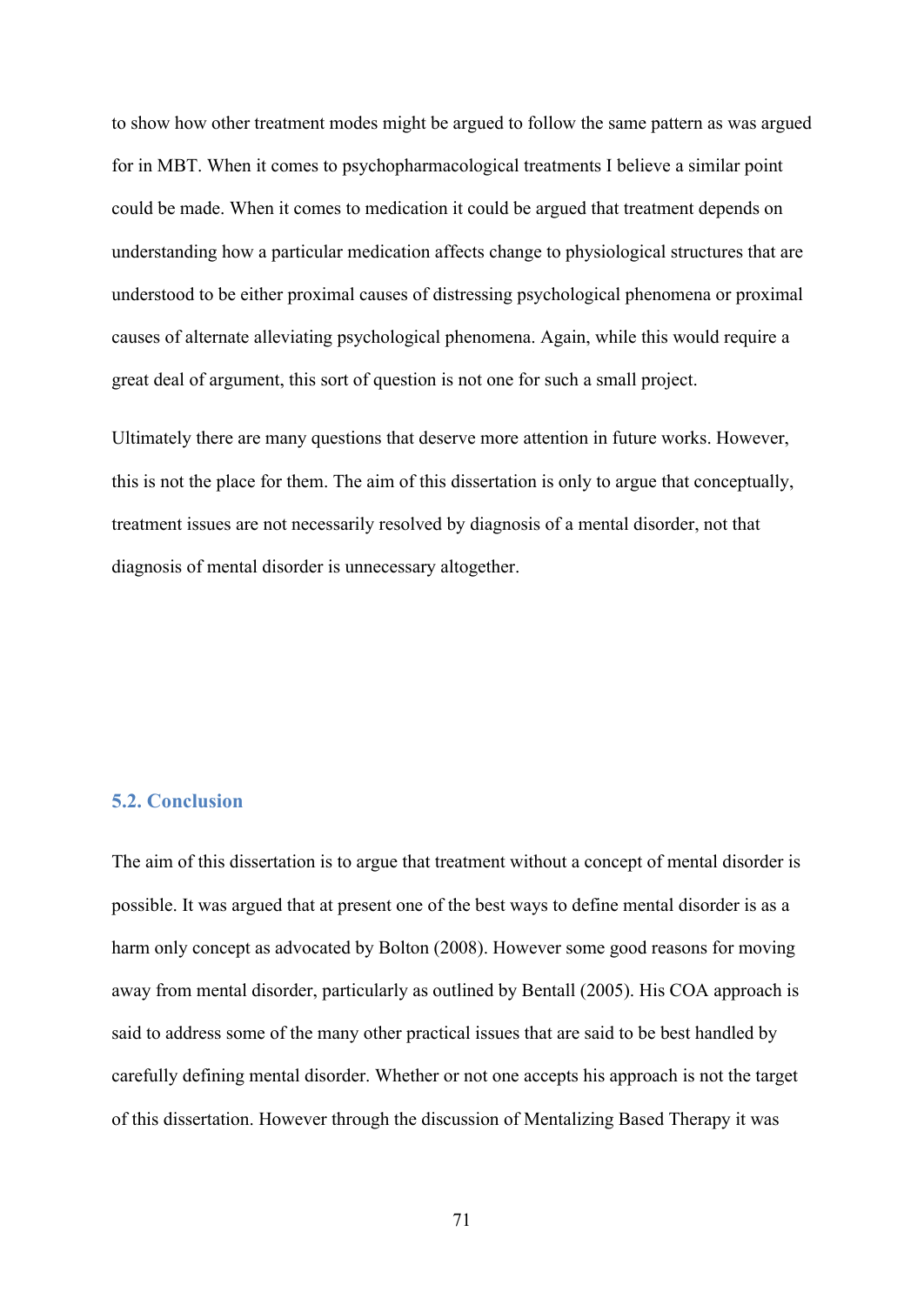pointed out that formulating around treatment seems to in some ways parallel to the COA approach.

Most importantly, however, it was argued that treatment is not necessarily dependant on the making of a diagnosis of mental disorder and therefore a concept of mental disorder. It was argued that firstly, commonly what psychiatric healthcare professionals treat are not disorders. That is to say that the domain of psychiatry is not defined by mental disorder. Secondly it was argued that even in the event that one held that in cases where there would be a finding of a mental disorder (a) knowing when to treat and (b) knowing how to treat did not depend on a concept of mental disorder. Knowing how to treat depends on acquiring information as to the severity of harm experienced which in itself is necessary but insufficient to make a specific diagnosis of mental disorder. If knowledge as to the severity of harm is sufficient to know when to treat, but that knowledge is insufficient to make a diagnosis, then it must be the case that knowing when to treat is possible without a diagnosis.

On the other hand knowing how to treat is equally independent of a diagnosis of mental disorder. As is exemplified by MBT, treatment manuals require that the practitioner understands how the strategies that are recommended, affect change to the proximal causes of the particular symptoms or distressing psychological phenomena. What is of interest for the how to treat issue is not knowledge of the mental disorder but rather, all that is required is an understanding of how those symptoms arise and how to go about alleviating them which in itself is information that is necessarily available before a diagnosis of mental disorder is made. For this, treatment manuals refer to the functioning mechanisms that proximally cause distress. All of this is conceivably possible without a concept of mental disorder.

Given that mental disorder is commonly accepted as being important for treatment issues, to the positive claim that the mental disorder concept ought to be abandoned, requires an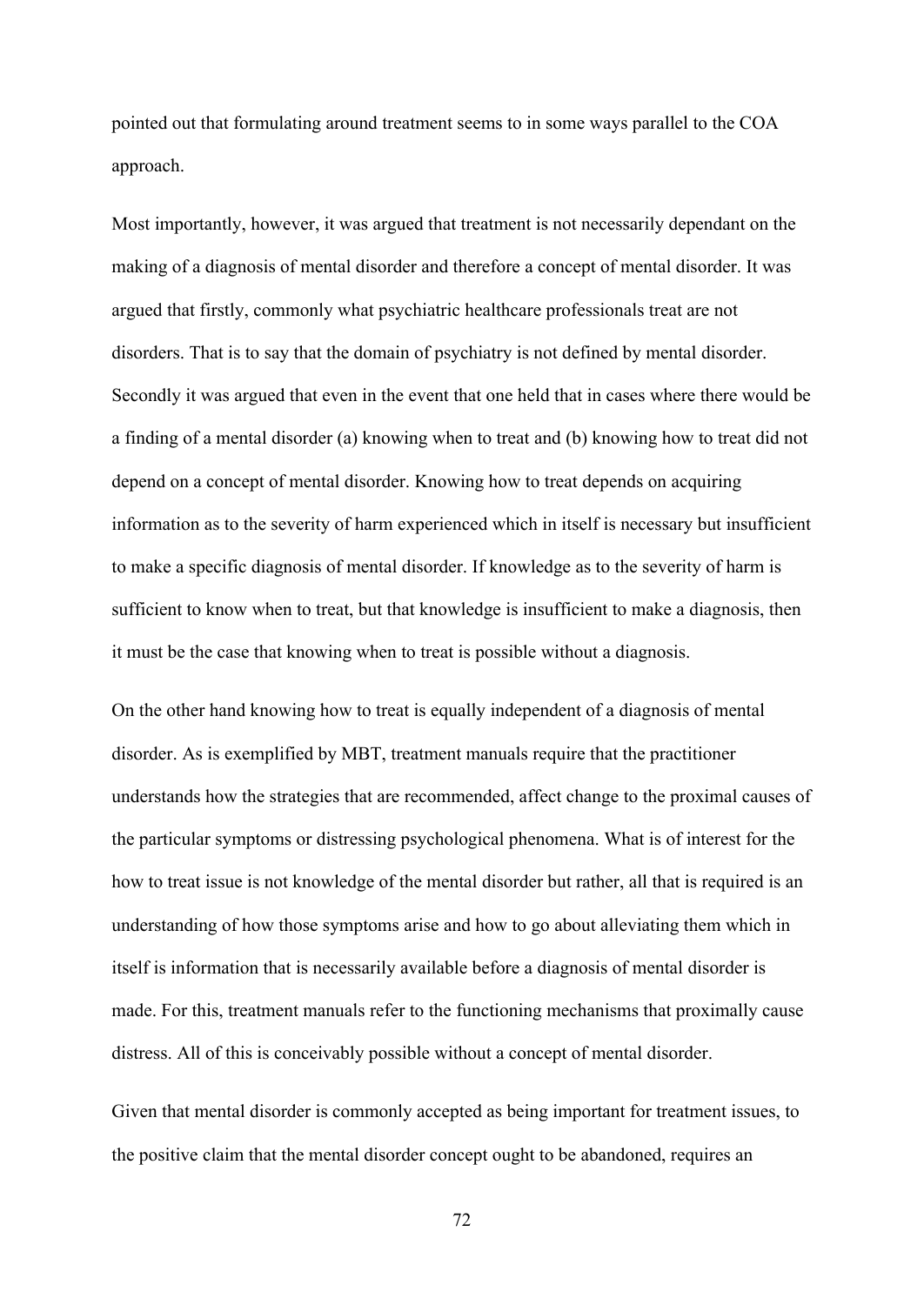argument to show that treatment is not affected by the absence of a concept of mental disorder. This is what has been argued here; firstly, mental health practitioners do not exclusively treat disorders, and secondly, even when disordered a patient's treatment depends on something other than a diagnosis.

## **Bibliography**

American Psychiatric Association.(1994). *Diagnostic and statistical manual of mental disorders.(4th Ed.).* Washington, DC.: American Psychiatric Association.

American Psychiatric Association. (2013). *Diagnostic and statistical manual of mental disorders* (5th ed.). Washington, DC: American Psychiatric association.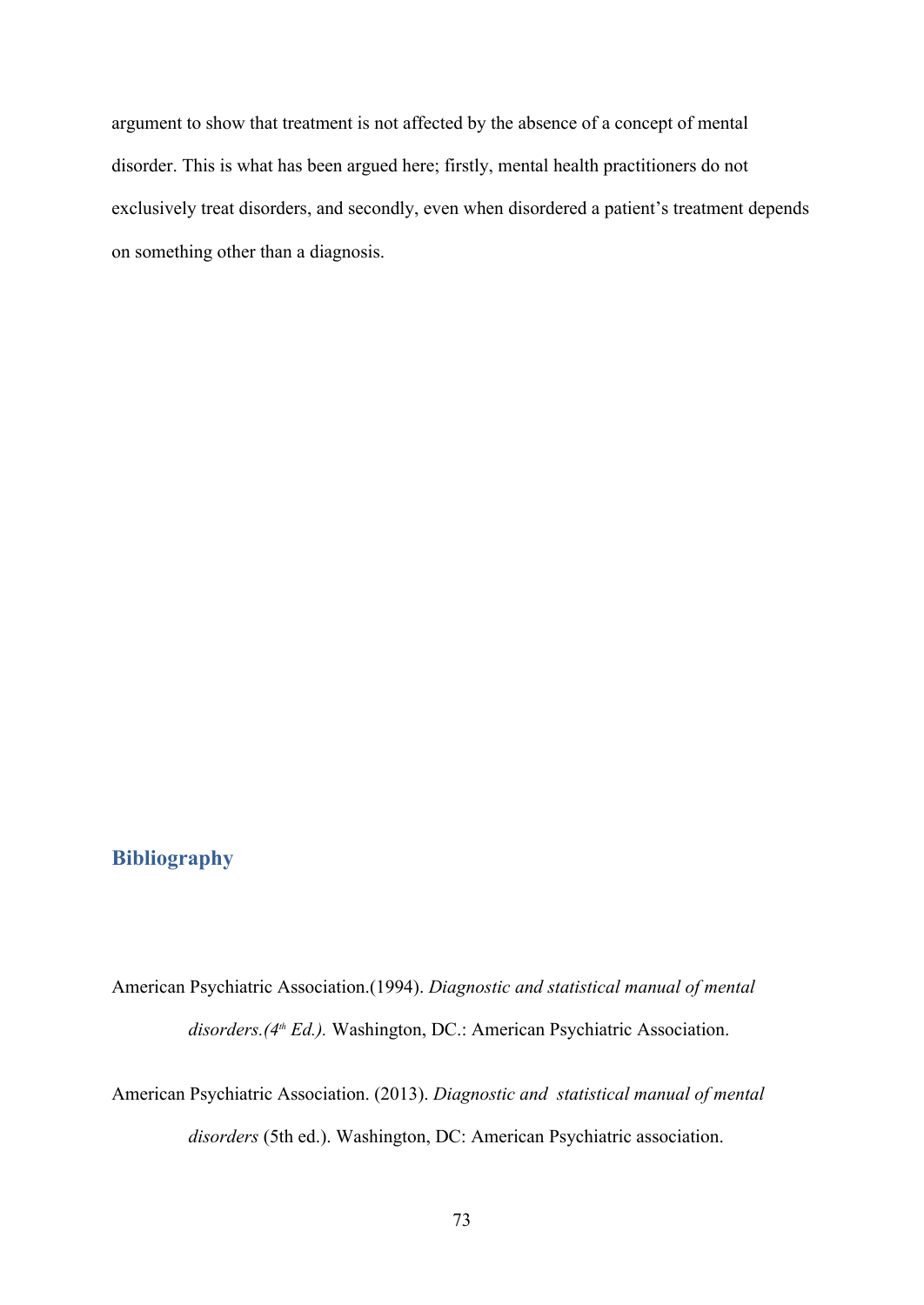Bateman, A.W., & Fonagy, P. (2004). Mentalization-Based treatment of BPD. *Journal of Personality Disorders, 18(1), 36-51.* 

Bentall. R. (2003). *Madness explained: Psychosis and human nature*. London: Penguin books

- Bentall, R. (2005). Madness explained: Why we must reject the Kraepelinian paradigm and replace it with a 'complain orientated' approach to understanding mental illness. *Medical Hypotheses,* 66, 220-233.
- Bolton, D. (2008). *What is mental disorder? An essay in philosophy, science and values.*  Oxford: Oxford University Press.
- Bolton, D. (2010). Conceptualization of mental disorder and its personal meanings. *Journal of Mental Health, 19 (4), 328336.* Doi. 10.3109/09638237.2010.492483.
- Fonagy, P. (2000). Attachment and Borderline personality Disorder. *Journal American Psychoanalytic Association, 48(4) , 1129-1146.*
- Fonagy, P., Bateman, A.W., Luyten, P. (2012)Introduction and overview.. In Bateman, A.W. & Fonagy, P (Eds.), *Handbook of mentalizing in mental health practice* (pp. 342)*.*  American London: Psychiatric Publishing Inc.
- Holton, D, (2009). Willing, Wanting, Waiting. New York Oxford, University press,.
- Horwitz, A.V., (2007). Normality into pathology: The "DSM" and the Outcomes of stressful social arrangements. *Journal of Health and Social Behaviour, 48(3), 211-222.*
- Horwitz,AV and Wakefield, J., (2007) *The loss of Sadness: How Psychiatry transformed Normal Sorrow into Depressive Disorder*. New York, Oxford University Press.
- Kuhn, T., (1962). *The structure of scientific revolution*. London, The university of Chicago press.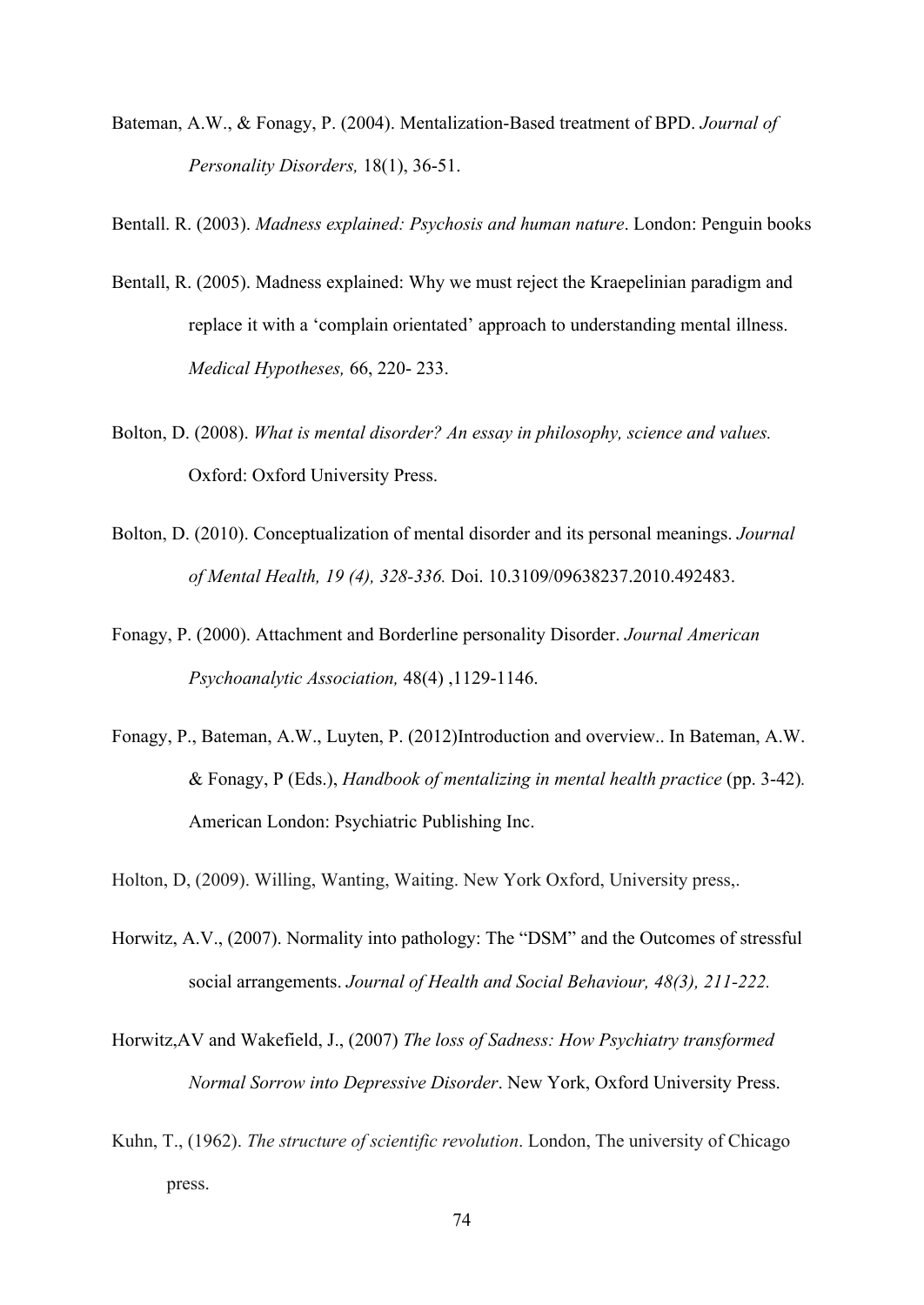Lane, C., (2006). How shyness became an Illness: A brief history of social phobia. *Common Knowledge,* 12(3), 388409.

Murphy, Dominic, "Philosophy of Psychiatry", *The Stanford Encyclopedia of Philosophy* (Spring 2015 Edition), Edward N. Zalta (ed.), URL = <http://plato.stanford.edu/archives/spr2015/entries/psychiatry/>.

McWilliams, N. (1994). *Psychoanalytic Diagnosis: Understanding personality structure in the clinical process.* New York: The Guilford Press.

Nickles, Thomas, "Scientific Revolutions", *The Stanford Encyclopedia of Philosophy* (Summer 2014 Edition), Edward N. Zalta (ed.), URL = <http://plato.stanford.edu/archives/sum2014/entries/scientific-revolutions/>.

Niiniluoto, Ilkka, "Scientific Progress", *The Stanford Encyclopedia of Philosophy* (Summer 2011 Edition), Edward N. Zalta (ed.), URL =

http://plato.stanford.edu/archives/sum2011/entries/scientific-progress/

Popper, K., (1959), *The Logic of Scientific Discovery*. London: Hutchinson

- Rutter, M.L. (1997). Nature-Nurture Integration: The example of antisocial behaviour. *American Psychologist,* 52(4). 390-398.
- Segal, Z.V., Williams, J.M.G., & Teasdale, J.D. (2013). *Mindfulness-Based Cognitive Therapy for depression* (2nd Ed.)*.* New York: The Guilford Press.
- Wakefield, J.C. (1992a). Disorder as Harmful dysfunction: a conceptual critique of DSM-IIIr's definition of mental disorder. *Psychological review, 99(2), 232-247*.